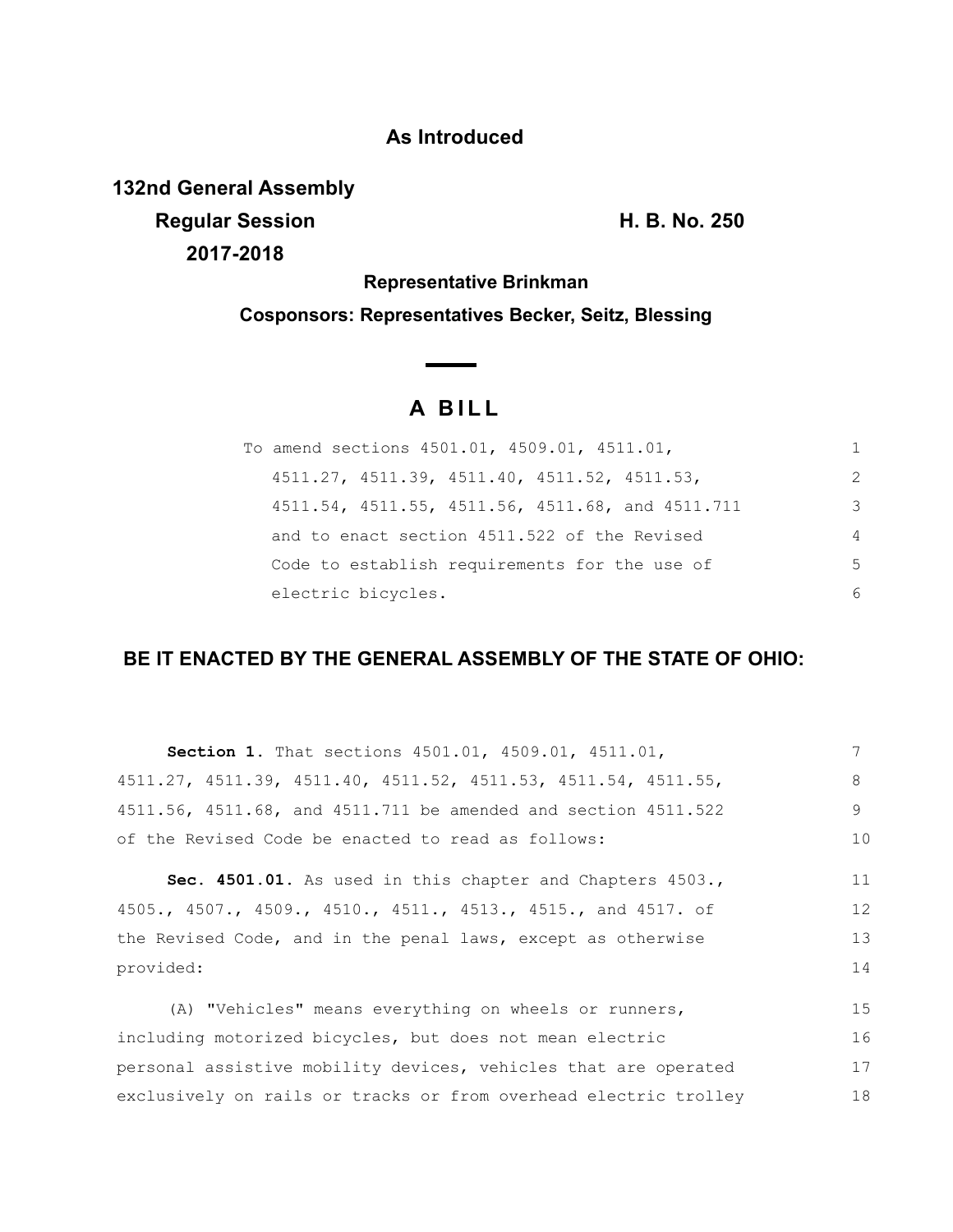wires, and vehicles that belong to any police department, municipal fire department, or volunteer fire department, or that are used by such a department in the discharge of its functions. 19 20 21

(B) "Motor vehicle" means any vehicle, including mobile homes and recreational vehicles, that is propelled or drawn by power other than muscular power or power collected from overhead electric trolley wires. "Motor vehicle" does not include utility vehicles as defined in division (VV) of this section, underspeed vehicles as defined in division (XX) of this section, mini-trucks as defined in division (BBB) of this section, motorized bicycles, electric bicycles, road rollers, traction engines, power shovels, power cranes, and other equipment used in construction work and not designed for or employed in general highway transportation, well-drilling machinery, ditch-digging machinery, farm machinery, and trailers that are designed and used exclusively to transport a boat between a place of storage and a marina, or in and around a marina, when drawn or towed on a public road or highway for a distance of no more than ten miles and at a speed of twenty-five miles per hour or less. 22 23 24 25 26 27 28 29 30 31 32 33 34 35 36 37

(C) "Agricultural tractor" and "traction engine" mean any self-propelling vehicle that is designed or used for drawing other vehicles or wheeled machinery, but has no provisions for carrying loads independently of such other vehicles, and that is used principally for agricultural purposes.

(D) "Commercial tractor," except as defined in division (C) of this section, means any motor vehicle that has motive power and either is designed or used for drawing other motor vehicles, or is designed or used for drawing another motor vehicle while carrying a portion of the other motor vehicle or its load, or both. 43 44 45 46 47 48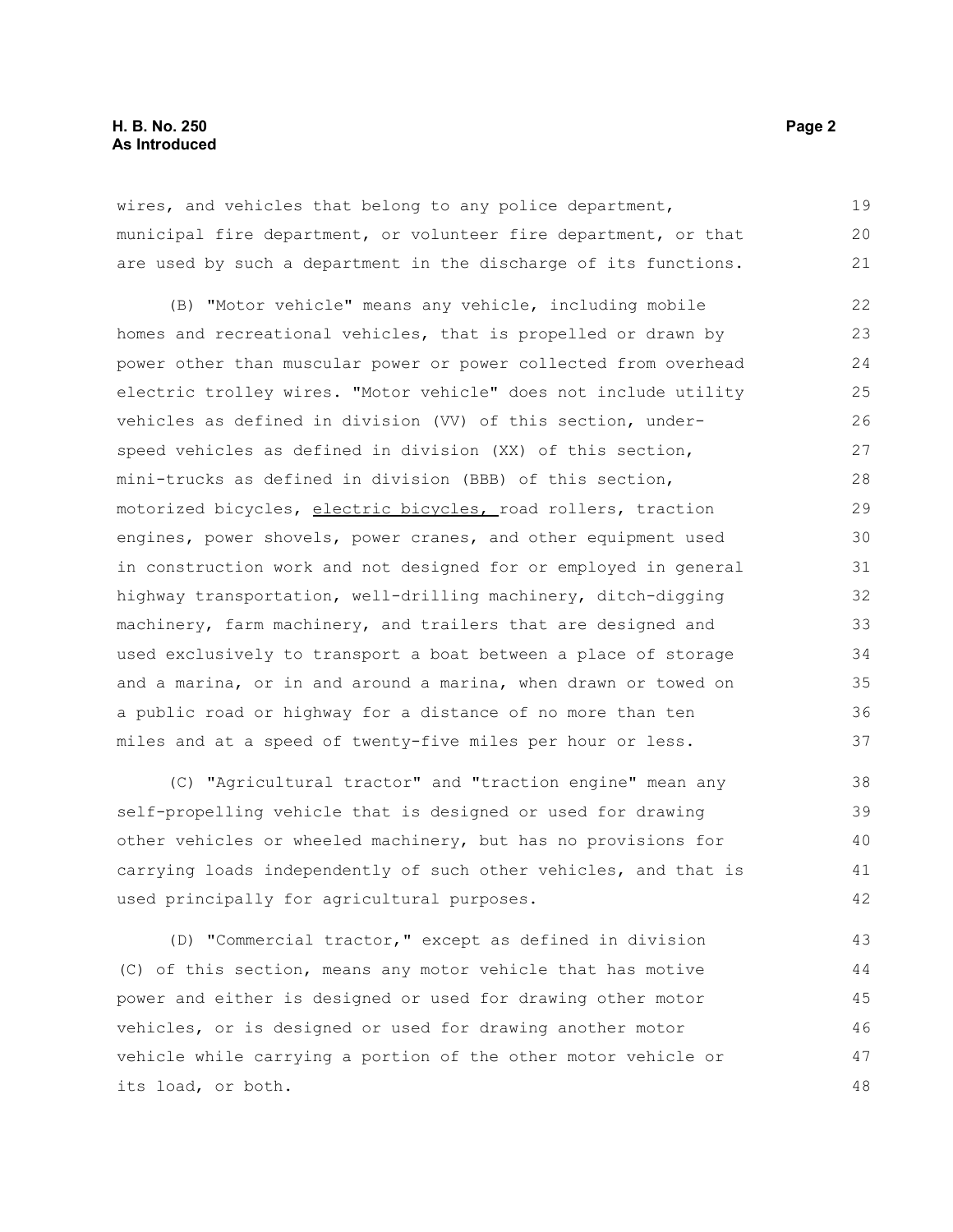#### **H. B. No. 250 Page 3 As Introduced**

(E) "Passenger car" means any motor vehicle that is designed and used for carrying not more than nine persons and includes any motor vehicle that is designed and used for carrying not more than fifteen persons in a ridesharing arrangement. 49 50 51 52 53

(F) "Collector's vehicle" means any motor vehicle or agricultural tractor or traction engine that is of special interest, that has a fair market value of one hundred dollars or more, whether operable or not, and that is owned, operated, collected, preserved, restored, maintained, or used essentially as a collector's item, leisure pursuit, or investment, but not as the owner's principal means of transportation. "Licensed collector's vehicle" means a collector's vehicle, other than an agricultural tractor or traction engine, that displays current, valid license tags issued under section 4503.45 of the Revised Code, or a similar type of motor vehicle that displays current, valid license tags issued under substantially equivalent provisions in the laws of other states. 54 55 56 57 58 59 60 61 62 63 64 65 66

(G) "Historical motor vehicle" means any motor vehicle that is over twenty-five years old and is owned solely as a collector's item and for participation in club activities, exhibitions, tours, parades, and similar uses, but that in no event is used for general transportation. 67 68 69 70 71

(H) "Noncommercial motor vehicle" means any motor vehicle, including a farm truck as defined in section 4503.04 of the Revised Code, that is designed by the manufacturer to carry a load of no more than one ton and is used exclusively for purposes other than engaging in business for profit. 72 73 74 75 76

(I) "Bus" means any motor vehicle that has motor power and is designed and used for carrying more than nine passengers, 77 78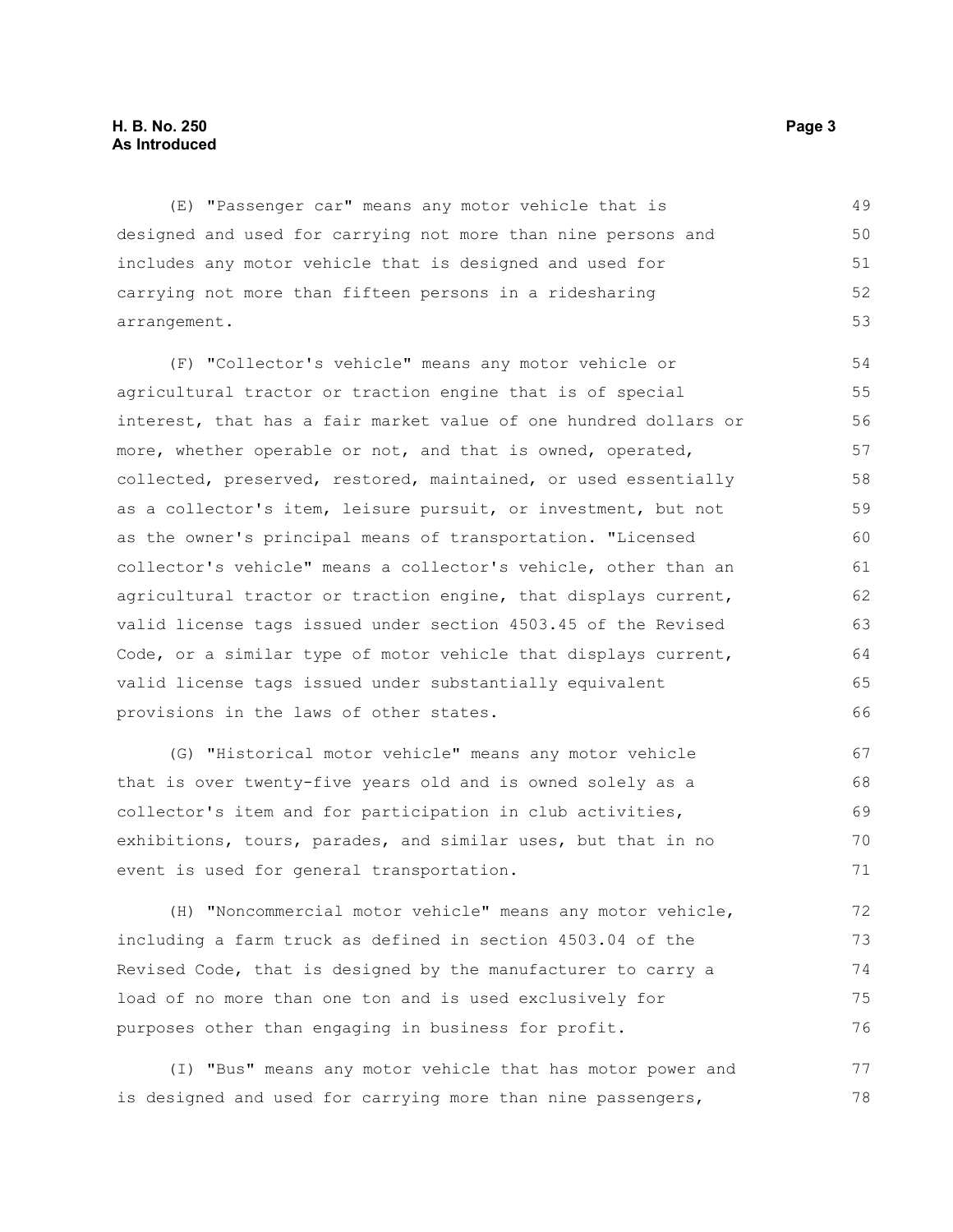except any motor vehicle that is designed and used for carrying not more than fifteen passengers in a ridesharing arrangement. 79 80

(J) "Commercial car" or "truck" means any motor vehicle that has motor power and is designed and used for carrying merchandise or freight, or that is used as a commercial tractor. 81 82 83

(K) "Bicycle" means every device, other than a device that is designed solely for use as a play vehicle by a child, that is propelled solely by human power upon which a person may ride, and that has two or more wheels, any of which is more than fourteen inches in diameter. 84 85 86 87 88

(L) "Motorized bicycle" or "moped" means any vehicle that either has two tandem wheels or one wheel in the front and two wheels in the rear, that may be pedaled, and that is equipped with a helper motor of not more than fifty cubic centimeters piston displacement that produces no more than one brake horsepower and is capable of propelling the vehicle at a speed of no greater than twenty miles per hour on a level surface. "Motorized bicycle" or "moped" does not include an electric bicycle.

(M) "Trailer" means any vehicle without motive power that is designed or used for carrying property or persons wholly on its own structure and for being drawn by a motor vehicle, and includes any such vehicle that is formed by or operated as a combination of a semitrailer and a vehicle of the dolly type such as that commonly known as a trailer dolly, a vehicle used to transport agricultural produce or agricultural production materials between a local place of storage or supply and the farm when drawn or towed on a public road or highway at a speed greater than twenty-five miles per hour, and a vehicle that is designed and used exclusively to transport a boat between a 98 99 100 101 102 103 104 105 106 107 108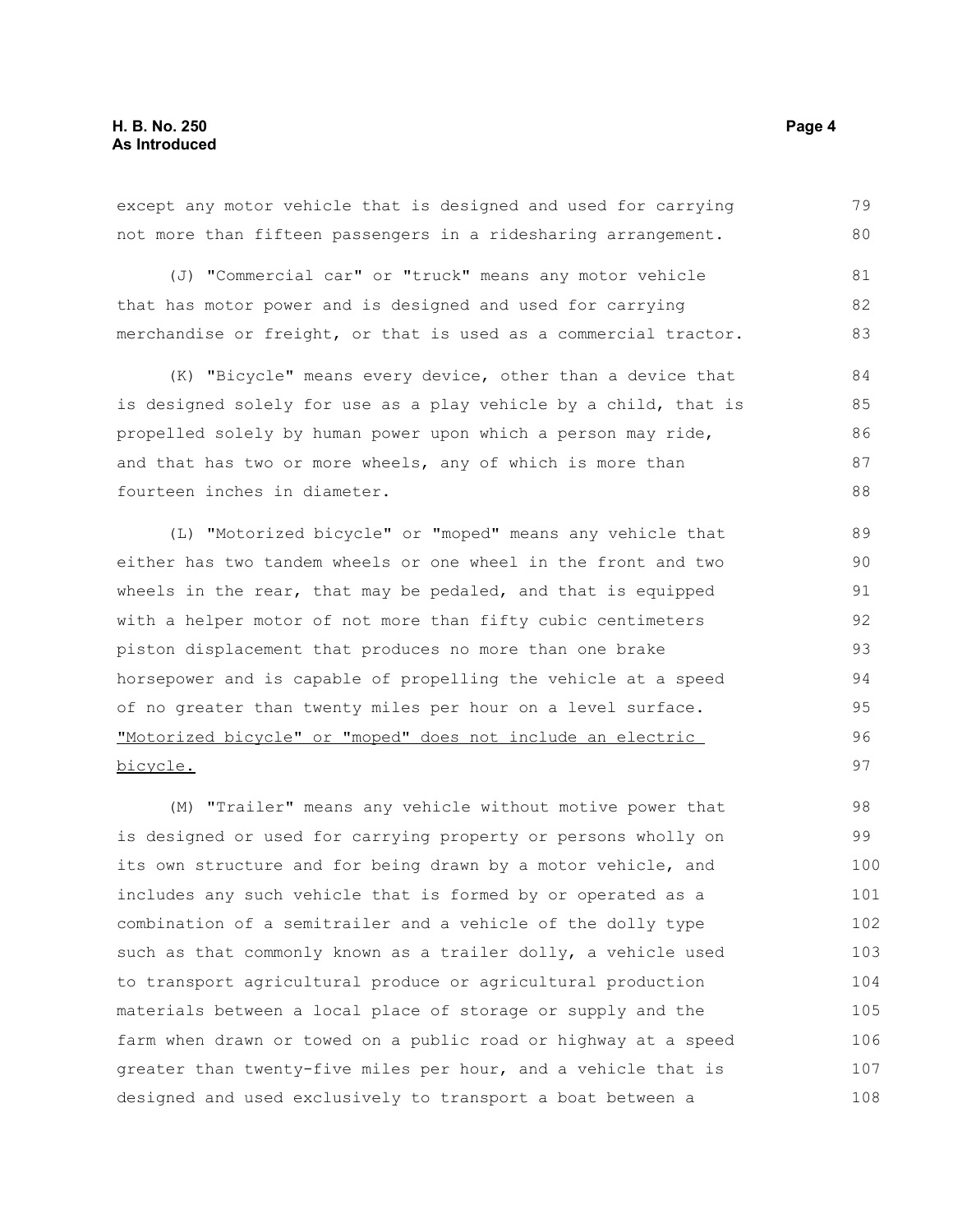#### **H. B. No. 250 Page 5 As Introduced**

place of storage and a marina, or in and around a marina, when drawn or towed on a public road or highway for a distance of more than ten miles or at a speed of more than twenty-five miles per hour. "Trailer" does not include a manufactured home or travel trailer. 109 110 111 112 113

(N) "Noncommercial trailer" means any trailer, except a travel trailer or trailer that is used to transport a boat as described in division (B) of this section, but, where applicable, includes a vehicle that is used to transport a boat as described in division (M) of this section, that has a gross weight of no more than ten thousand pounds, and that is used exclusively for purposes other than engaging in business for a profit, such as the transportation of personal items for personal or recreational purposes. 114 115 116 117 118 119 120 121 122

(O) "Mobile home" means a building unit or assembly of closed construction that is fabricated in an off-site facility, is more than thirty-five body feet in length or, when erected on site, is three hundred twenty or more square feet, is built on a permanent chassis, is transportable in one or more sections, and does not qualify as a manufactured home as defined in division (C)(4) of section 3781.06 of the Revised Code or as an industrialized unit as defined in division (C)(3) of section 3781.06 of the Revised Code. 123 124 125 126 127 128 129 130 131

(P) "Semitrailer" means any vehicle of the trailer type that does not have motive power and is so designed or used with another and separate motor vehicle that in operation a part of its own weight or that of its load, or both, rests upon and is carried by the other vehicle furnishing the motive power for propelling itself and the vehicle referred to in this division, and includes, for the purpose only of registration and taxation 132 133 134 135 136 137 138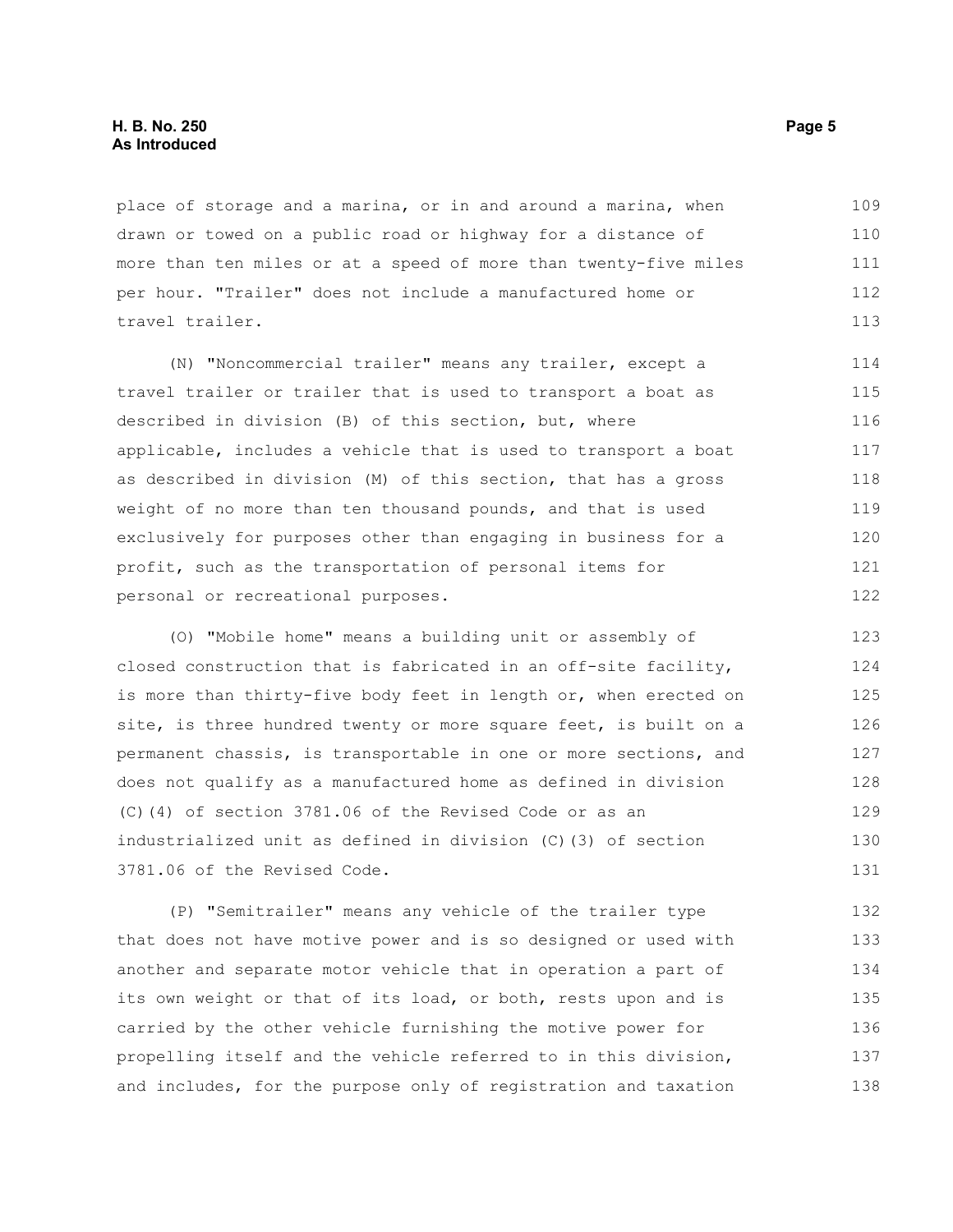| under those chapters, any vehicle of the dolly type, such as a   | 139 |
|------------------------------------------------------------------|-----|
| trailer dolly, that is designed or used for the conversion of a  | 140 |
| semitrailer into a trailer.                                      | 141 |
| (Q) "Recreational vehicle" means a vehicular portable            | 142 |
| structure that meets all of the following conditions:            | 143 |
| (1) It is designed for the sole purpose of recreational          | 144 |
| travel.                                                          | 145 |
| (2) It is not used for the purpose of engaging in business       | 146 |
| for profit.                                                      | 147 |
| (3) It is not used for the purpose of engaging in                | 148 |
| intrastate commerce.                                             | 149 |
| (4) It is not used for the purpose of commerce as defined        | 150 |
| in 49 C.F.R. 383.5, as amended.                                  | 151 |
| (5) It is not regulated by the public utilities commission       | 152 |
| pursuant to Chapter 4905., 4921., or 4923. of the Revised Code.  | 153 |
| (6) It is classed as one of the following:                       | 154 |
| (a) "Travel trailer" or "house vehicle" means a nonself-         | 155 |
| propelled recreational vehicle that does not exceed an overall   | 156 |
| length of forty feet, exclusive of bumper and tonque or          | 157 |
| coupling. "Travel trailer" includes a tent-type fold-out camping | 158 |
| trailer as defined in section 4517.01 of the Revised Code.       | 159 |
| (b) "Motor home" means a self-propelled recreational             | 160 |
| vehicle that has no fifth wheel and is constructed with          | 161 |
| permanently installed facilities for cold storage, cooking and   | 162 |
| consuming of food, and for sleeping.                             | 163 |
| (c) "Truck camper" means a nonself-propelled recreational        | 164 |
| vehicle that does not have wheels for road use and is designed   | 165 |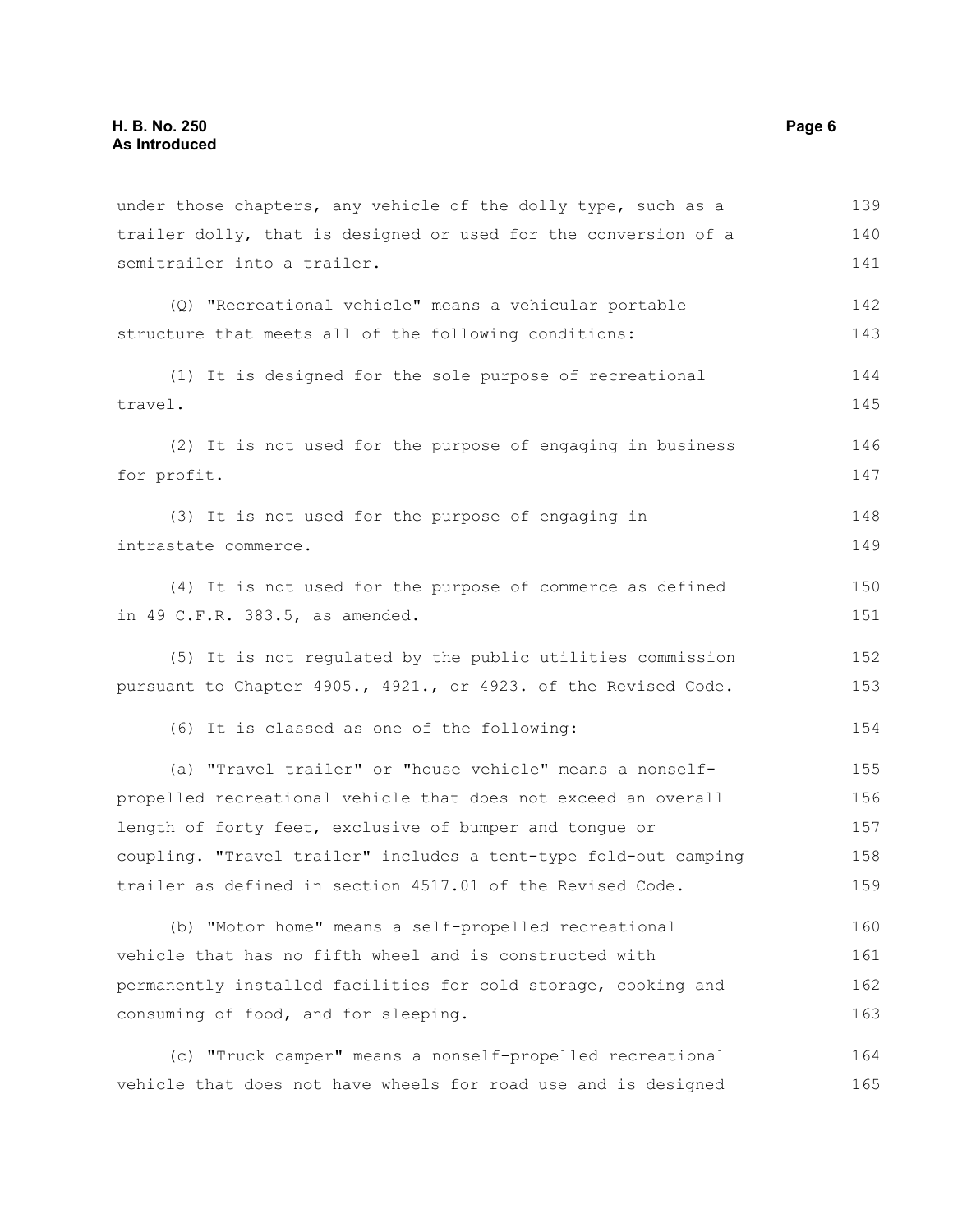to be placed upon and attached to a motor vehicle. "Truck camper" does not include truck covers that consist of walls and a roof, but do not have floors and facilities enabling them to be used as a dwelling. 166 167 168 169

(d) "Fifth wheel trailer" means a vehicle that is of such size and weight as to be movable without a special highway permit, that is constructed with a raised forward section that allows a bi-level floor plan, and that is designed to be towed by a vehicle equipped with a fifth-wheel hitch ordinarily installed in the bed of a truck. 170 171 172 173 174 175

(e) "Park trailer" means a vehicle that is commonly known as a park model recreational vehicle, meets the American national standard institute standard A119.5 (1988) for park trailers, is built on a single chassis, has a gross trailer area of four hundred square feet or less when set up, is designed for seasonal or temporary living quarters, and may be connected to utilities necessary for the operation of installed features and appliances. 176 177 178 179 180 181 182 183

(R) "Pneumatic tires" means tires of rubber and fabric or tires of similar material, that are inflated with air. 184 185

(S) "Solid tires" means tires of rubber or similar elastic material that are not dependent upon confined air for support of the load. 186 187 188

(T) "Solid tire vehicle" means any vehicle that is equipped with two or more solid tires. 189 190

(U) "Farm machinery" means all machines and tools that are used in the production, harvesting, and care of farm products, and includes trailers that are used to transport agricultural produce or agricultural production materials between a local 191 192 193 194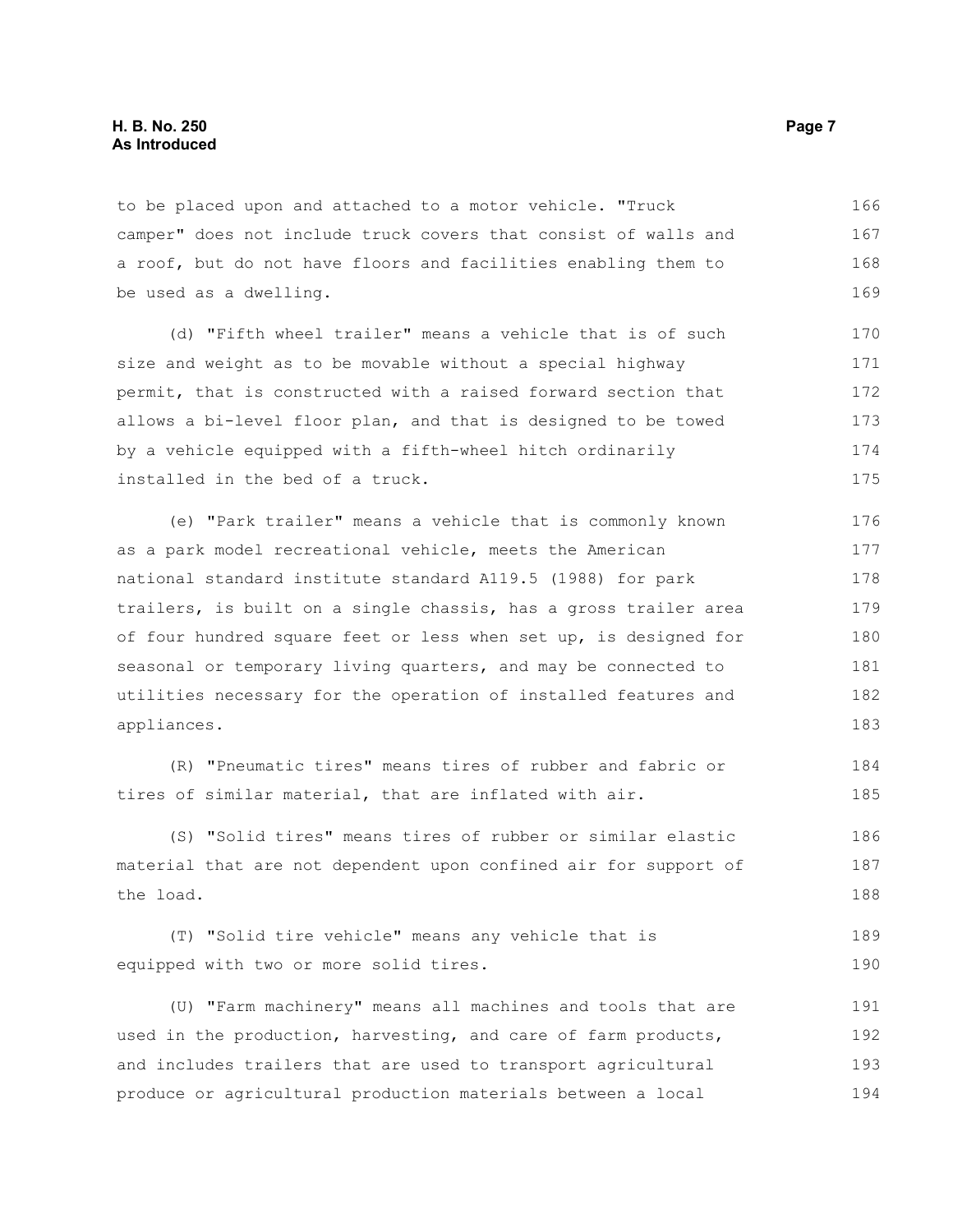#### **H. B. No. 250 Page 8 As Introduced**

place of storage or supply and the farm, agricultural tractors, threshing machinery, hay-baling machinery, corn shellers, hammermills, and machinery used in the production of horticultural, agricultural, and vegetable products. 195 196 197 198

(V) "Owner" includes any person or firm, other than a manufacturer or dealer, that has title to a motor vehicle, except that, in sections 4505.01 to 4505.19 of the Revised Code, "owner" includes in addition manufacturers and dealers. 199 200 201 202

(W) "Manufacturer" and "dealer" include all persons and firms that are regularly engaged in the business of manufacturing, selling, displaying, offering for sale, or dealing in motor vehicles, at an established place of business that is used exclusively for the purpose of manufacturing, selling, displaying, offering for sale, or dealing in motor vehicles. A place of business that is used for manufacturing, selling, displaying, offering for sale, or dealing in motor vehicles shall be deemed to be used exclusively for those purposes even though snowmobiles or all-purpose vehicles are sold or displayed for sale thereat, even though farm machinery is sold or displayed for sale thereat, or even though repair, accessory, gasoline and oil, storage, parts, service, or paint departments are maintained thereat, or, in any county having a population of less than seventy-five thousand at the last federal census, even though a department in a place of business is used to dismantle, salvage, or rebuild motor vehicles by means of used parts, if such departments are operated for the purpose of furthering and assisting in the business of manufacturing, selling, displaying, offering for sale, or dealing in motor vehicles. Places of business or departments in a place of business used to dismantle, salvage, or rebuild motor vehicles by means of using used parts are not considered as 203 204 205 206 207 208 209 210 211 212 213 214 215 216 217 218 219 220 221 222 223 224 225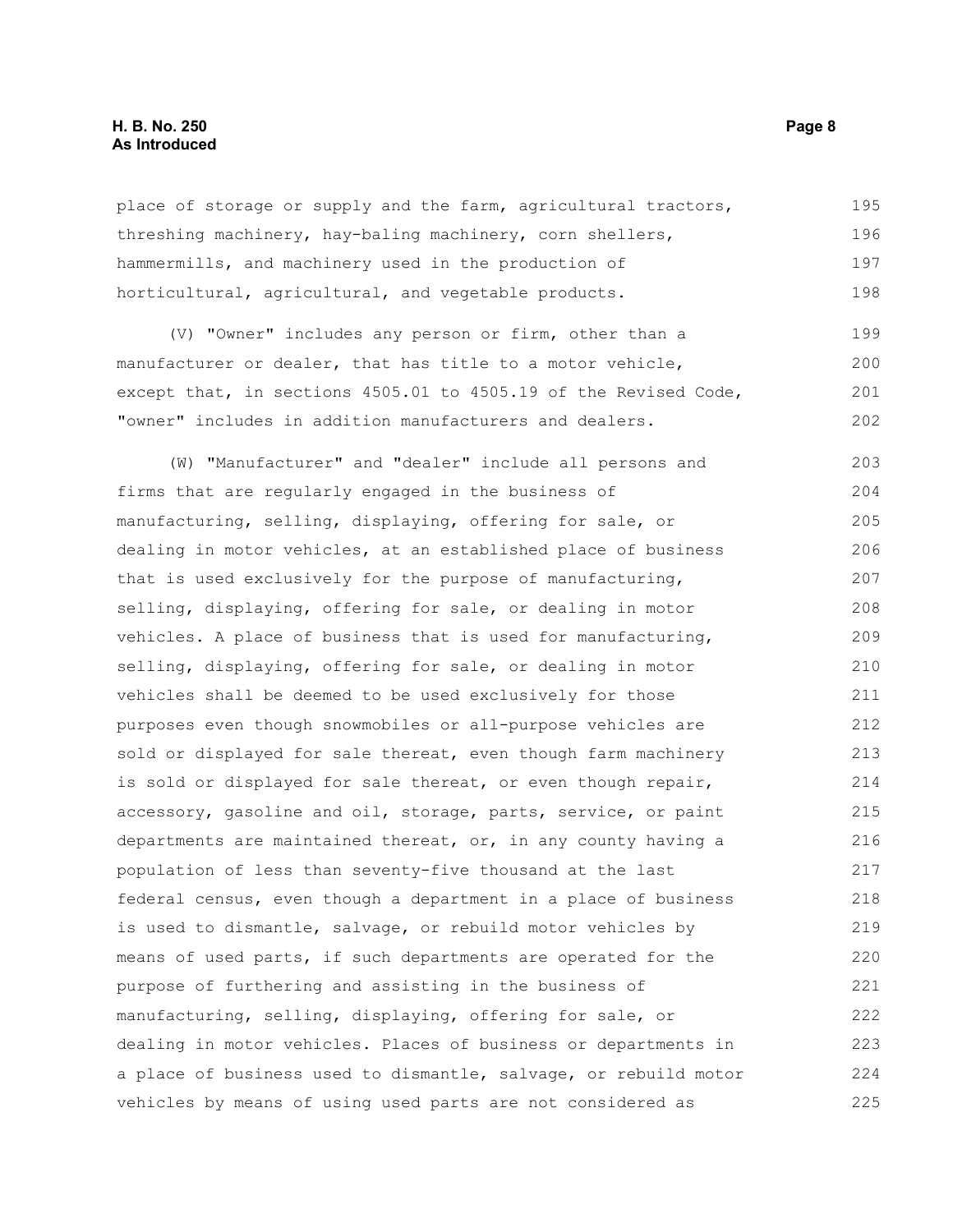being maintained for the purpose of assisting or furthering the manufacturing, selling, displaying, and offering for sale or dealing in motor vehicles. 226 227 228

(X) "Operator" includes any person who drives or operates a motor vehicle upon the public highways. 229 230

(Y) "Chauffeur" means any operator who operates a motor vehicle, other than a taxicab, as an employee for hire; or any operator whether or not the owner of a motor vehicle, other than a taxicab, who operates such vehicle for transporting, for gain, compensation, or profit, either persons or property owned by another. Any operator of a motor vehicle who is voluntarily involved in a ridesharing arrangement is not considered an employee for hire or operating such vehicle for gain, compensation, or profit. 231 232 233 234 235 236 237 238 239

(Z) "State" includes the territories and federal districts of the United States, and the provinces of Canada. 240 241

(AA) "Public roads and highways" for vehicles includes all public thoroughfares, bridges, and culverts. 242 243

(BB) "Manufacturer's number" means the manufacturer's original serial number that is affixed to or imprinted upon the chassis or other part of the motor vehicle. 244 245 246

(CC) "Motor number" means the manufacturer's original number that is affixed to or imprinted upon the engine or motor of the vehicle. 247 248 249

(DD) "Distributor" means any person who is authorized by a motor vehicle manufacturer to distribute new motor vehicles to licensed motor vehicle dealers at an established place of business that is used exclusively for the purpose of distributing new motor vehicles to licensed motor vehicle 250 251 252 253 254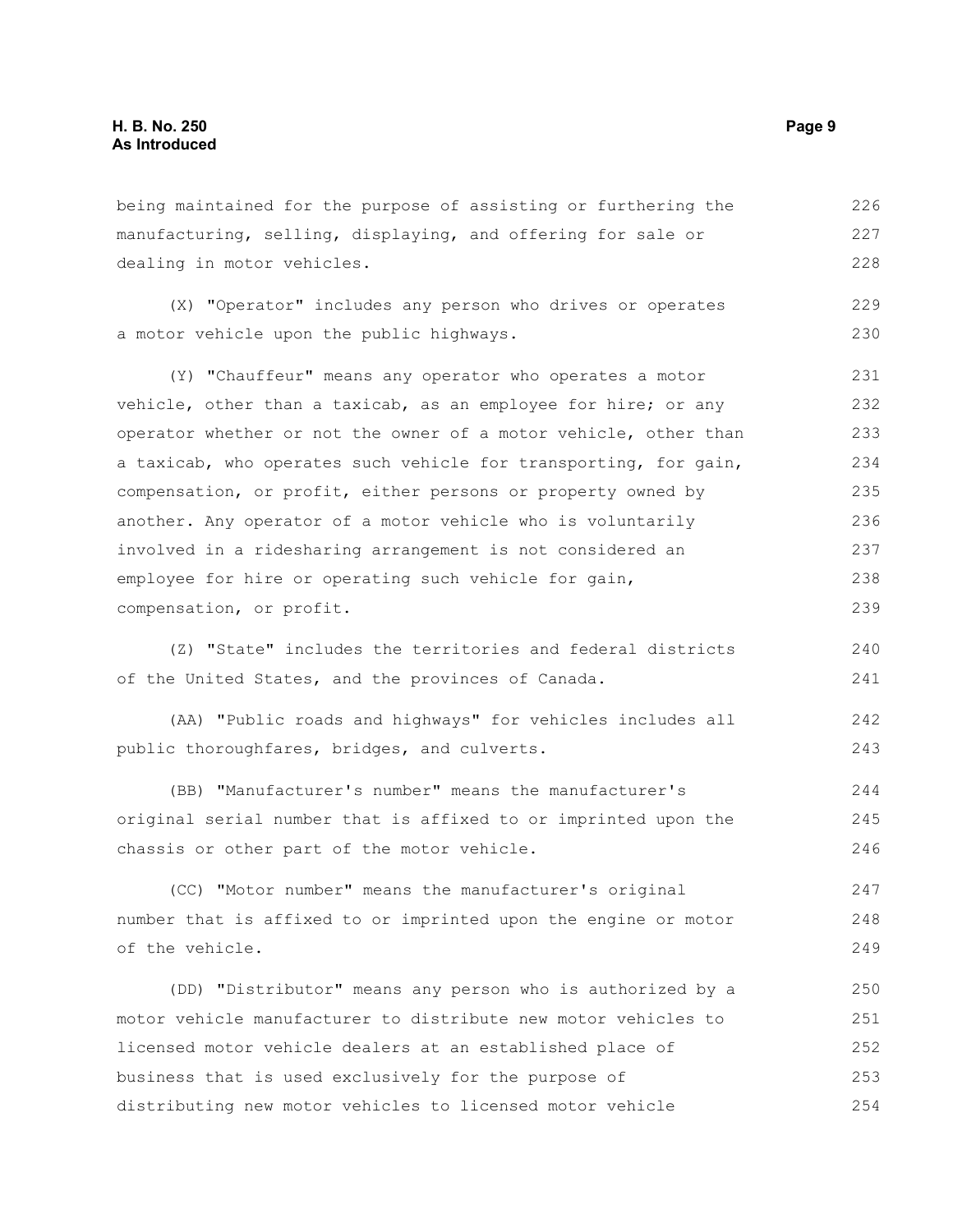dealers, except when the distributor also is a new motor vehicle dealer, in which case the distributor may distribute at the location of the distributor's licensed dealership. (EE) "Ridesharing arrangement" means the transportation of persons in a motor vehicle where the transportation is incidental to another purpose of a volunteer driver and includes ridesharing arrangements known as carpools, vanpools, and buspools. (FF) "Apportionable vehicle" means any vehicle that is used or intended for use in two or more international registration plan member jurisdictions that allocate or proportionally register vehicles, that is used for the transportation of persons for hire or designed, used, or maintained primarily for the transportation of property, and that meets any of the following qualifications: (1) Is a power unit having a gross vehicle weight in excess of twenty-six thousand pounds; (2) Is a power unit having three or more axles, regardless of the gross vehicle weight; (3) Is a combination vehicle with a gross vehicle weight in excess of twenty-six thousand pounds. "Apportionable vehicle" does not include recreational vehicles, vehicles displaying restricted plates, city pick-up and delivery vehicles, or vehicles owned and operated by the United States, this state, or any political subdivisions thereof. (GG) "Chartered party" means a group of persons who contract as a group to acquire the exclusive use of a passenger-255 256 257 258 259 260 261 262 263 264 265 266 267 268 269 270 271 272 273 274 275 276 277 278 279 280 281 282

carrying motor vehicle at a fixed charge for the vehicle in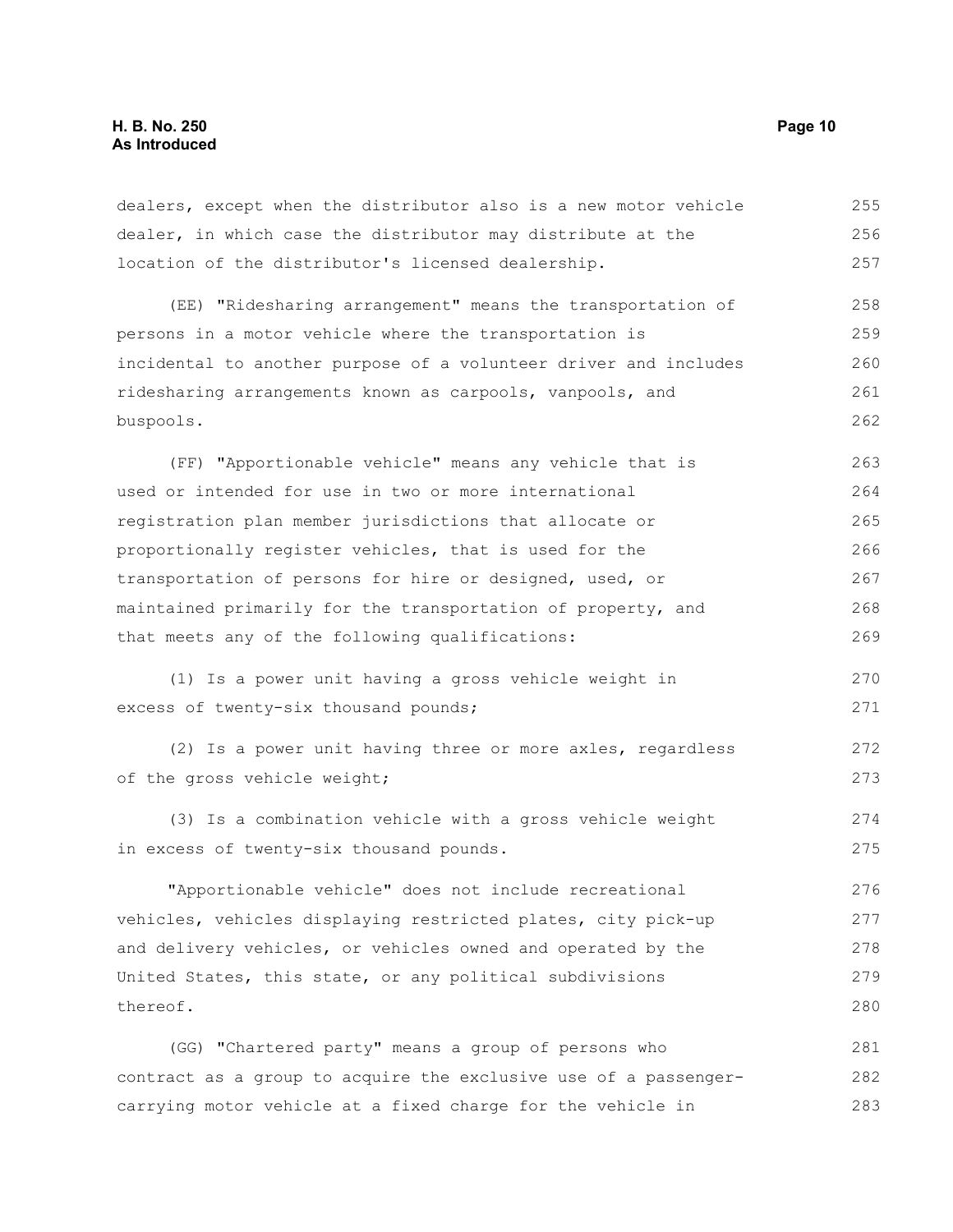#### **H. B. No. 250 Page 11 As Introduced**

accordance with the carrier's tariff, lawfully on file with the United States department of transportation, for the purpose of group travel to a specified destination or for a particular itinerary, either agreed upon in advance or modified by the chartered group after having left the place of origin. 284 285 286 287 288

(HH) "International registration plan" means a reciprocal agreement of member jurisdictions that is endorsed by the American association of motor vehicle administrators, and that promotes and encourages the fullest possible use of the highway system by authorizing apportioned registration of fleets of vehicles and recognizing registration of vehicles apportioned in member jurisdictions.

(II) "Restricted plate" means a license plate that has a restriction of time, geographic area, mileage, or commodity, and includes license plates issued to farm trucks under division (J) of section 4503.04 of the Revised Code.

(JJ) "Gross vehicle weight," with regard to any commercial car, trailer, semitrailer, or bus that is taxed at the rates established under section 4503.042 or 4503.65 of the Revised Code, means the unladen weight of the vehicle fully equipped plus the maximum weight of the load to be carried on the vehicle. 300 301 302 303 304 305

(KK) "Combined gross vehicle weight" with regard to any combination of a commercial car, trailer, and semitrailer, that is taxed at the rates established under section 4503.042 or 4503.65 of the Revised Code, means the total unladen weight of the combination of vehicles fully equipped plus the maximum weight of the load to be carried on that combination of vehicles. 306 307 308 309 310 311 312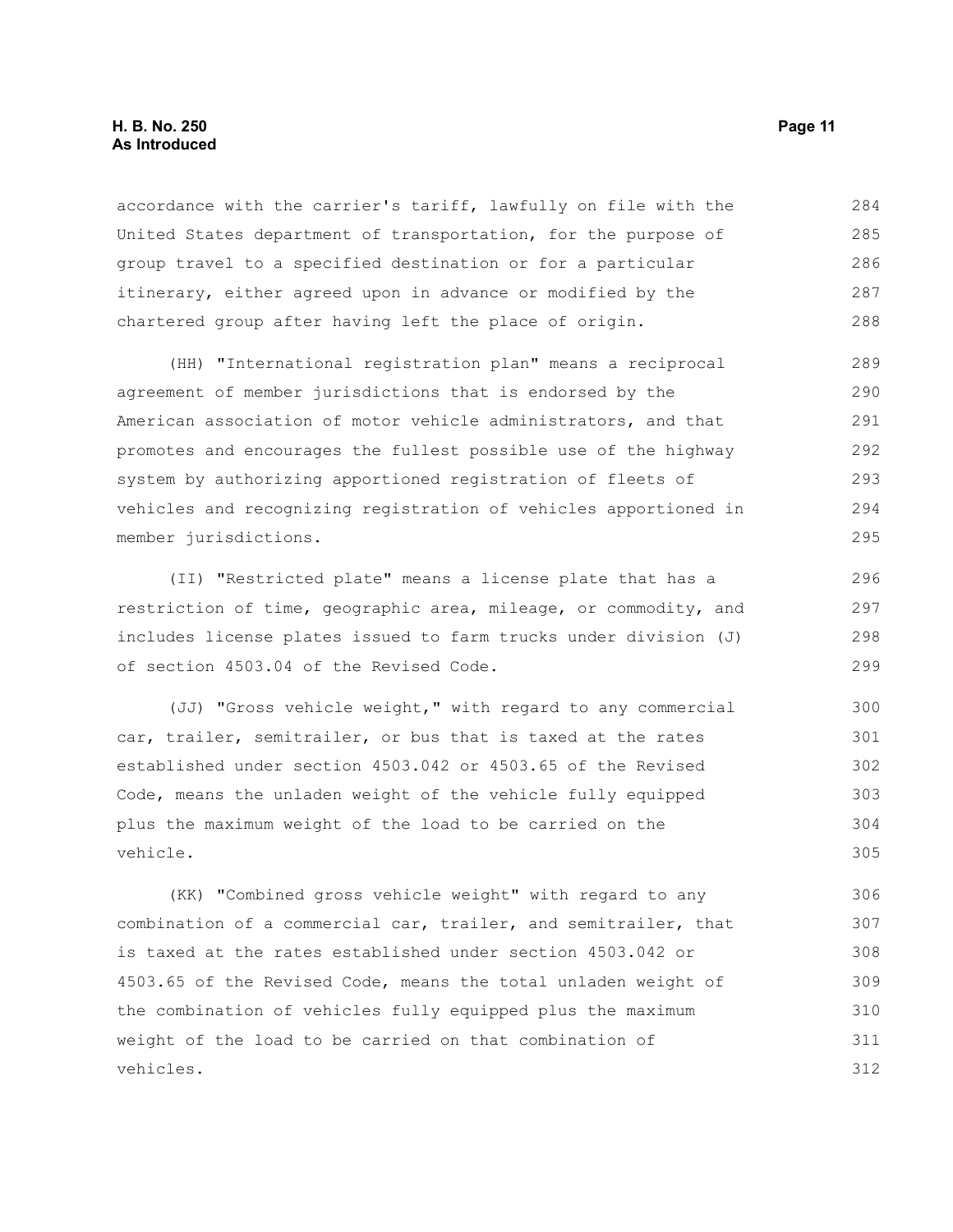(LL) "Chauffeured limousine" means a motor vehicle that is designed to carry nine or fewer passengers and is operated for hire pursuant to a prearranged contract for the transportation of passengers on public roads and highways along a route under the control of the person hiring the vehicle and not over a defined and regular route. "Prearranged contract" means an agreement, made in advance of boarding, to provide transportation from a specific location in a chauffeured limousine. "Chauffeured limousine" does not include any vehicle that is used exclusively in the business of funeral directing. 313 314 315 316 317 318 319 320 321 322

(MM) "Manufactured home" has the same meaning as in division (C)(4) of section 3781.06 of the Revised Code. 323 324

(NN) "Acquired situs," with respect to a manufactured home or a mobile home, means to become located in this state by the placement of the home on real property, but does not include the placement of a manufactured home or a mobile home in the inventory of a new motor vehicle dealer or the inventory of a manufacturer, remanufacturer, or distributor of manufactured or mobile homes. 325 326 327 328 329 330 331

(OO) "Electronic" includes electrical, digital, magnetic, optical, electromagnetic, or any other form of technology that entails capabilities similar to these technologies. 332 333 334

(PP) "Electronic record" means a record generated, communicated, received, or stored by electronic means for use in an information system or for transmission from one information system to another. 335 336 337 338

(QQ) "Electronic signature" means a signature in electronic form attached to or logically associated with an electronic record. 339 340 341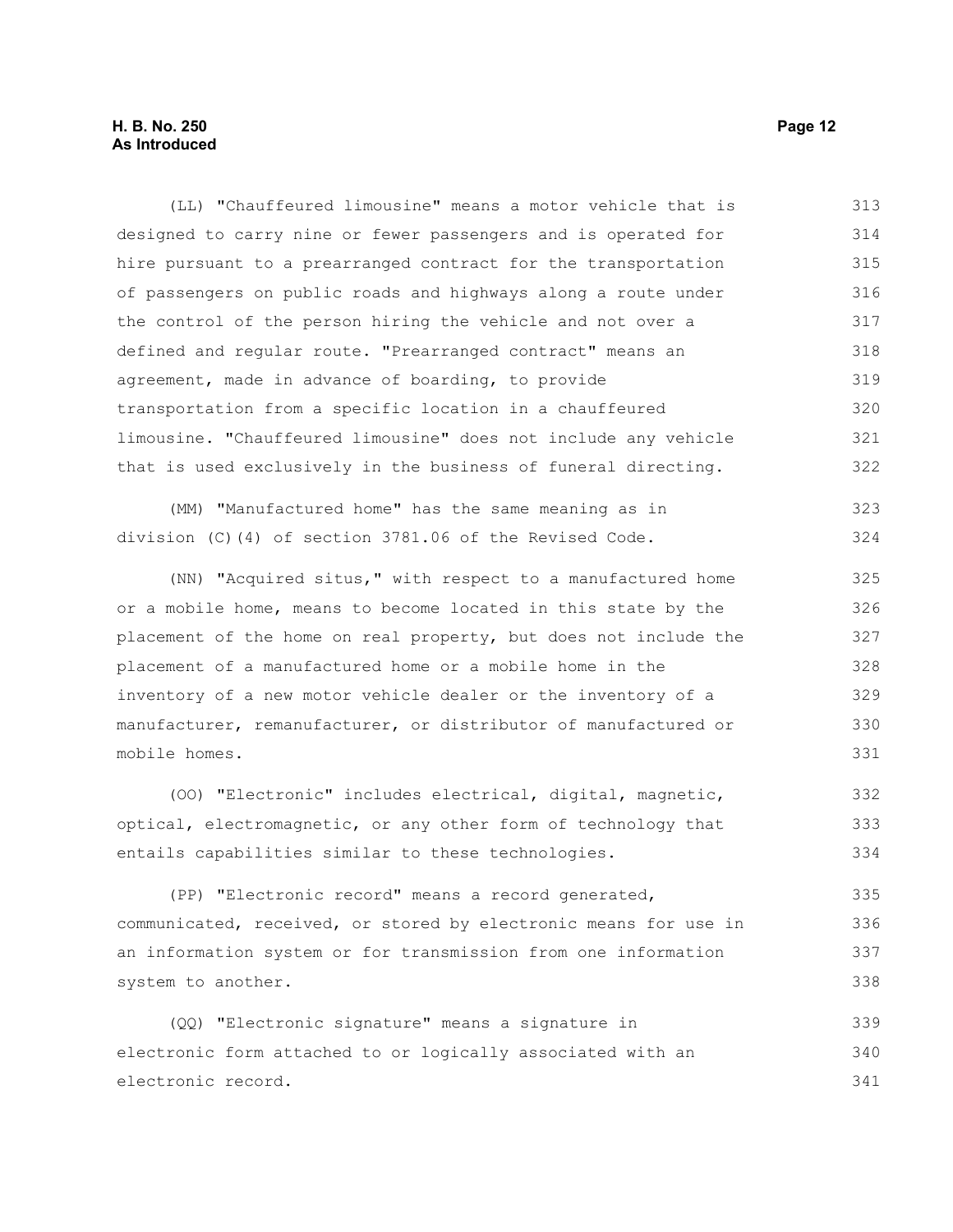#### **H. B. No. 250 Page 13 As Introduced**

(RR) "Financial transaction device" has the same meaning as in division (A) of section 113.40 of the Revised Code. (SS) "Electronic motor vehicle dealer" means a motor vehicle dealer licensed under Chapter 4517. of the Revised Code whom the registrar of motor vehicles determines meets the criteria designated in section 4503.035 of the Revised Code for electronic motor vehicle dealers and designates as an electronic motor vehicle dealer under that section. (TT) "Electric personal assistive mobility device" means a self-balancing two non-tandem wheeled device that is designed to transport only one person, has an electric propulsion system of an average of seven hundred fifty watts, and when ridden on a paved level surface by an operator who weighs one hundred seventy pounds has a maximum speed of less than twenty miles per hour. 342 343 344 345 346 347 348 349 350 351 352 353 354 355 356

(UU) "Limited driving privileges" means the privilege to operate a motor vehicle that a court grants under section 4510.021 of the Revised Code to a person whose driver's or commercial driver's license or permit or nonresident operating privilege has been suspended. 357 358 359 360 361

(VV) "Utility vehicle" means a self-propelled vehicle designed with a bed, principally for the purpose of transporting material or cargo in connection with construction, agricultural, forestry, grounds maintenance, lawn and garden, materials handling, or similar activities. 362 363 364 365 366

(WW) "Low-speed vehicle" means a three- or four-wheeled motor vehicle with an attainable speed in one mile on a paved level surface of more than twenty miles per hour but not more than twenty-five miles per hour and with a gross vehicle weight 367 368 369 370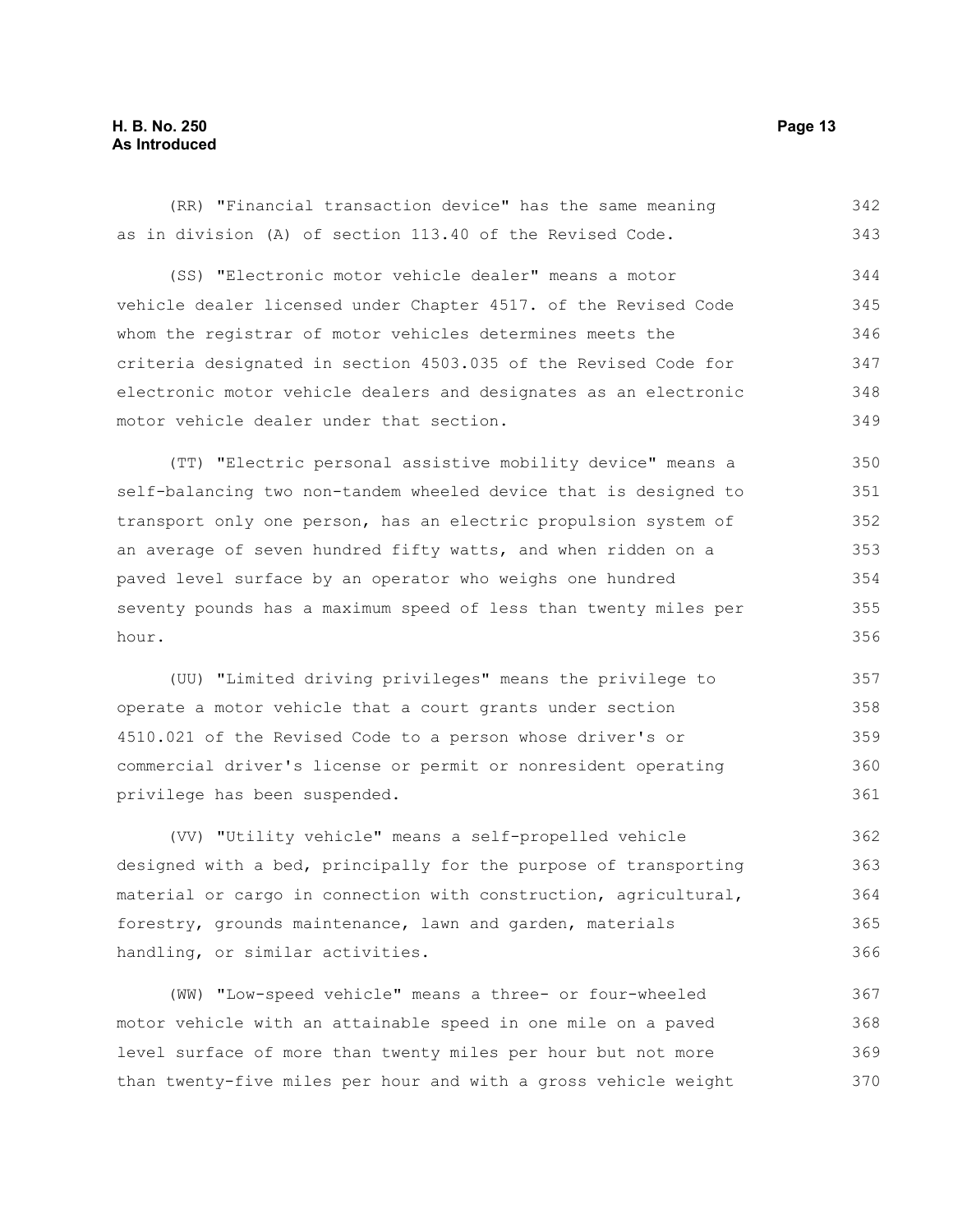rating less than three thousand pounds.

(XX) "Under-speed vehicle" means a three- or four-wheeled vehicle, including a vehicle commonly known as a golf cart, with an attainable speed on a paved level surface of not more than twenty miles per hour and with a gross vehicle weight rating less than three thousand pounds. 372 373 374 375 376

(YY) "Motor-driven cycle or motor scooter" means any vehicle designed to travel on not more than three wheels in contact with the ground, with a seat for the driver and floor pad for the driver's feet, and is equipped with a motor with a piston displacement between fifty and one hundred fifty cubic centimeters piston displacement that produces not more than five brake horsepower and is capable of propelling the vehicle at a speed greater than twenty miles per hour on a level surface. 377 378 379 380 381 382 383 384

(ZZ) "Motorcycle" means a motor vehicle with motive power having a seat or saddle for the use of the operator, designed to travel on not more than three wheels in contact with the ground, and having no occupant compartment top or occupant compartment top that can be installed or removed by the user. 385 386 387 388 389

(AAA) "Cab-enclosed motorcycle" means a motor vehicle with motive power having a seat or saddle for the use of the operator, designed to travel on not more than three wheels in contact with the ground, and having an occupant compartment top or an occupant compartment top that is installed.

(BBB) "Mini-truck" means a vehicle that has four wheels, is propelled by an electric motor with a rated power of seven thousand five hundred watts or less or an internal combustion engine with a piston displacement capacity of six hundred sixty cubic centimeters or less, has a total dry weight of nine 395 396 397 398 399

371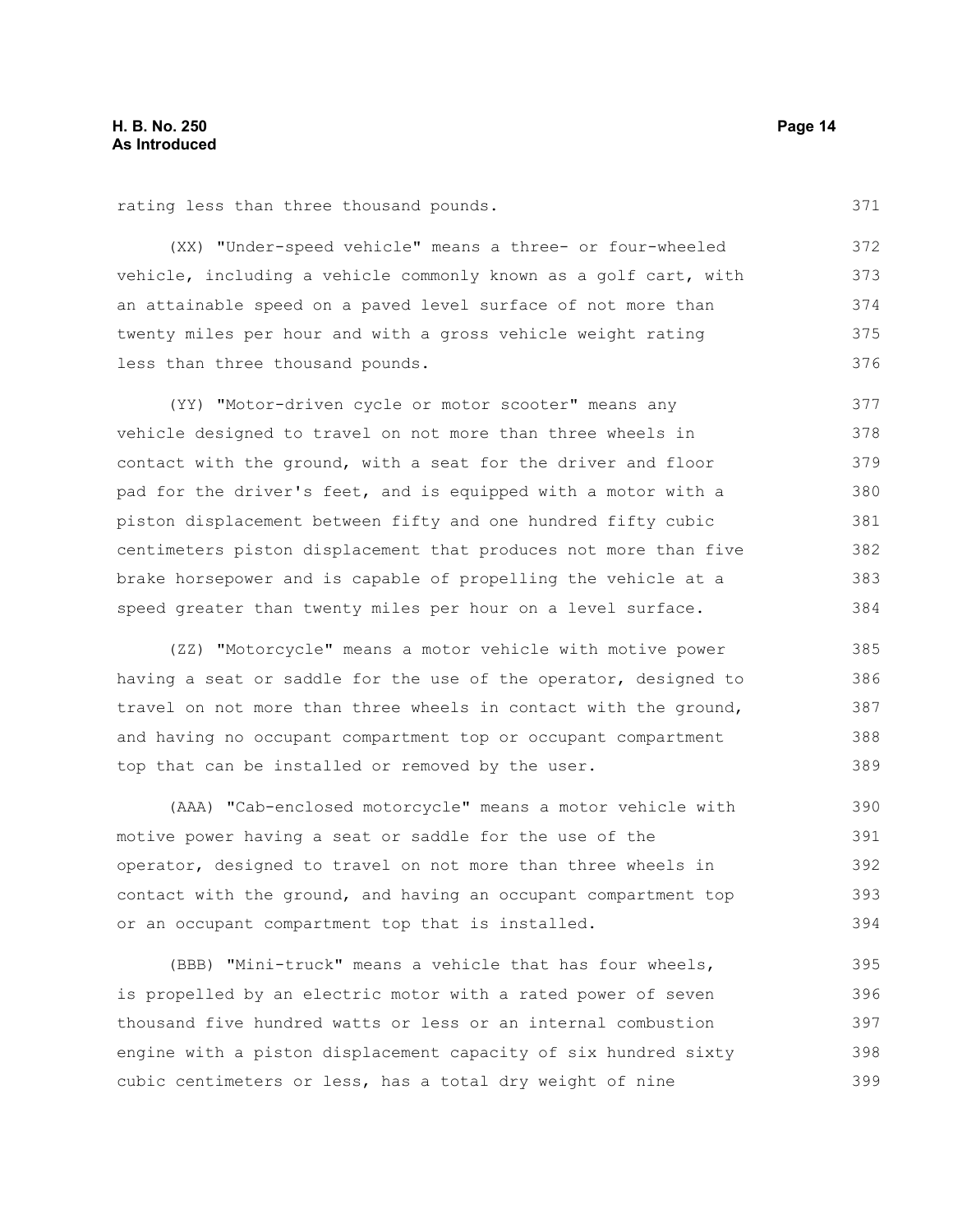hundred to two thousand two hundred pounds, contains an enclosed cabin and a seat for the vehicle operator, resembles a pickup truck or van with a cargo area or bed located at the rear of the vehicle, and was not originally manufactured to meet federal motor vehicle safety standards. 400 401 402 403 404

(CCC) "Autocycle" means a three-wheeled motorcycle that is manufactured to comply with federal safety requirements for motorcycles and that is equipped with safety belts, a steering wheel, and seating that does not require the operator to straddle or sit astride to ride the motorcycle. 405 406 407 408 409

|                   |  |  | Sec. 4509.01. As used in sections 4509.01 to 4509.78 of |  |  | 410 |
|-------------------|--|--|---------------------------------------------------------|--|--|-----|
| the Revised Code: |  |  |                                                         |  |  | 411 |

(A) "Person" includes every natural person, firm, partnership, association, or corporation. 412 413

(B) "Driver" means every person who drives or is in actual physical control of a motor vehicle.

(C) "License" includes any license, permit, or privilege to operate a motor vehicle issued under the laws of this state including: 416 417 418

(1) Any temporary instruction permit or examiner's driving permit; 419 420

```
(2) The privilege of any person to drive a motor vehicle
whether or not such person holds a valid license;
                                                                            421
                                                                            422
```
(3) Any nonresident's operating privilege.

(D) "Owner" means a person who holds the legal title of a motor vehicle. If a motor vehicle is the subject of a lease with an immediate right of possession vested in the lessee, the lessee is the owner. A person listed as the owner on a 424 425 426 427

414 415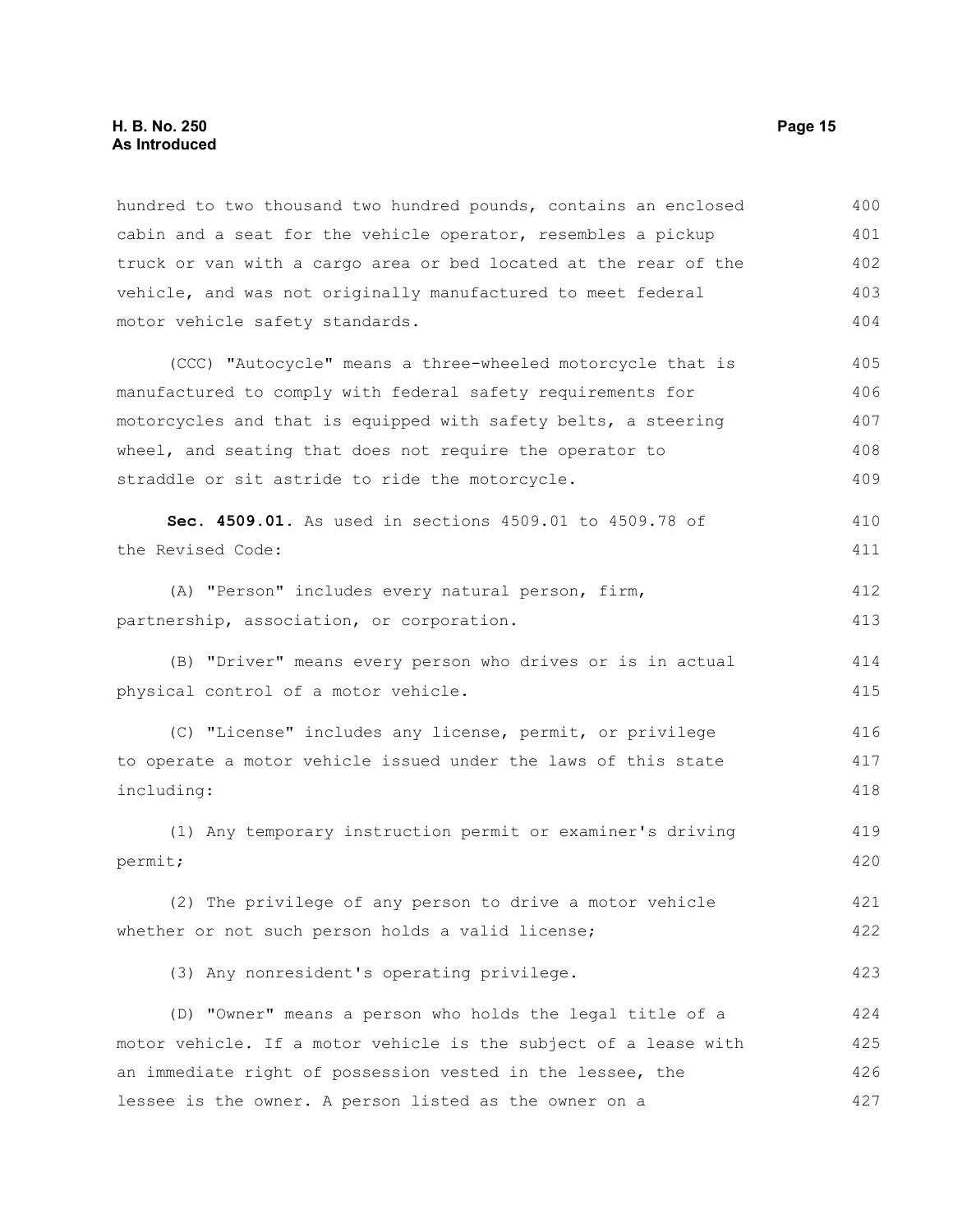certificate of title on which there is a notation of a security interest is the owner. A buyer or other transferee of a motor vehicle who receives the certificate of title from the seller or transferor listing the seller or transferor thereon as the owner with an assignment of title to the buyer or transferee nonetheless is the owner even though a subsequent certificate of title has not been issued listing the buyer or transferee as the owner. 428 429 430 431 432 433 434 435

(E) "Registration" means registration certificates and registration plates issued under the laws of this state pertaining to the registration of motor vehicles. 436 437 438

(F) "Nonresident" means every person who is not a resident of this state. 439 440

(G) "Nonresident's operating privilege" means the privilege conferred upon a nonresident by the laws of this state pertaining to the operation by such person of a motor vehicle, or the use of a motor vehicle owned by such person, in this state. 441 442 443 444 445

(H) "Vehicle" means every device by which any person or property may be transported upon a highway, except electric personal assistive mobility devices, devices moved by power collected from overhead electric trolley wires, or used exclusively upon stationary rails or tracks, and except devices other than bicycles moved by human power. 446 447 448 449 450 451

(I) "Motor vehicle" means every vehicle propelled by power other than muscular power or power collected from overhead electric trolley wires, except motorized bicycles, electric bicycles, road rollers, traction engines, power shovels, power cranes and other equipment used in construction work and not 452 453 454 455 456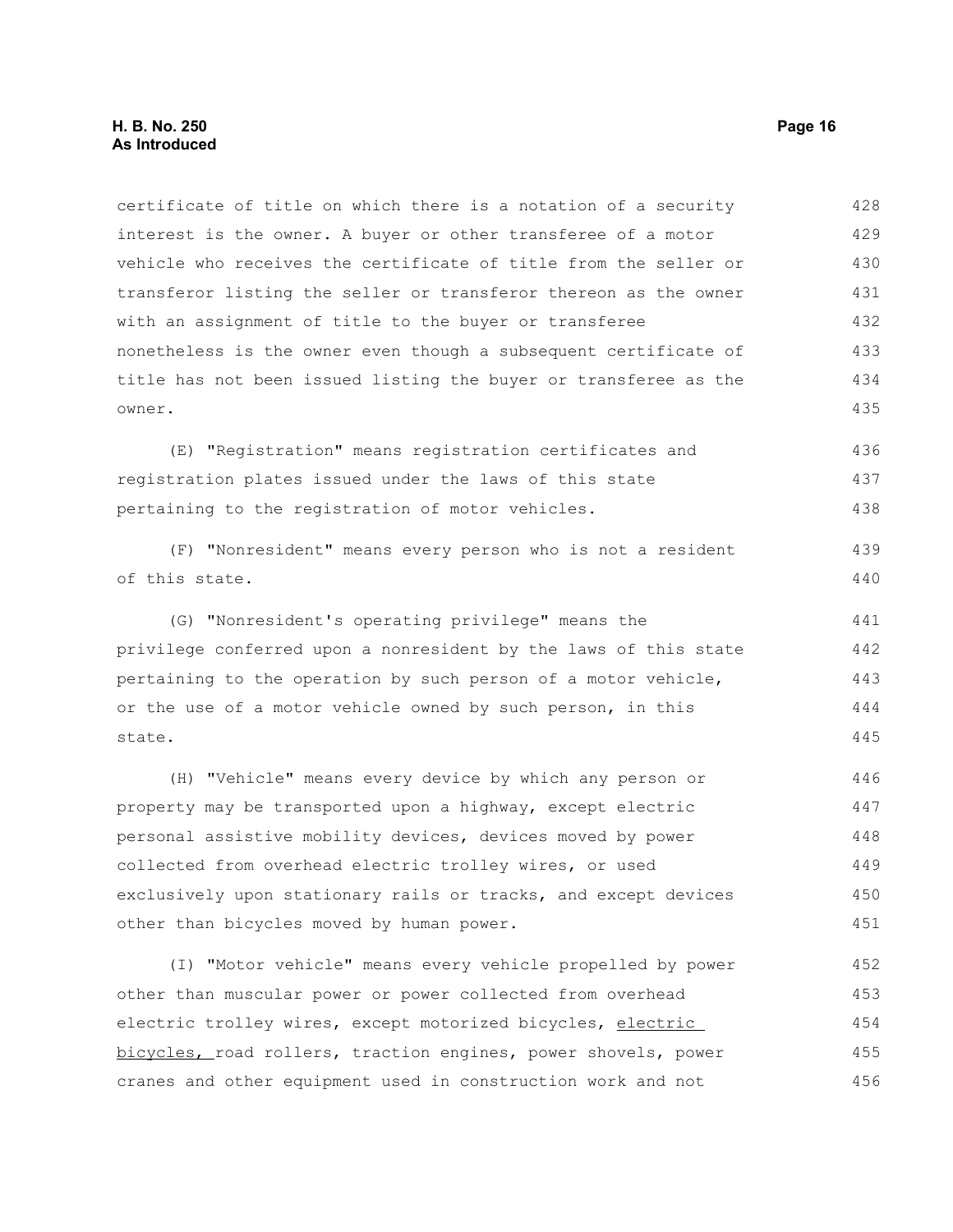designed for or employed in general highway transportation, hole-digging machinery, well-drilling machinery, ditch-digging machinery, farm machinery, threshing machinery, hay baling machinery, and agricultural tractors and machinery used in the production of horticultural, floricultural, agricultural, and vegetable products. 457 458 459 460 461 462

(J) "Accident" or "motor vehicle accident" means any accident involving a motor vehicle which results in bodily injury to or death of any person, or damage to the property of any person in excess of four hundred dollars. 463 464 465 466

(K) "Proof of financial responsibility" means proof of ability to respond in damages for liability, on account of accidents occurring subsequent to the effective date of such proof, arising out of the ownership, maintenance, or use of a motor vehicle in the amount of twenty-five thousand dollars because of bodily injury to or death of one person in any one accident, in the amount of fifty thousand dollars because of bodily injury to or death of two or more persons in any one accident, and in the amount of twenty-five thousand dollars because of injury to property of others in any one accident. 467 468 469 470 471 472 473 474 475 476

(L) "Motor-vehicle liability policy" means an "owner's policy" or an "operator's policy" of liability insurance, certified as provided in section 4509.46 or 4509.47 of the Revised Code as proof of financial responsibility, and issued, except as provided in section 4509.47 of the Revised Code, by an insurance carrier authorized to do business in this state, to or for the benefit of the person named therein as insured. 477 478 479 480 481 482 483

**Sec. 4511.01.** As used in this chapter and in Chapter 4513. of the Revised Code: 484 485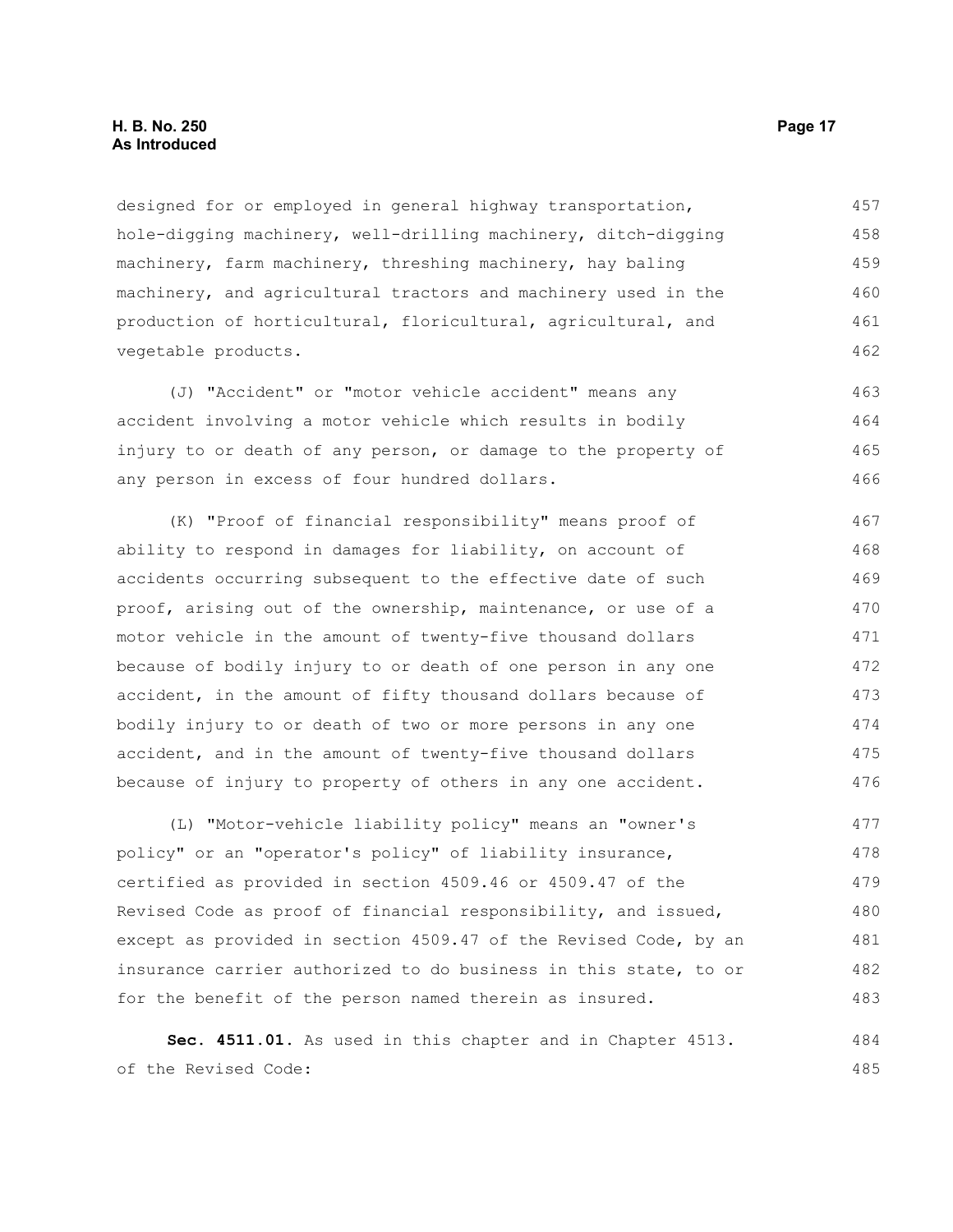(A) "Vehicle" means every device, including a motorized bicycle and an electric bicycle, in, upon, or by which any person or property may be transported or drawn upon a highway, except that "vehicle" does not include any motorized wheelchair, any electric personal assistive mobility device, any device that is moved by power collected from overhead electric trolley wires or that is used exclusively upon stationary rails or tracks, or any device, other than a bicycle, that is moved by human power. 486 487 488 489 490 491 492 493

(B) "Motor vehicle" means every vehicle propelled or drawn by power other than muscular power or power collected from overhead electric trolley wires, except motorized bicycles, electric bicycles, road rollers, traction engines, power shovels, power cranes, and other equipment used in construction work and not designed for or employed in general highway transportation, hole-digging machinery, well-drilling machinery, ditch-digging machinery, farm machinery, and trailers designed and used exclusively to transport a boat between a place of storage and a marina, or in and around a marina, when drawn or towed on a street or highway for a distance of no more than ten miles and at a speed of twenty-five miles per hour or less. 494 495 496 497 498 499 500 501 502 503 504 505

(C) "Motorcycle" means every motor vehicle, other than a tractor, having a seat or saddle for the use of the operator and designed to travel on not more than three wheels in contact with the ground, including, but not limited to, motor vehicles known as "motor-driven cycle," "motor scooter," "autocycle," "cabenclosed motorcycle," or "motorcycle" without regard to weight or brake horsepower. 506 507 508 509 510 511 512

(D) "Emergency vehicle" means emergency vehicles of municipal, township, or county departments or public utility corporations when identified as such as required by law, the 513 514 515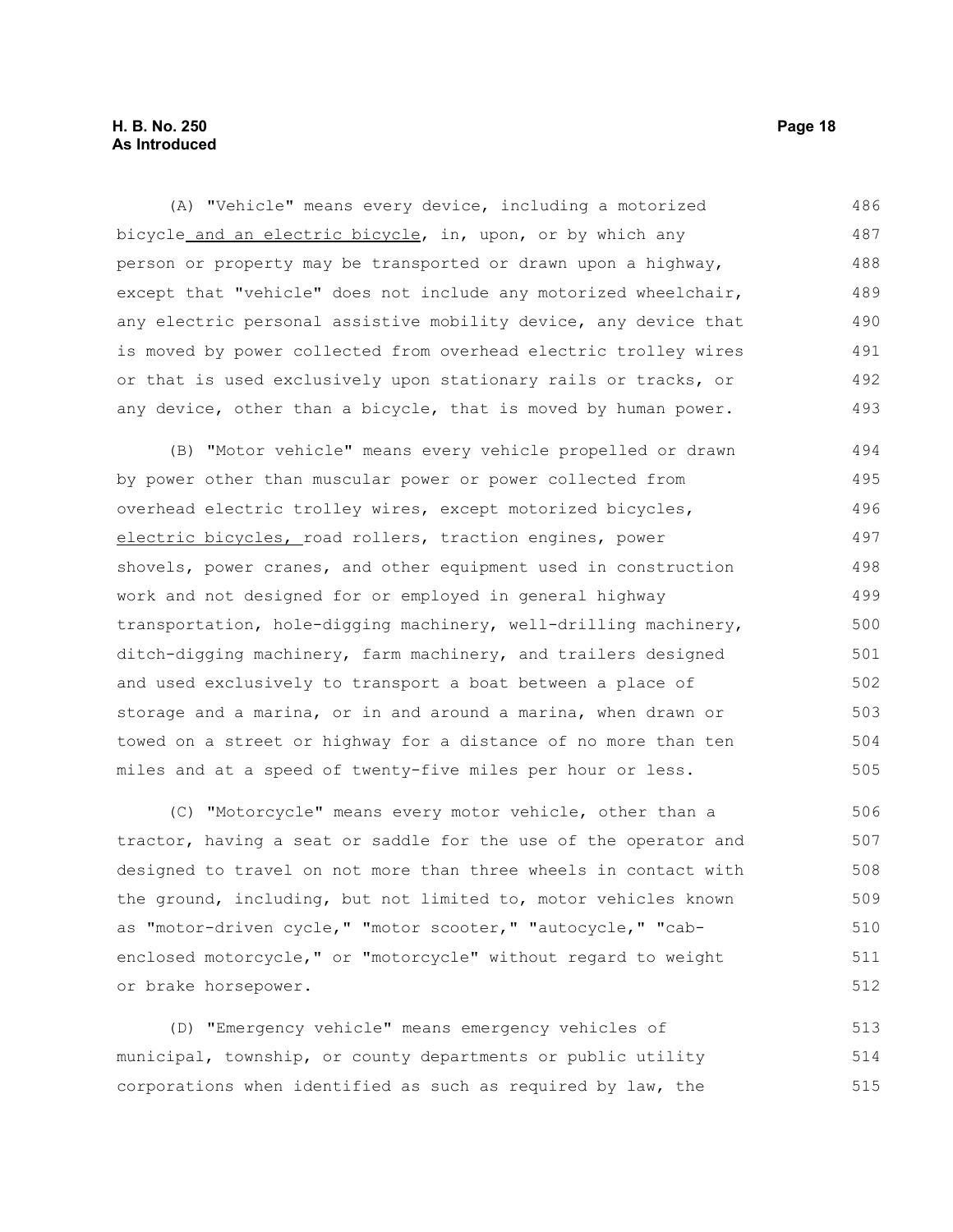director of public safety, or local authorities, and motor vehicles when commandeered by a police officer. 516 517

(E) "Public safety vehicle" means any of the following:

(1) Ambulances, including private ambulance companies under contract to a municipal corporation, township, or county, and private ambulances and nontransport vehicles bearing license plates issued under section 4503.49 of the Revised Code; 519 520 521 522

(2) Motor vehicles used by public law enforcement officers or other persons sworn to enforce the criminal and traffic laws of the state; 523 524 525

(3) Any motor vehicle when properly identified as required by the director of public safety, when used in response to fire emergency calls or to provide emergency medical service to ill or injured persons, and when operated by a duly qualified person who is a member of a volunteer rescue service or a volunteer fire department, and who is on duty pursuant to the rules or directives of that service. The state fire marshal shall be designated by the director of public safety as the certifying agency for all public safety vehicles described in division (E) (3) of this section. 526 527 528 529 530 531 532 533 534 535

(4) Vehicles used by fire departments, including motor vehicles when used by volunteer fire fighters responding to emergency calls in the fire department service when identified as required by the director of public safety. 536 537 538 539

Any vehicle used to transport or provide emergency medical service to an ill or injured person, when certified as a public safety vehicle, shall be considered a public safety vehicle when transporting an ill or injured person to a hospital regardless of whether such vehicle has already passed a hospital. 540 541 542 543 544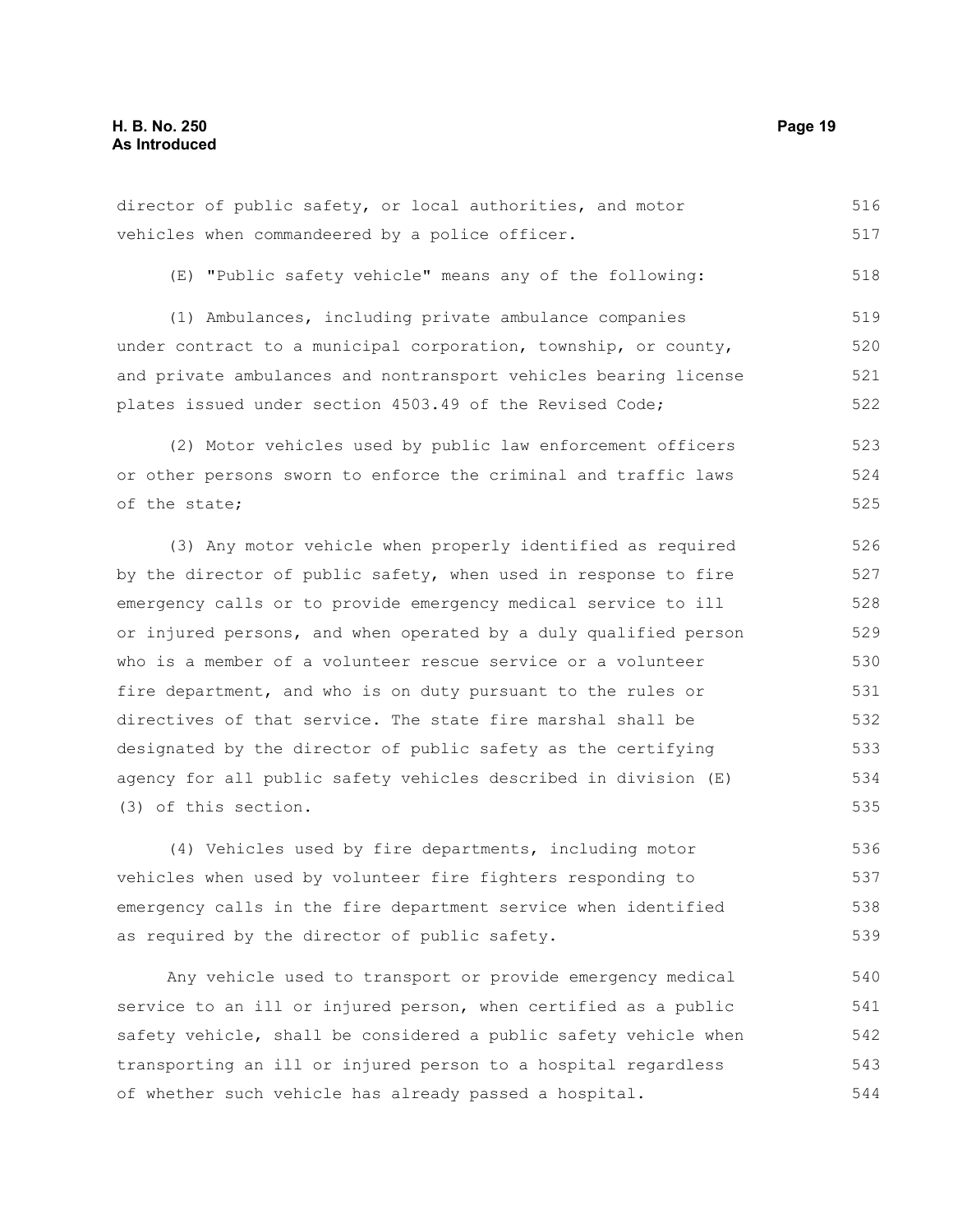#### **H. B. No. 250 Page 20 As Introduced**

(5) Vehicles used by the motor carrier enforcement unit for the enforcement of orders and rules of the public utilities commission as specified in section 5503.34 of the Revised Code. 545 546 547

(F) "School bus" means every bus designed for carrying more than nine passengers that is owned by a public, private, or governmental agency or institution of learning and operated for the transportation of children to or from a school session or a school function, or owned by a private person and operated for compensation for the transportation of children to or from a school session or a school function, provided "school bus" does not include a bus operated by a municipally owned transportation system, a mass transit company operating exclusively within the territorial limits of a municipal corporation, or within such limits and the territorial limits of municipal corporations immediately contiguous to such municipal corporation, nor a common passenger carrier certified by the public utilities commission unless such bus is devoted exclusively to the transportation of children to and from a school session or a school function, and "school bus" does not include a van or bus used by a licensed child day-care center or type A family daycare home to transport children from the child day-care center or type A family day-care home to a school if the van or bus does not have more than fifteen children in the van or bus at any time. 548 549 550 551 552 553 554 555 556 557 558 559 560 561 562 563 564 565 566 567 568

(G) "Bicycle" means every device, other than a device that is designed solely for use as a play vehicle by a child, that is propelled solely by human power upon which a person may ride, and that has two or more wheels, any of which is more than fourteen inches in diameter. 569 570 571 572 573

 $(H)$  (H)  $\frac{1}{1}$  Until January 1, 2017, "motorized bicycle" means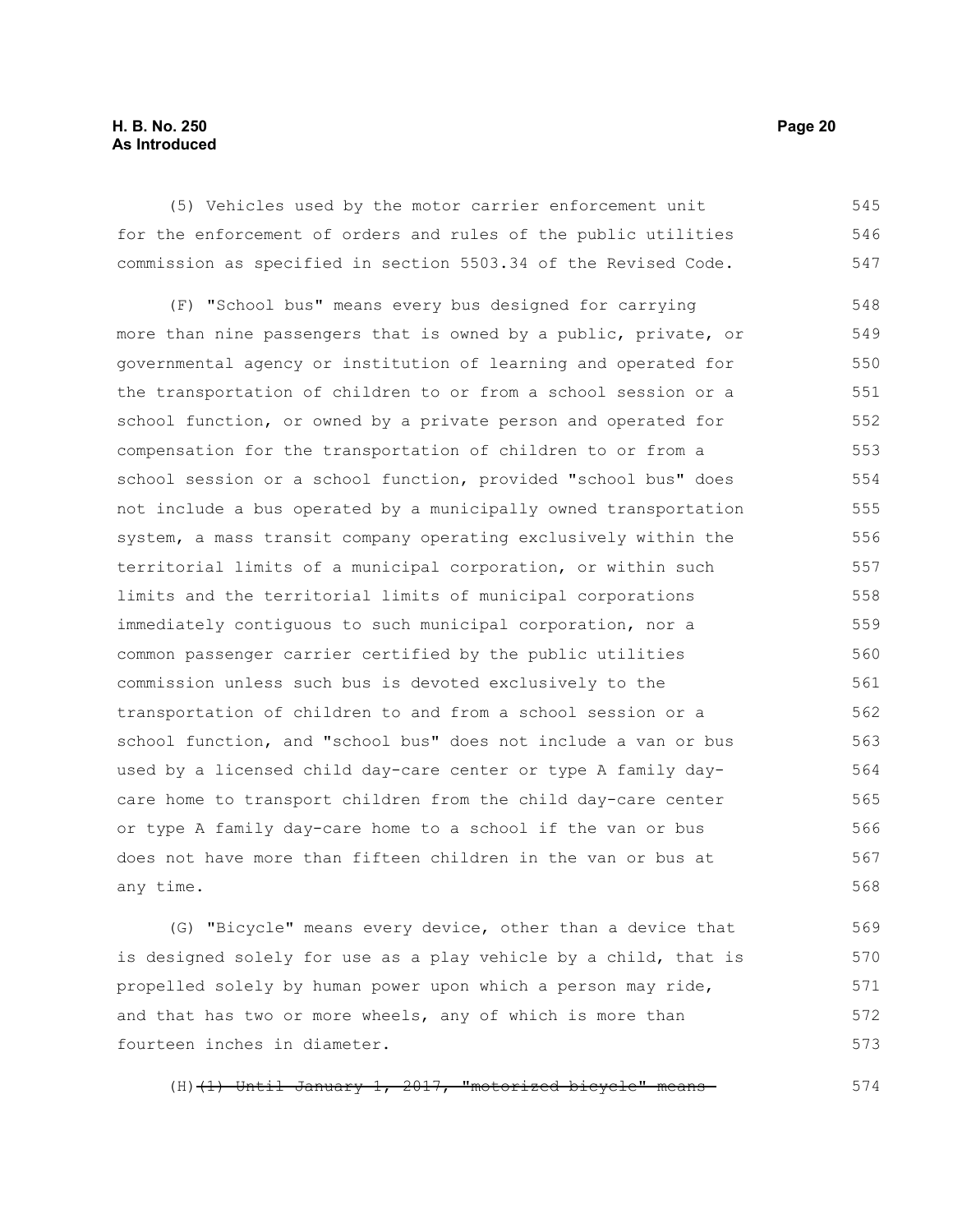### **H. B. No. 250 Page 21 As Introduced**

| any vehicle having either two tandem wheels or one wheel in the          | 575 |
|--------------------------------------------------------------------------|-----|
| front and two wheels in the rear, that is capable of being               | 576 |
| pedaled and is equipped with a helper motor of not more than             | 577 |
| <u>fifty cubic centimeters piston displacement that produces no-</u>     | 578 |
| more than one brake horsepower and is capable of propelling the          | 579 |
| <u>vehicle at a speed of no greater than twenty miles per hour on a-</u> | 580 |
| level surface.                                                           | 581 |
| (2) Effective January 1, 2017, "motorized "Motorized                     | 582 |
| bicycle" or "moped" means any vehicle having either two tandem           | 583 |
| wheels or one wheel in the front and two wheels in the rear,             | 584 |
| that may be pedaled, and that is equipped with a helper motor of         | 585 |
| not more than fifty cubic centimeters piston displacement that           | 586 |
| produces not more than one brake horsepower and is capable of            | 587 |
| propelling the vehicle at a speed of not greater than twenty             | 588 |
| miles per hour on a level surface. "Motorized bicycle" or                | 589 |
| <u>"moped" does not include an electric bicycle.</u>                     | 590 |
| (I) "Commercial tractor" means every motor vehicle having                | 591 |
| motive power designed or used for drawing other vehicles and not         | 592 |
| so constructed as to carry any load thereon, or designed or used         | 593 |
| for drawing other vehicles while carrying a portion of such              | 594 |
| other vehicles, or load thereon, or both.                                | 595 |
| (J) "Agricultural tractor" means every self-propelling                   | 596 |
| vehicle designed or used for drawing other vehicles or wheeled           | 597 |
| machinery but having no provision for carrying loads                     | 598 |
| independently of such other vehicles, and used principally for           | 599 |
| agricultural purposes.                                                   | 600 |
| (K) "Truck" means every motor vehicle, except trailers and               | 601 |
| semitrailers, designed and used to carry property.                       | 602 |

(L) "Bus" means every motor vehicle designed for carrying 603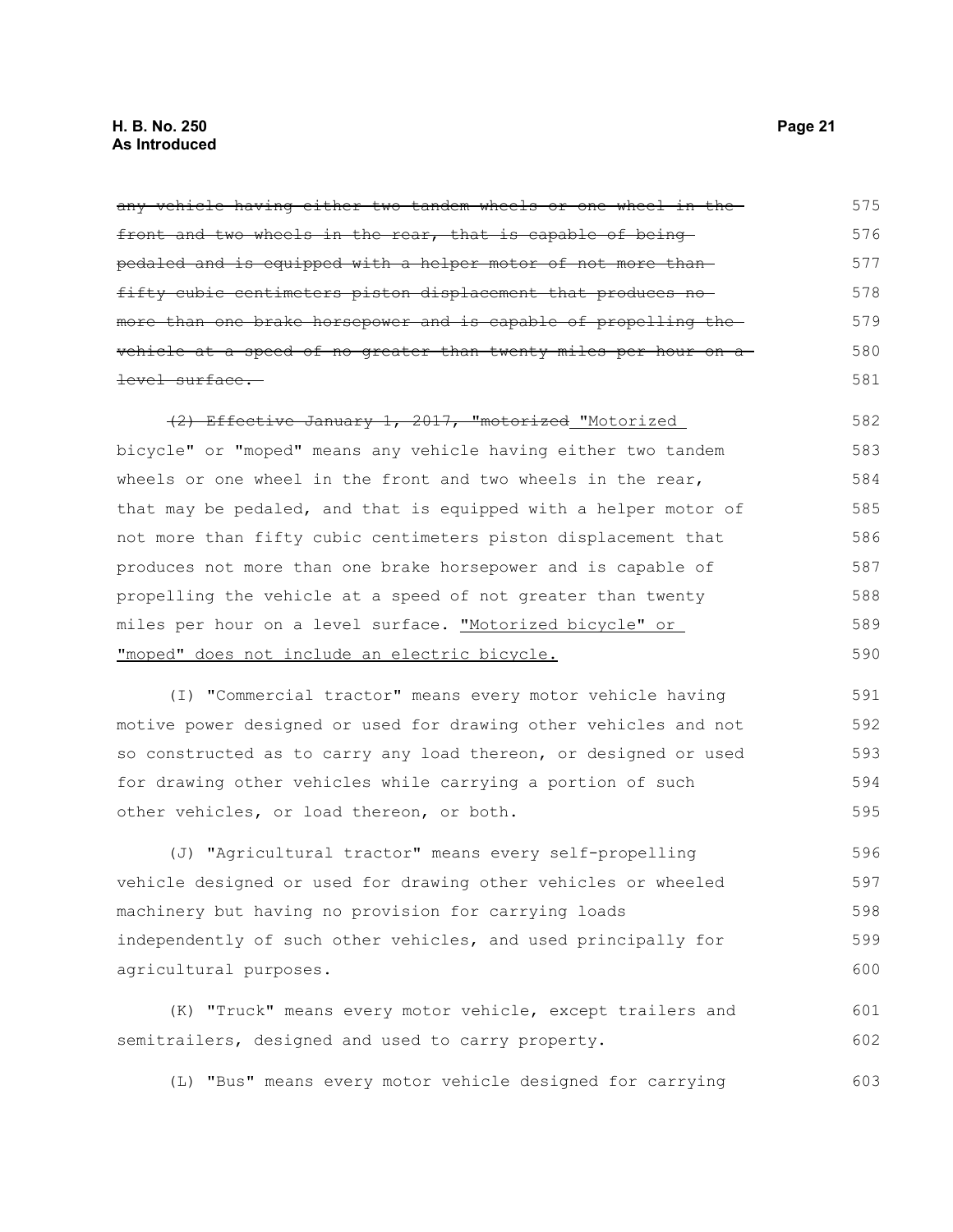#### **H. B. No. 250 Page 22 As Introduced**

more than nine passengers and used for the transportation of persons other than in a ridesharing arrangement, and every motor vehicle, automobile for hire, or funeral car, other than a taxicab or motor vehicle used in a ridesharing arrangement, designed and used for the transportation of persons for compensation. 604 605 606 607 608 609

(M) "Trailer" means every vehicle designed or used for carrying persons or property wholly on its own structure and for being drawn by a motor vehicle, including any such vehicle when formed by or operated as a combination of a "semitrailer" and a vehicle of the dolly type, such as that commonly known as a "trailer dolly," a vehicle used to transport agricultural produce or agricultural production materials between a local place of storage or supply and the farm when drawn or towed on a street or highway at a speed greater than twenty-five miles per hour, and a vehicle designed and used exclusively to transport a boat between a place of storage and a marina, or in and around a marina, when drawn or towed on a street or highway for a distance of more than ten miles or at a speed of more than twenty-five miles per hour. 610 611 612 613 614 615 616 617 618 619 620 621 622 623

(N) "Semitrailer" means every vehicle designed or used for carrying persons or property with another and separate motor vehicle so that in operation a part of its own weight or that of its load, or both, rests upon and is carried by another vehicle. 624 625 626 627

(O) "Pole trailer" means every trailer or semitrailer attached to the towing vehicle by means of a reach, pole, or by being boomed or otherwise secured to the towing vehicle, and ordinarily used for transporting long or irregular shaped loads such as poles, pipes, or structural members capable, generally, of sustaining themselves as beams between the supporting 628 629 630 631 632 633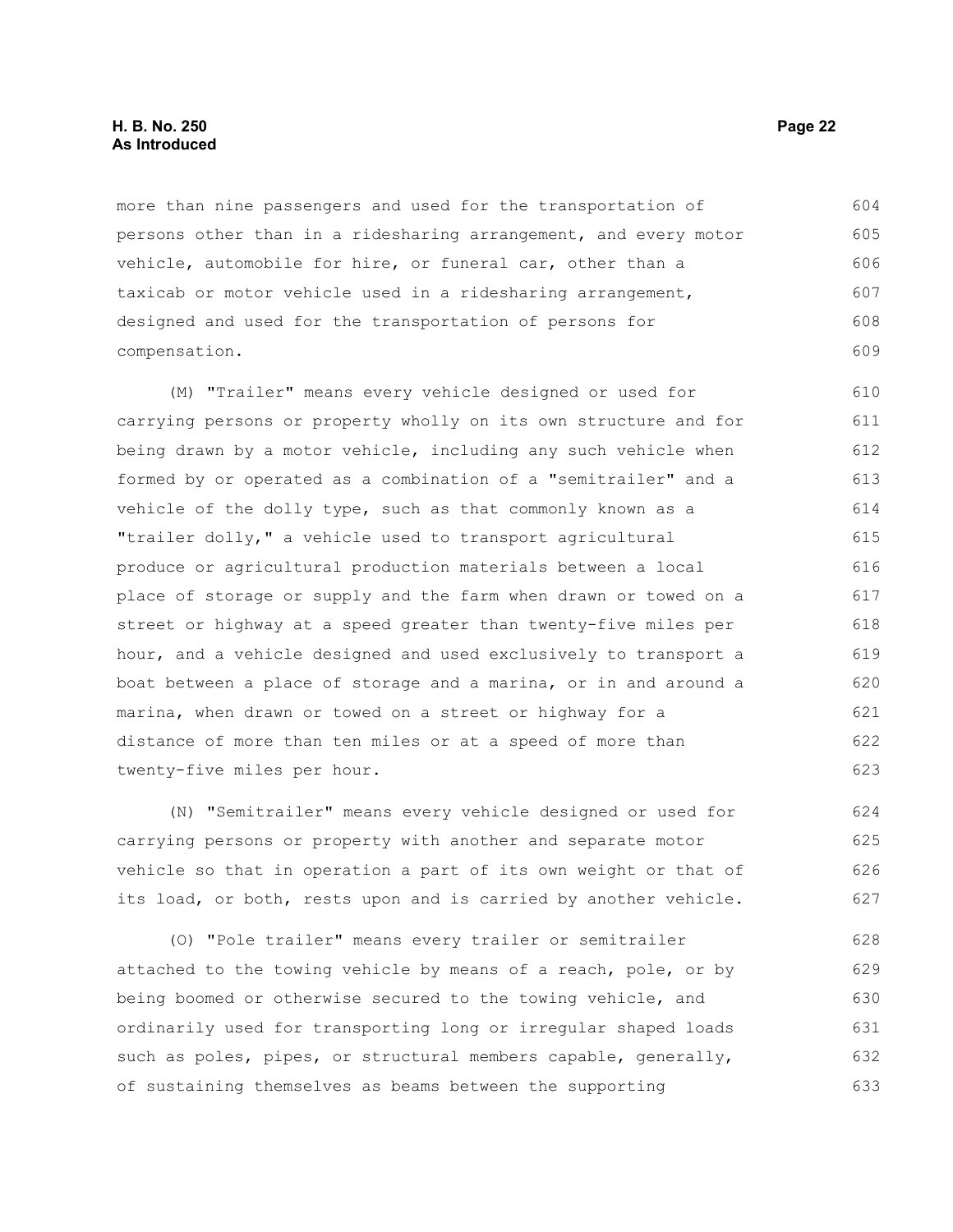connections.

(P) "Railroad" means a carrier of persons or property operating upon rails placed principally on a private right-ofway. (Q) "Railroad train" means a steam engine or an electric or other motor, with or without cars coupled thereto, operated by a railroad. (R) "Streetcar" means a car, other than a railroad train, for transporting persons or property, operated upon rails principally within a street or highway. (S) "Trackless trolley" means every car that collects its power from overhead electric trolley wires and that is not operated upon rails or tracks. (T) "Explosives" means any chemical compound or mechanical mixture that is intended for the purpose of producing an explosion that contains any oxidizing and combustible units or other ingredients in such proportions, quantities, or packing that an ignition by fire, by friction, by concussion, by percussion, or by a detonator of any part of the compound or mixture may cause such a sudden generation of highly heated gases that the resultant gaseous pressures are capable of producing destructive effects on contiguous objects, or of destroying life or limb. Manufactured articles shall not be held to be explosives when the individual units contain explosives in such limited quantities, of such nature, or in such packing, that it is impossible to procure a simultaneous or a destructive 635 636 637 638 639 640 641 642 643 644 645 646 647 648 649 650 651 652 653 654 655 656 657 658 659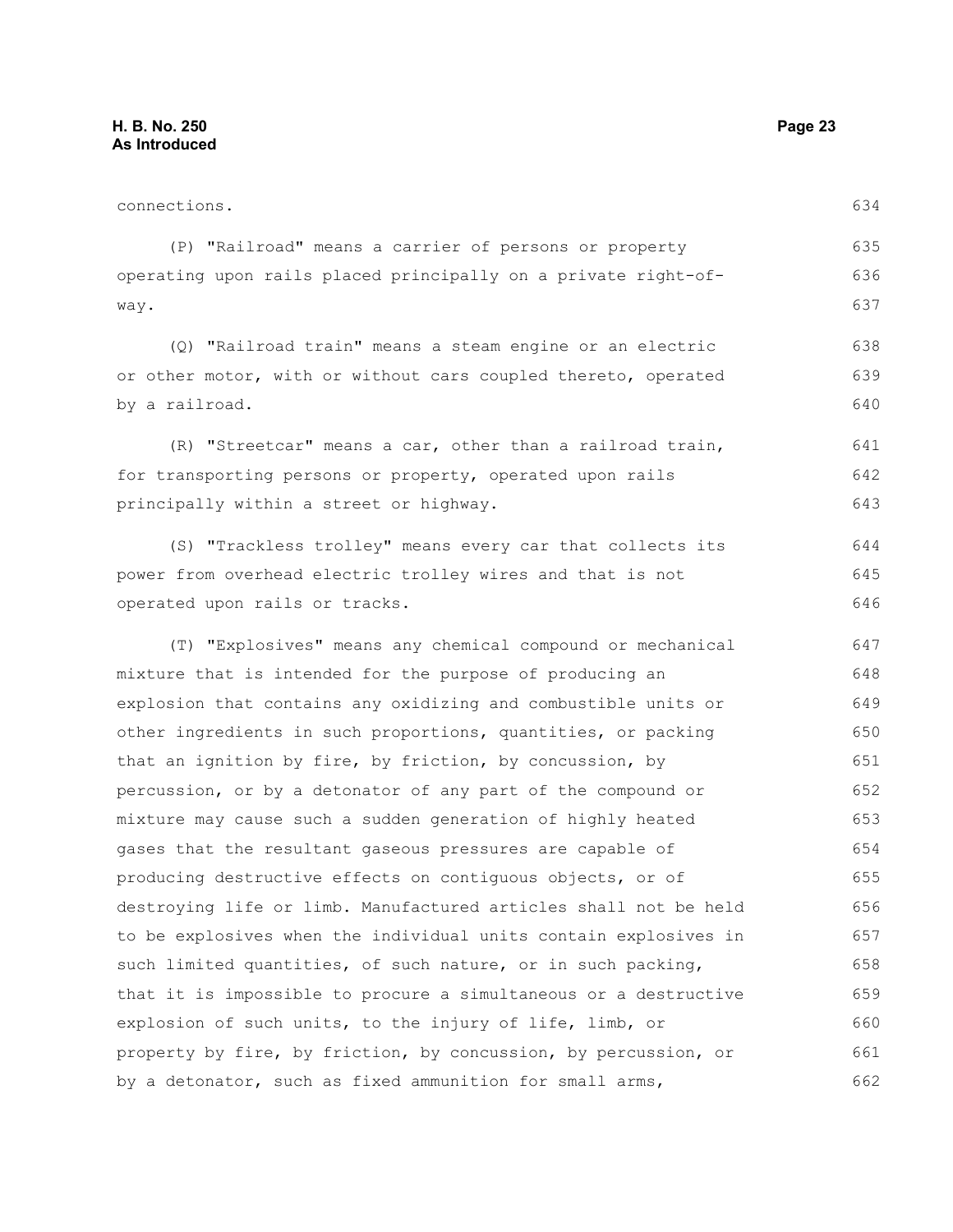firecrackers, or safety fuse matches. (U) "Flammable liquid" means any liquid that has a flash point of seventy degrees fahrenheit, or less, as determined by a tagliabue or equivalent closed cup test device. (V) "Gross weight" means the weight of a vehicle plus the weight of any load thereon. (W) "Person" means every natural person, firm, copartnership, association, or corporation. (X) "Pedestrian" means any natural person afoot. (Y) "Driver or operator" means every person who drives or is in actual physical control of a vehicle, trackless trolley, or streetcar. (Z) "Police officer" means every officer authorized to direct or regulate traffic, or to make arrests for violations of traffic regulations. (AA) "Local authorities" means every county, municipal, and other local board or body having authority to adopt police regulations under the constitution and laws of this state. (BB) "Street" or "highway" means the entire width between the boundary lines of every way open to the use of the public as a thoroughfare for purposes of vehicular travel. (CC) "Controlled-access highway" means every street or highway in respect to which owners or occupants of abutting lands and other persons have no legal right of access to or from the same except at such points only and in such manner as may be determined by the public authority having jurisdiction over such street or highway. 663 664 665 666 667 668 669 670 671 672 673 674 675 676 677 678 679 680 681 682 683 684 685 686 687 688 689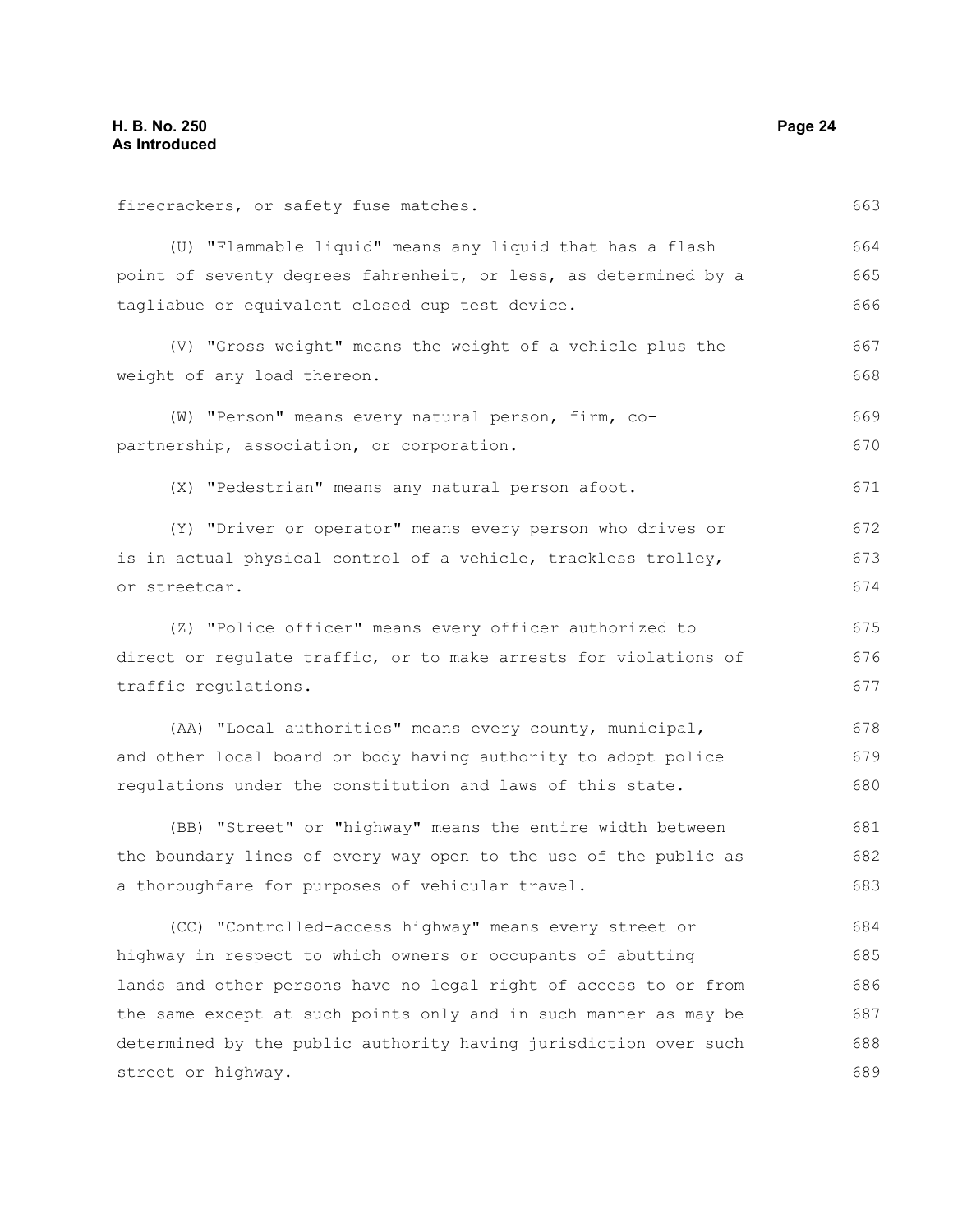717

| (DD) "Private road or driveway" means every way or place                                                      | 690 |
|---------------------------------------------------------------------------------------------------------------|-----|
| in private ownership used for vehicular travel by the owner and                                               | 691 |
| those having express or implied permission from the owner but                                                 | 692 |
| not by other persons.                                                                                         | 693 |
| (EE) "Roadway" means that portion of a highway improved,                                                      | 694 |
| designed, or ordinarily used for vehicular travel, except the                                                 | 695 |
| berm or shoulder. If a highway includes two or more separate                                                  | 696 |
| roadways the term "roadway" means any such roadway separately                                                 | 697 |
| but not all such roadways collectively.                                                                       | 698 |
| (FF) "Sidewalk" means that portion of a street between the                                                    | 699 |
| curb lines, or the lateral lines of a roadway, and the adjacent                                               | 700 |
| property lines, intended for the use of pedestrians.                                                          | 701 |
| (GG) "Laned highway" means a highway the roadway of which                                                     | 702 |
| is divided into two or more clearly marked lanes for vehicular                                                | 703 |
| traffic.                                                                                                      | 704 |
| (HH) "Through highway" means every street or highway as                                                       | 705 |
| provided in section 4511.65 of the Revised Code.                                                              | 706 |
| $ITT$ ) $ICT$ $h^2$ $h^2$ $g^2$ $h^2$ $g^2$ $h^2$ $g^2$ $h^2$ $g^2$ $h^2$ $g^2$ $h^2$ $g^2$ $h^2$ $g^2$ $h^2$ | ワハワ |

(II) "State highway" means a highway under the jurisdiction of the department of transportation, outside the limits of municipal corporations, provided that the authority conferred upon the director of transportation in section 5511.01 of the Revised Code to erect state highway route markers and signs directing traffic shall not be modified by sections 4511.01 to 4511.79 and 4511.99 of the Revised Code. 707 708 709 710 711 712 713

(JJ) "State route" means every highway that is designated with an official state route number and so marked. 714 715

(KK) "Intersection" means: 716

(1) The area embraced within the prolongation or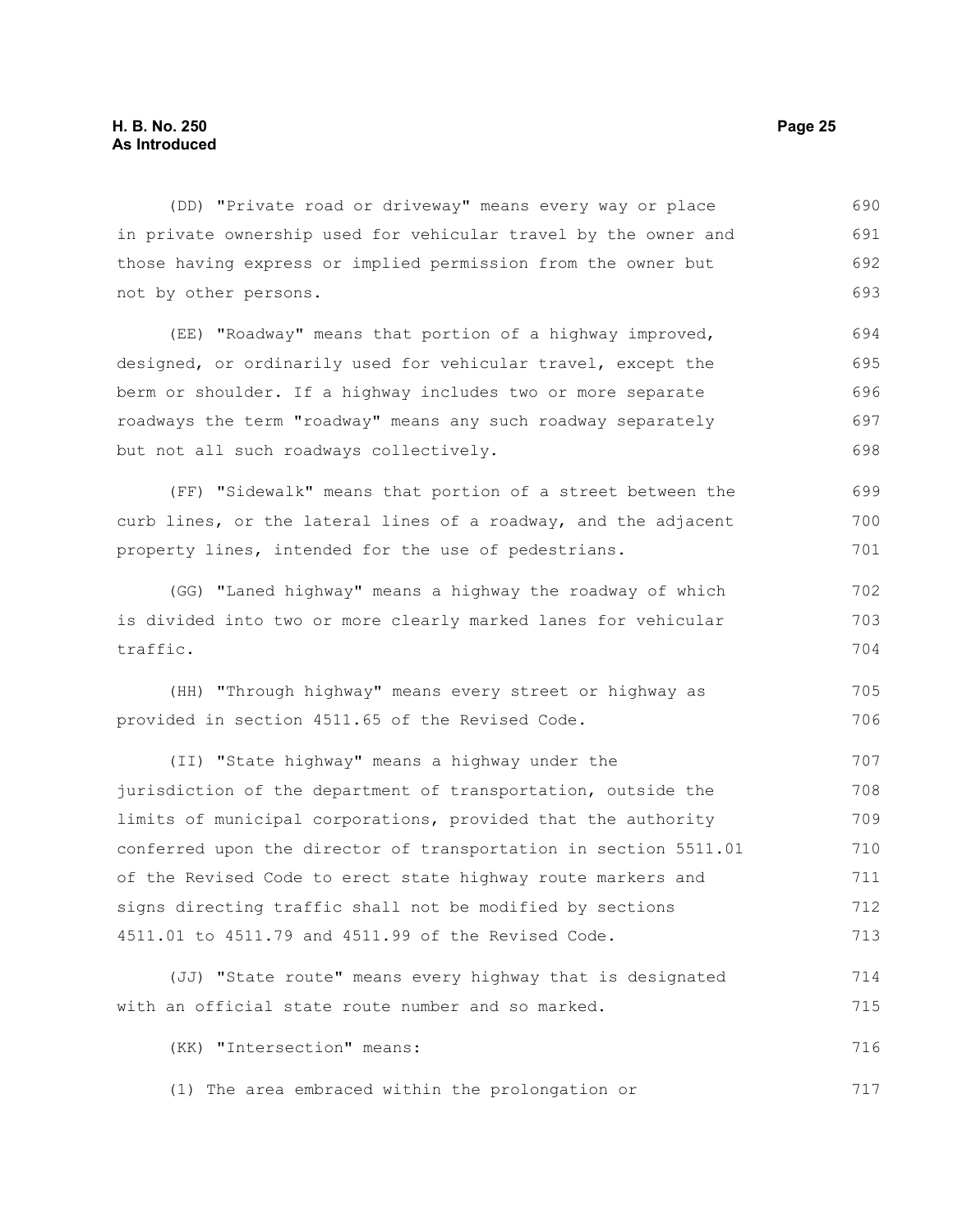connection of the lateral curb lines, or, if none, the lateral boundary lines of the roadways of two highways that join one another at, or approximately at, right angles, or the area within which vehicles traveling upon different highways that join at any other angle might come into conflict. The junction of an alley or driveway with a roadway or highway does not constitute an intersection unless the roadway or highway at the junction is controlled by a traffic control device. 718 719 720 721 722 723 724 725

(2) If a highway includes two roadways that are thirty feet or more apart, then every crossing of each roadway of such divided highway by an intersecting highway constitutes a separate intersection. If both intersecting highways include two roadways thirty feet or more apart, then every crossing of any two roadways of such highways constitutes a separate intersection. 726 727 728 729 730 731 732

(3) At a location controlled by a traffic control signal, regardless of the distance between the separate intersections as described in division (KK)(2) of this section: 733 734 735

(a) If a stop line, yield line, or crosswalk has not been designated on the roadway within the median between the separate intersections, the two intersections and the roadway and median constitute one intersection.

(b) Where a stop line, yield line, or crosswalk line is designated on the roadway on the intersection approach, the area within the crosswalk and any area beyond the designated stop line or yield line constitute part of the intersection. 740 741 742 743

(c) Where a crosswalk is designated on a roadway on the departure from the intersection, the intersection includes the area that extends to the far side of the crosswalk. 744 745 746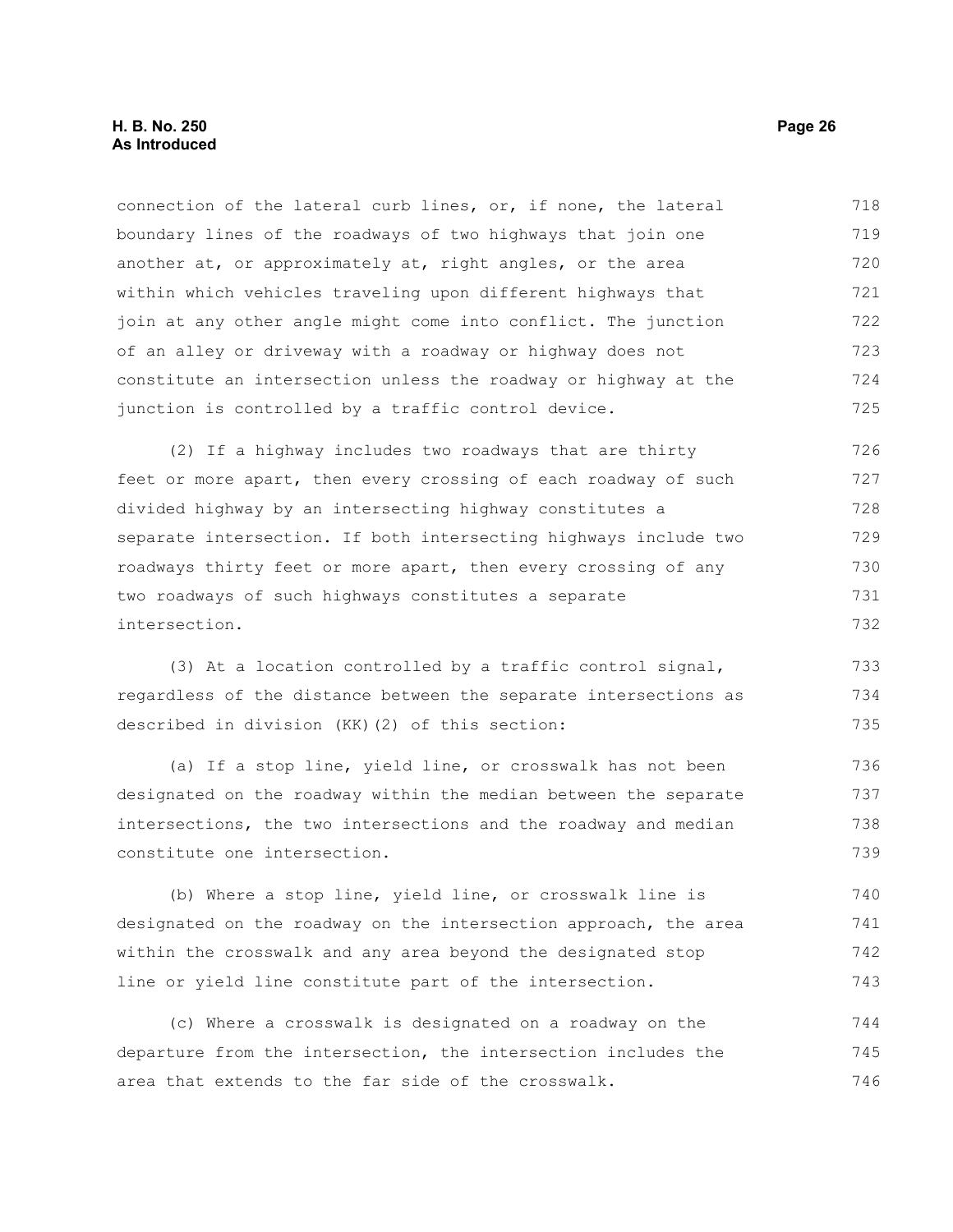(LL) "Crosswalk" means:

747

755 756 757

(1) That part of a roadway at intersections ordinarily included within the real or projected prolongation of property lines and curb lines or, in the absence of curbs, the edges of the traversable roadway; 748 749 750 751

(2) Any portion of a roadway at an intersection or elsewhere, distinctly indicated for pedestrian crossing by lines or other markings on the surface; 752 753 754

(3) Notwithstanding divisions (LL)(1) and (2) of this section, there shall not be a crosswalk where local authorities have placed signs indicating no crossing.

(MM) "Safety zone" means the area or space officially set apart within a roadway for the exclusive use of pedestrians and protected or marked or indicated by adequate signs as to be plainly visible at all times.

(NN) "Business district" means the territory fronting upon a street or highway, including the street or highway, between successive intersections within municipal corporations where fifty per cent or more of the frontage between such successive intersections is occupied by buildings in use for business, or within or outside municipal corporations where fifty per cent or more of the frontage for a distance of three hundred feet or more is occupied by buildings in use for business, and the character of such territory is indicated by official traffic control devices. 762 763 764 765 766 767 768 769 770 771

(OO) "Residence district" means the territory, not comprising a business district, fronting on a street or highway, including the street or highway, where, for a distance of three hundred feet or more, the frontage is improved with residences 772 773 774 775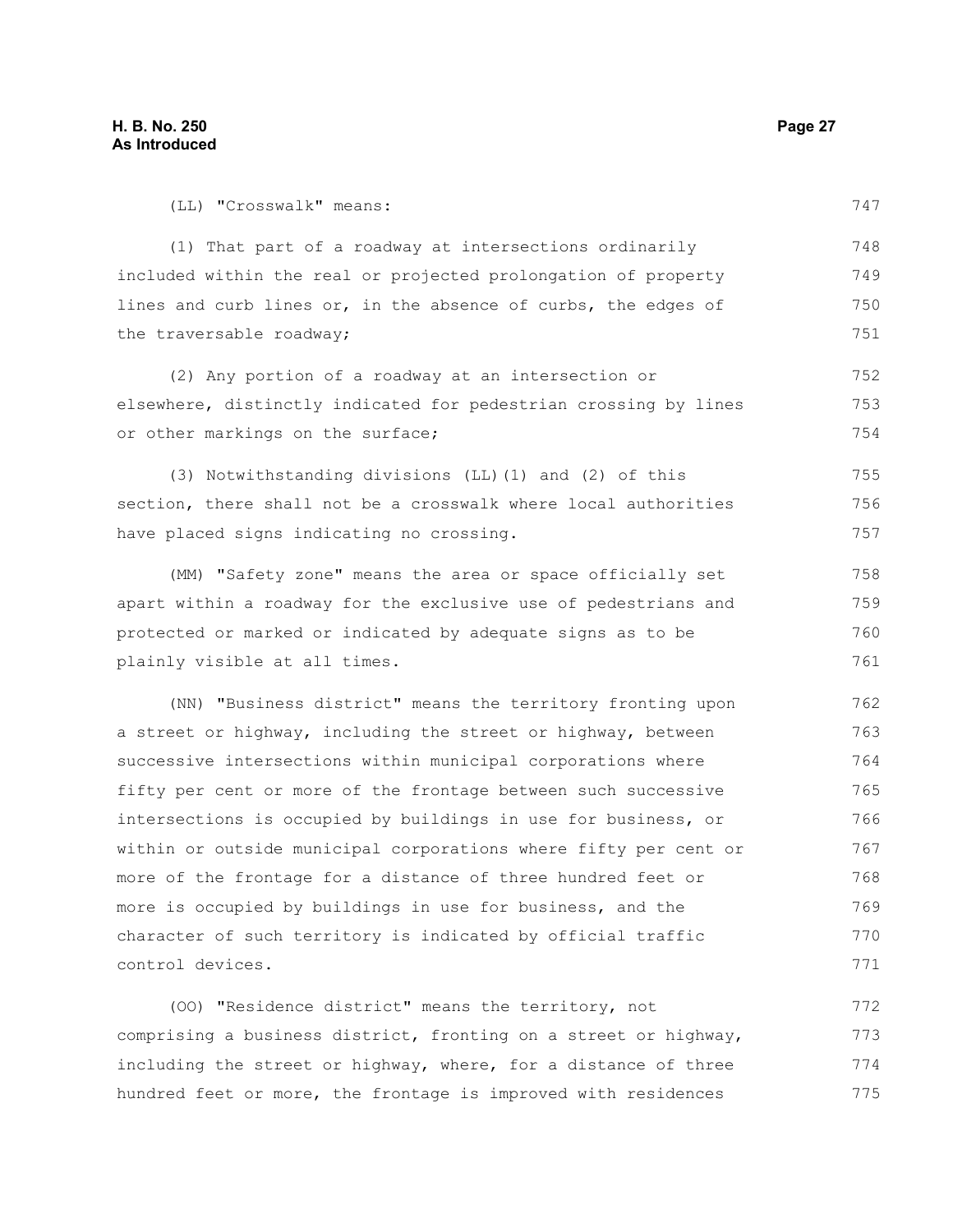776

or residences and buildings in use for business.

(PP) "Urban district" means the territory contiguous to and including any street or highway which is built up with structures devoted to business, industry, or dwelling houses situated at intervals of less than one hundred feet for a distance of a quarter of a mile or more, and the character of such territory is indicated by official traffic control devices. 777 778 779 780 781 782

(QQ) "Traffic control device" means a flagger, sign, signal, marking, or other device used to regulate, warn, or guide traffic, placed on, over, or adjacent to a street, highway, private road open to public travel, pedestrian facility, or shared-use path by authority of a public agency or official having jurisdiction, or, in the case of a private road open to public travel, by authority of the private owner or private official having jurisdiction. 783 784 785 786 787 788 789 790

(RR) "Traffic control signal" means any highway traffic signal by which traffic is alternately directed to stop and permitted to proceed. 791 792 793

(SS) "Railroad sign or signal" means any sign, signal, or device erected by authority of a public body or official or by a railroad and intended to give notice of the presence of railroad tracks or the approach of a railroad train. 794 795 796 797

(TT) "Traffic" means pedestrians, ridden or herded animals, vehicles, streetcars, trackless trolleys, and other devices, either singly or together, while using for purposes of travel any highway or private road open to public travel. 798 799 800 801

(UU) "Right-of-way" means either of the following, as the context requires: 802 803

(1) The right of a vehicle, streetcar, trackless trolley, 804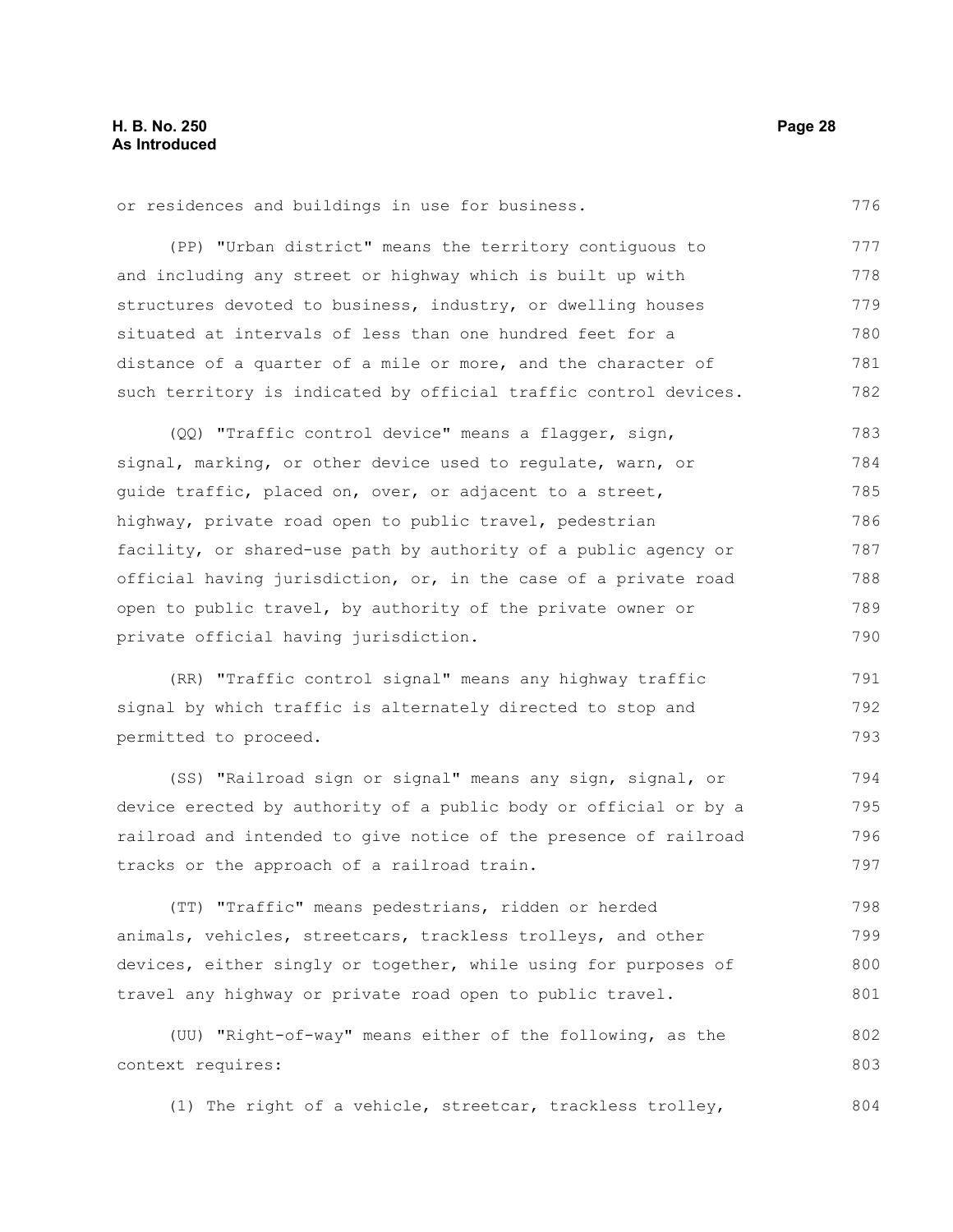#### **H. B. No. 250 Page 29 As Introduced**

or pedestrian to proceed uninterruptedly in a lawful manner in the direction in which it or the individual is moving in preference to another vehicle, streetcar, trackless trolley, or pedestrian approaching from a different direction into its or the individual's path; 805 806 807 808 809

(2) A general term denoting land, property, or the interest therein, usually in the configuration of a strip, acquired for or devoted to transportation purposes. When used in this context, right-of-way includes the roadway, shoulders or berm, ditch, and slopes extending to the right-of-way limits under the control of the state or local authority. 810 811 812 813 814 815

(VV) "Rural mail delivery vehicle" means every vehicle used to deliver United States mail on a rural mail delivery route. 816 817 818

(WW) "Funeral escort vehicle" means any motor vehicle, including a funeral hearse, while used to facilitate the movement of a funeral procession. 819 820 821

(XX) "Alley" means a street or highway intended to provide access to the rear or side of lots or buildings in urban districts and not intended for the purpose of through vehicular traffic, and includes any street or highway that has been declared an "alley" by the legislative authority of the municipal corporation in which such street or highway is located. 822 823 824 825 826 827 828

(YY) "Freeway" means a divided multi-lane highway for through traffic with all crossroads separated in grade and with full control of access. 829 830 831

(ZZ) "Expressway" means a divided arterial highway for through traffic with full or partial control of access with an 832 833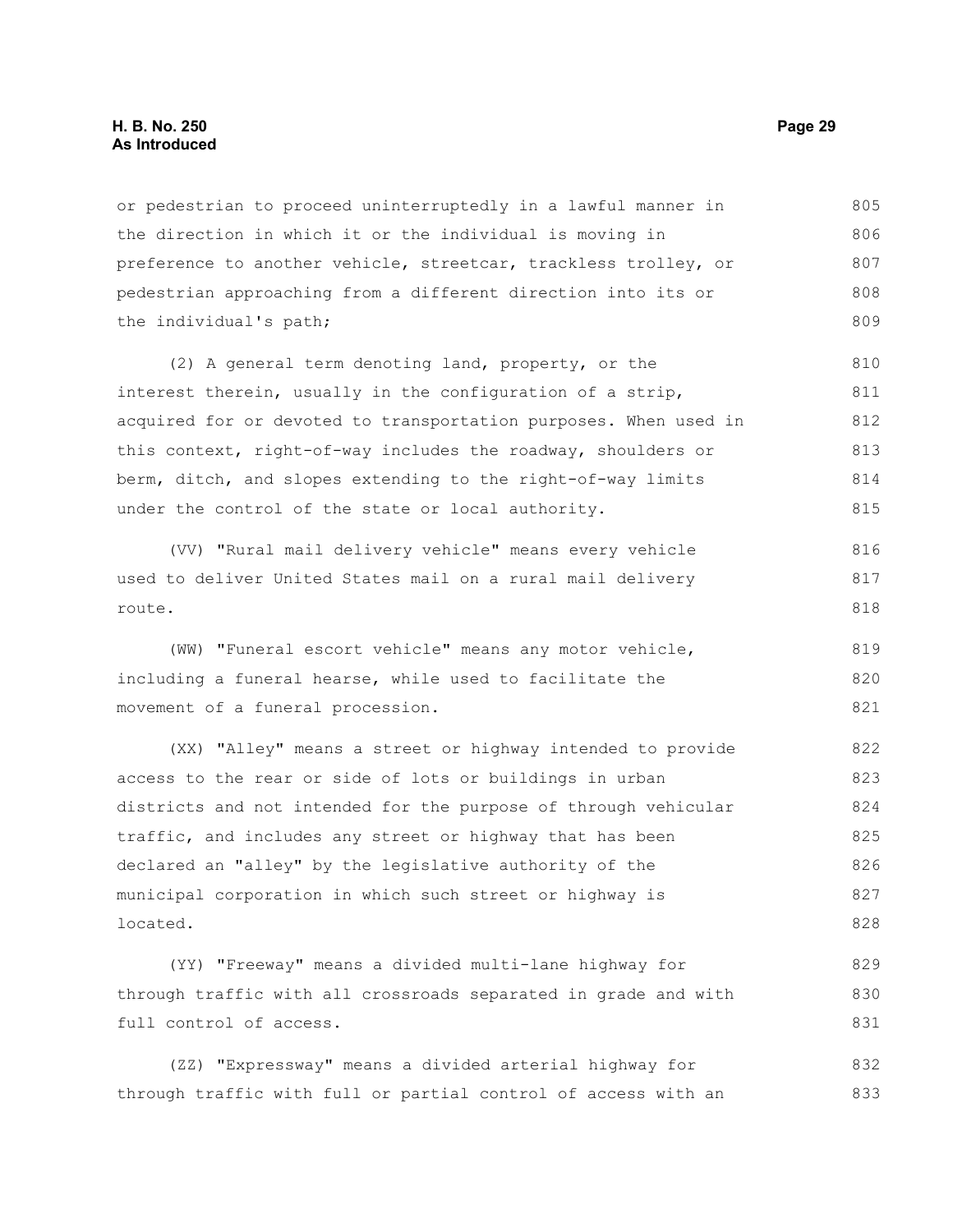| (AAA) "Thruway" means a through highway whose entire             | 835 |
|------------------------------------------------------------------|-----|
| roadway is reserved for through traffic and on which roadway     | 836 |
| parking is prohibited.                                           | 837 |
| (BBB) "Stop intersection" means any intersection at one or       | 838 |
| more entrances of which stop signs are erected.                  | 839 |
|                                                                  |     |
| (CCC) "Arterial street" means any United States or state         | 840 |
| numbered route, controlled access highway, or other major radial | 841 |
| or circumferential street or highway designated by local         | 842 |
| authorities within their respective jurisdictions as part of a   | 843 |
| major arterial system of streets or highways.                    | 844 |
|                                                                  | 845 |
| (DDD) "Ridesharing arrangement" means the transportation         |     |
| of persons in a motor vehicle where such transportation is       | 846 |
| incidental to another purpose of a volunteer driver and includes | 847 |
| ridesharing arrangements known as carpools, vanpools, and        | 848 |
| buspools.                                                        | 849 |
| (EEE) "Motorized wheelchair" means any self-propelled            | 850 |
| vehicle designed for, and used by, a handicapped person and that | 851 |
| is incapable of a speed in excess of eight miles per hour.       | 852 |
| (FFF) "Child day-care center" and "type A family day-care        | 853 |
| home" have the same meanings as in section 5104.01 of the        | 854 |
| Revised Code.                                                    | 855 |
| (GGG) "Multi-wheel agricultural tractor" means a type of         | 856 |
| agricultural tractor that has two or more wheels or tires on     | 857 |
| each side of one axle at the rear of the tractor, is designed or | 858 |
| used for drawing other vehicles or wheeled machinery, has no     | 859 |
| provision for carrying loads independently of the drawn vehicles | 860 |
| or machinery, and is used principally for agricultural purposes. | 861 |
|                                                                  |     |

excess of fifty per cent of all crossroads separated in grade.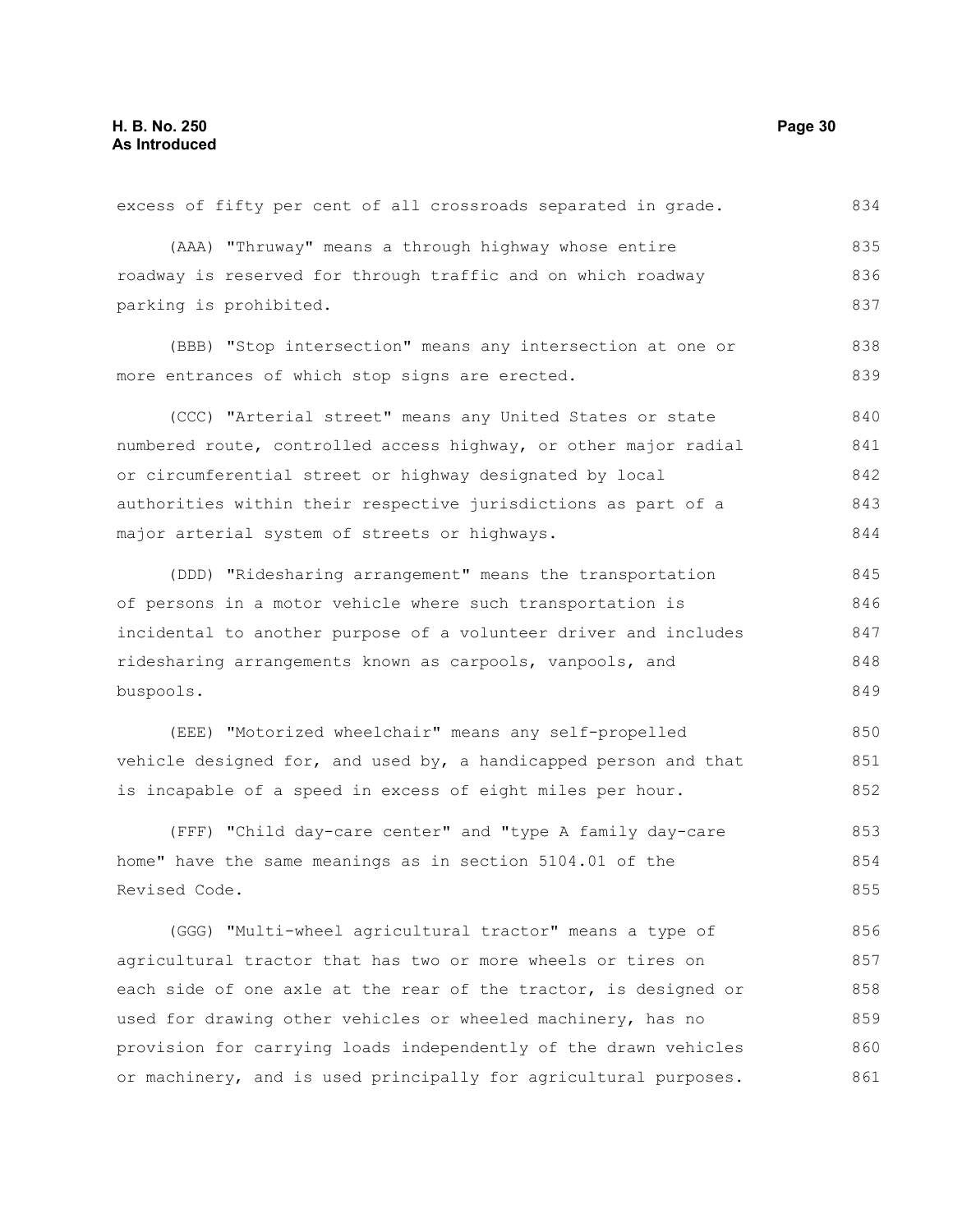| (HHH) "Operate" means to cause or have caused movement of        | 862 |
|------------------------------------------------------------------|-----|
| a vehicle, streetcar, or trackless trolley.                      | 863 |
| (III) "Predicate motor vehicle or traffic offense" means         | 864 |
| any of the following:                                            | 865 |
| (1) A violation of section 4511.03, 4511.051, 4511.12,           | 866 |
| 4511.132, 4511.16, 4511.20, 4511.201, 4511.21, 4511.211,         | 867 |
| 4511.213, 4511.22, 4511.23, 4511.25, 4511.26, 4511.27, 4511.28,  | 868 |
| 4511.29, 4511.30, 4511.31, 4511.32, 4511.33, 4511.34, 4511.35,   | 869 |
| 4511.36, 4511.37, 4511.38, 4511.39, 4511.40, 4511.41, 4511.42,   | 870 |
| 4511.43, 4511.431, 4511.432, 4511.44, 4511.441, 4511.451,        | 871 |
| 4511.452, 4511.46, 4511.47, 4511.48, 4511.481, 4511.49, 4511.50, | 872 |
| 4511.511, 4511.522, 4511.53, 4511.54, 4511.55, 4511.56, 4511.57, | 873 |
| 4511.58, 4511.59, 4511.60, 4511.61, 4511.64, 4511.66, 4511.661,  | 874 |
| 4511.68, 4511.70, 4511.701, 4511.71, 4511.711, 4511.712,         | 875 |
| 4511.713, 4511.72, 4511.73, 4511.763, 4511.771, 4511.78, or      | 876 |
| 4511.84 of the Revised Code;                                     | 877 |
| (2) A violation of division (A)(2) of section $4511.17$ ,        | 878 |
| divisions (A) to (D) of section 4511.51, or division (A) of      | 879 |
| section 4511.74 of the Revised Code;                             | 880 |
| (3) A violation of any provision of sections 4511.01 to          | 881 |
| 4511.76 of the Revised Code for which no penalty otherwise is    | 882 |
| provided in the section that contains the provision violated;    | 883 |
| (4) Until January 1, 2017, a violation of a municipal            | 884 |
| ordinance that is substantially similar to any section or-       | 885 |
| provision set forth or described in division (III)(1), (2), or   | 886 |
| $(3)$ of this section;                                           | 887 |
| (5) Effective January 1, 2017, a A violation of section          | 888 |
| 4511.214 of the Revised Code;                                    | 889 |
| (6) Effective January 1, 2017, a (5) A violation of a            | 890 |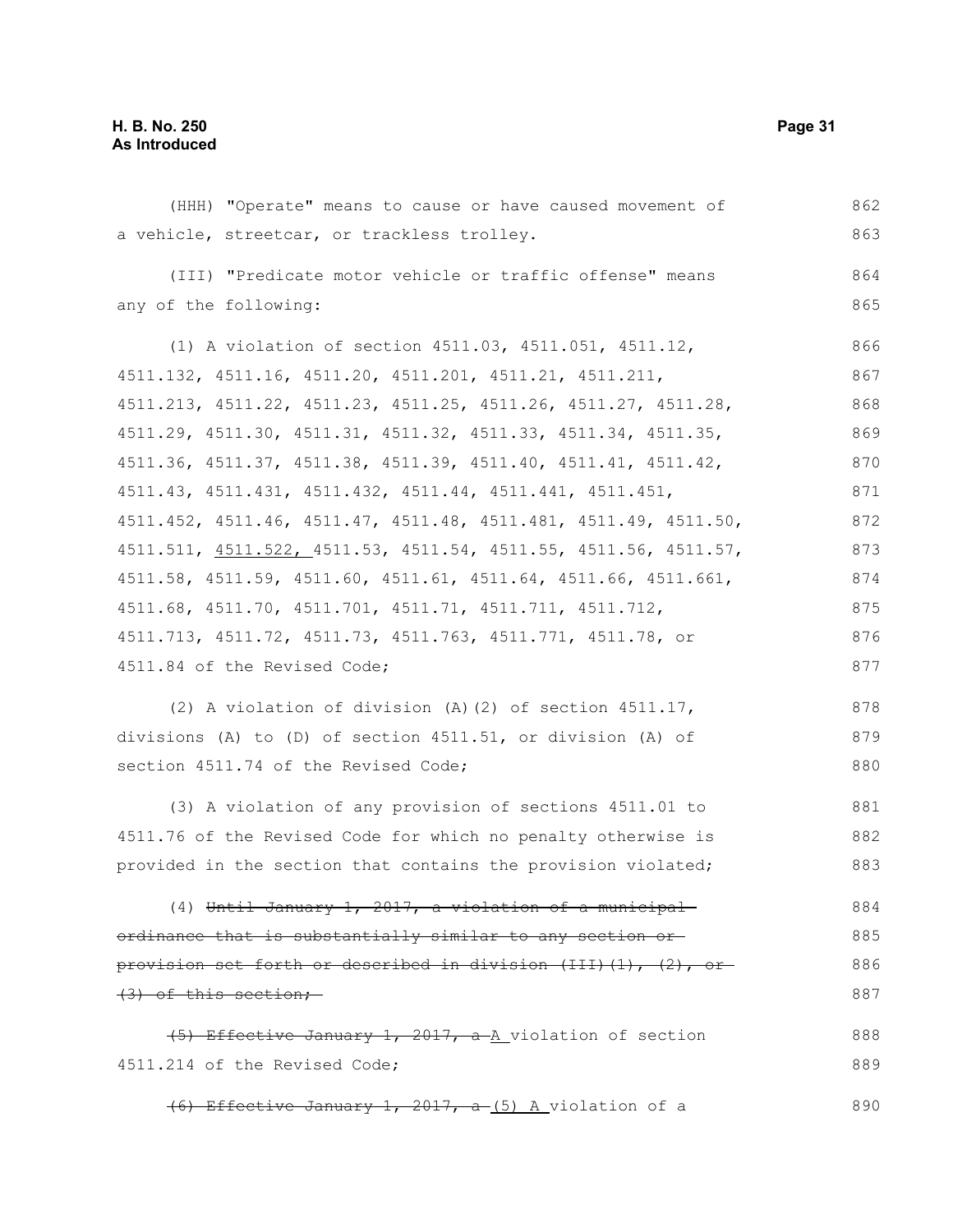(3), or  $\left(5\right)$  (4) of this section.

municipal ordinance that is substantially similar to any section or provision set forth or described in division (III)(1), (2),

(JJJ) "Road service vehicle" means wreckers, utility repair vehicles, and state, county, and municipal service vehicles equipped with visual signals by means of flashing, rotating, or oscillating lights. 894 895 896 897

(KKK) "Beacon" means a highway traffic signal with one or more signal sections that operate in a flashing mode. 898 899

(LLL) "Hybrid beacon" means a type of beacon that is intentionally placed in a dark mode between periods of operation where no indications are displayed and, when in operation, displays both steady and flashing traffic control signal indications. 900 901 902 903 904

(MMM) "Highway traffic signal" means a power-operated traffic control device by which traffic is warned or directed to take some specific action. "Highway traffic signal" does not include a power-operated sign, steadily illuminated pavement marker, warning light, or steady burning electric lamp. 905 906 907 908 909

(NNN) "Median" means the area between two roadways of a divided highway, measured from edge of traveled way to edge of traveled way, but excluding turn lanes. The width of a median may be different between intersections, between interchanges, and at opposite approaches of the same intersection. 910 911 912 913 914

(OOO) "Private road open to public travel" means a private toll road or road, including any adjacent sidewalks that generally run parallel to the road, within a shopping center, airport, sports arena, or other similar business or recreation facility that is privately owned but where the public is allowed 915 916 917 918 919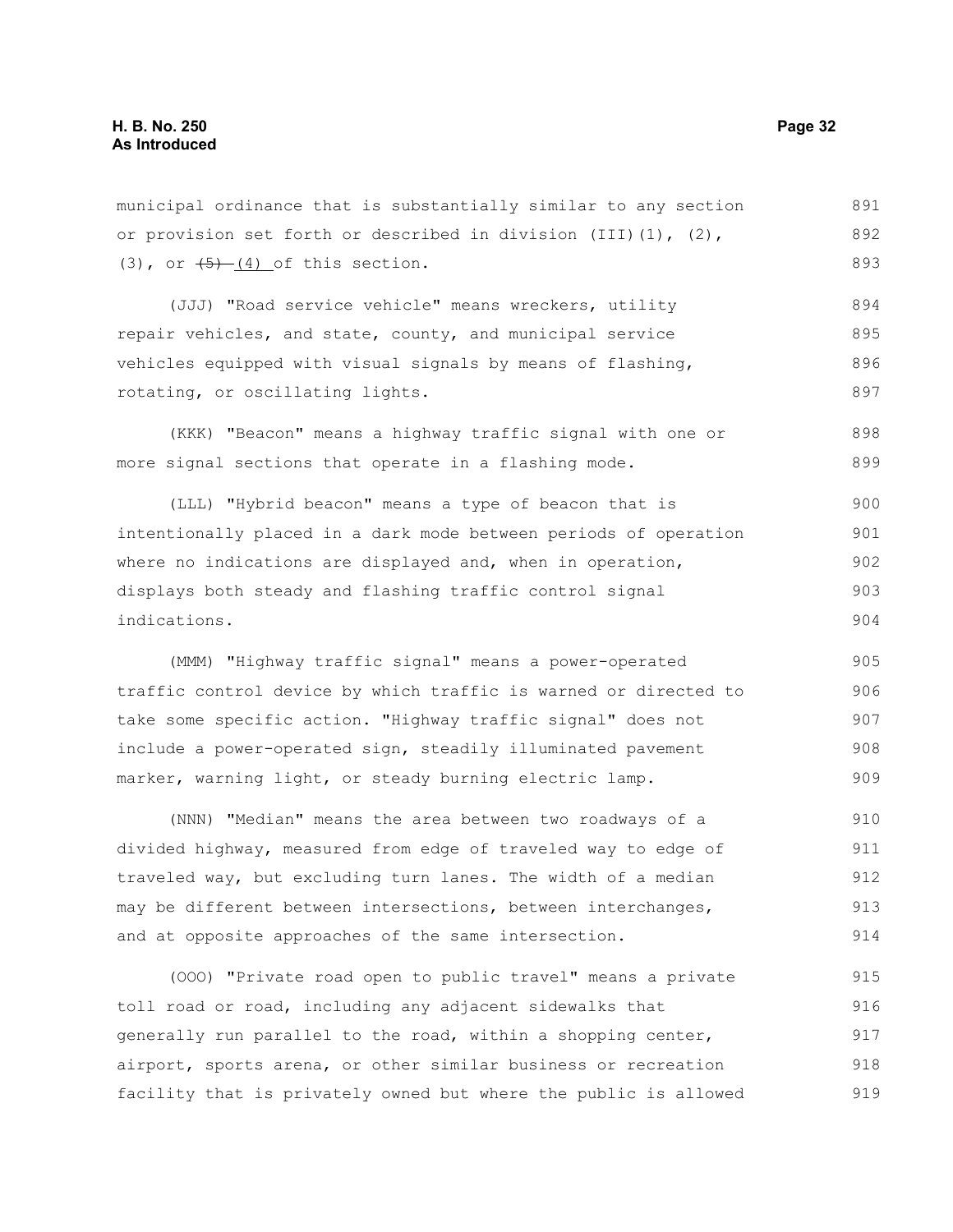#### **H. B. No. 250 Page 33 As Introduced**

to travel without access restrictions. "Private road open to public travel" includes a gated toll road but does not include a road within a private gated property where access is restricted at all times, a parking area, a driving aisle within a parking area, or a private grade crossing. 920 921 922 923 924

(PPP) "Shared-use path" means a bikeway outside the traveled way and physically separated from motorized vehicular traffic by an open space or barrier and either within the highway right-of-way or within an independent alignment. A shared-use path also may be used by pedestrians, including skaters, joggers, users of manual and motorized wheelchairs, and other authorized motorized and non-motorized users. 925 926 927 928 929 930 931

(QQQ) "Highway maintenance vehicle" means a vehicle used in snow and ice removal or road surface maintenance, including a snow plow, traffic line striper, road sweeper, mowing machine, asphalt distributing vehicle, or other such vehicle designed for use in specific highway maintenance activities. 932 933 934 935 936

(RRR) "Electric bicycle" means a "class 1 electric bicycle," a "class 2 electric bicycle," or a "class 3 electric bicycle" as defined in this section. 937 938 939

(SSS) "Class 1 electric bicycle" means a bicycle that is equipped with fully operable pedals and an electric motor of less than seven hundred fifty watts that provides assistance only when the rider is pedaling and ceases to provide assistance when the bicycle reaches the speed of twenty miles per hour. 940 941 942 943 944

(TTT) "Class 2 electric bicycle" means a bicycle that is equipped with fully operable pedals and an electric motor of less than seven hundred fifty watts that may provide assistance regardless of whether the rider is pedaling and is not capable 945 946 947 948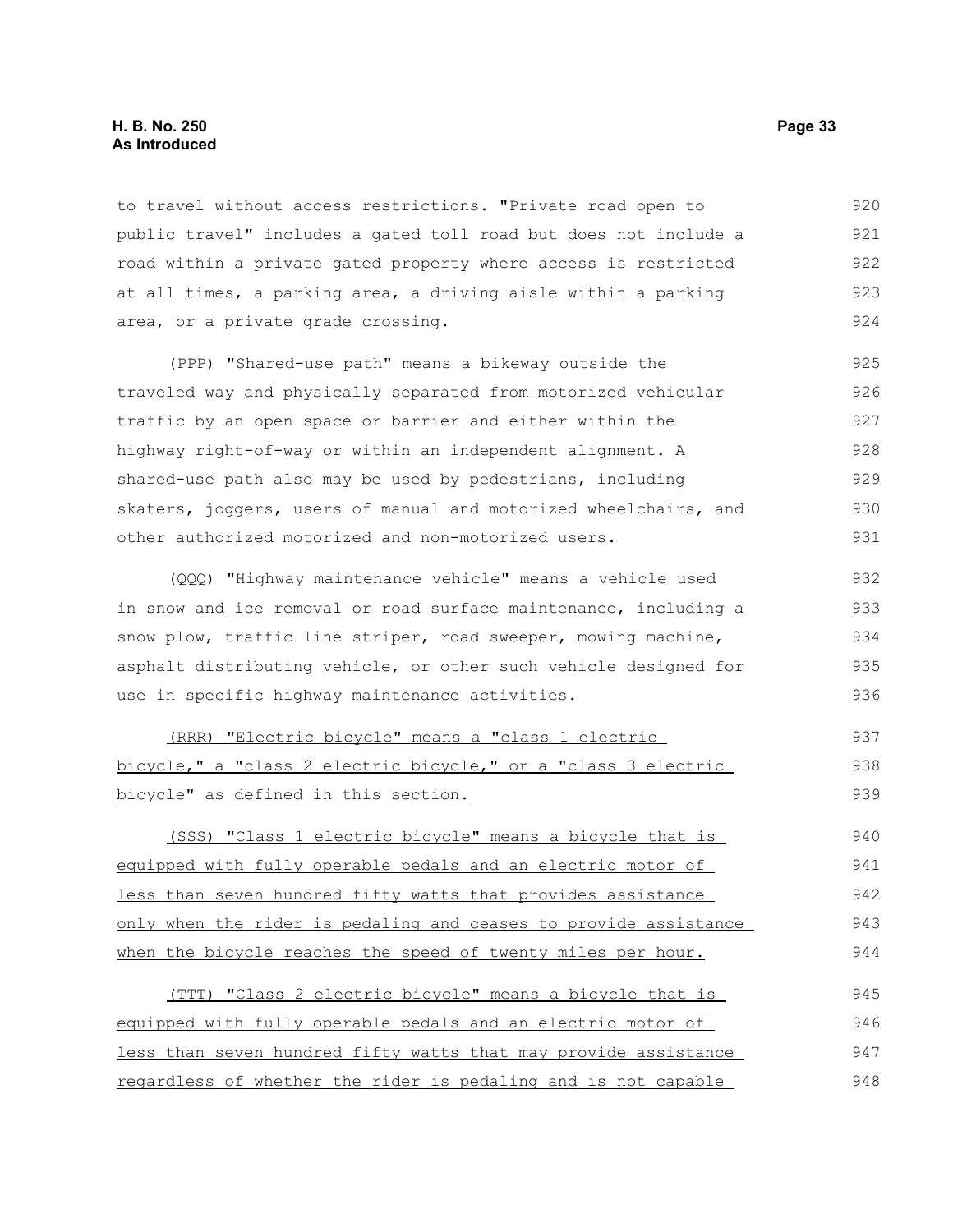| of providing assistance when the bicycle reaches the speed of    | 949 |
|------------------------------------------------------------------|-----|
| twenty miles per hour.                                           | 950 |
|                                                                  |     |
| (UUU) "Class 3 electric bicycle" means a bicycle that is         | 951 |
| equipped with fully operable pedals and an electric motor of     | 952 |
| less than seven hundred fifty watts that provides assistance     | 953 |
| only when the rider is pedaling and ceases to provide assistance | 954 |
| when the bicycle reaches the speed of twenty-eight miles per     | 955 |
| hour.                                                            | 956 |
| Sec. 4511.27. (A) The following rules govern the                 | 957 |
| overtaking and passing of vehicles or trackless trolleys         | 958 |
| proceeding in the same direction:                                | 959 |
| (1) The operator of a vehicle or trackless trolley               | 960 |
| overtaking another vehicle or trackless trolley proceeding in    | 961 |
| the same direction shall, except as provided in division (A) (3) | 962 |
| of this section, signal to the vehicle or trackless trolley to   | 963 |
| be overtaken, shall pass to the left thereof at a safe distance, | 964 |
| and shall not again drive to the right side of the roadway until | 965 |
| safely clear of the overtaken vehicle or trackless trolley. When | 966 |
| a motor vehicle or trackless trolley overtakes and passes a      | 967 |
| bicycle or electric bicycle, three feet or greater is considered | 968 |
| a safe passing distance.                                         | 969 |
| (2) Except when overtaking and passing on the right is           | 970 |
| permitted, the operator of an overtaken vehicle shall give way   | 971 |
| to the right in favor of the overtaking vehicle at the latter's  | 972 |
| audible signal, and the operator shall not increase the speed of | 973 |
| the operator's vehicle until completely passed by the overtaking | 974 |
| vehicle.                                                         | 975 |
|                                                                  |     |

(3) The operator of a vehicle or trackless trolley overtaking and passing another vehicle or trackless trolley 976 977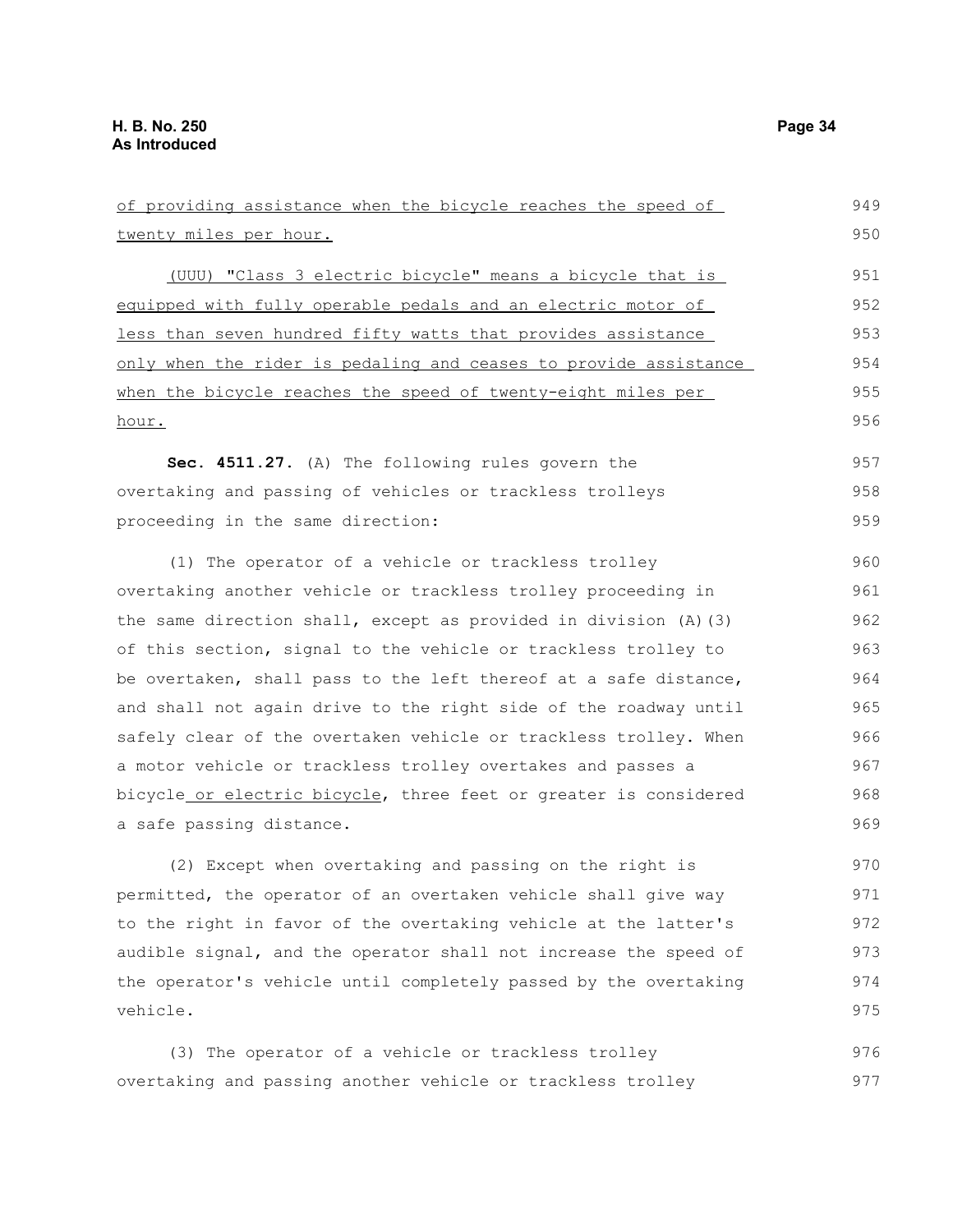proceeding in the same direction on a divided highway as defined in section 4511.35 of the Revised Code, a limited access highway as defined in section 5511.02 of the Revised Code, or a highway with four or more traffic lanes, is not required to signal audibly to the vehicle or trackless trolley being overtaken and passed. 978 979 980 981 982 983

(B) Except as otherwise provided in this division, whoever violates this section is guilty of a minor misdemeanor. If, within one year of the offense, the offender previously has been convicted of or pleaded guilty to one predicate motor vehicle or traffic offense, whoever violates this section is guilty of a misdemeanor of the fourth degree. If, within one year of the offense, the offender previously has been convicted of two or more predicate motor vehicle or traffic offenses, whoever violates this section is guilty of a misdemeanor of the third degree. 984 985 986 987 988 989 990 991 992 993

**Sec. 4511.39.** (A) No person shall turn a vehicle or trackless trolley or move right or left upon a highway unless and until such person has exercised due care to ascertain that the movement can be made with reasonable safety nor without giving an appropriate signal in the manner hereinafter provided. 994 995 996 997 998

When required, a signal of intention to turn or move right or left shall be given continuously during not less than the last one hundred feet traveled by the vehicle or trackless trolley before turning, except that in the case of a person operating a bicycle or electric bicycle, the signal shall be made not less than one time but is not required to be continuous. A bicycle or electric bicycle operator is not required to make a signal if the bicycle or electric bicycle is in a designated turn lane, and a signal shall not be given when 999 1000 1001 1002 1003 1004 1005 1006 1007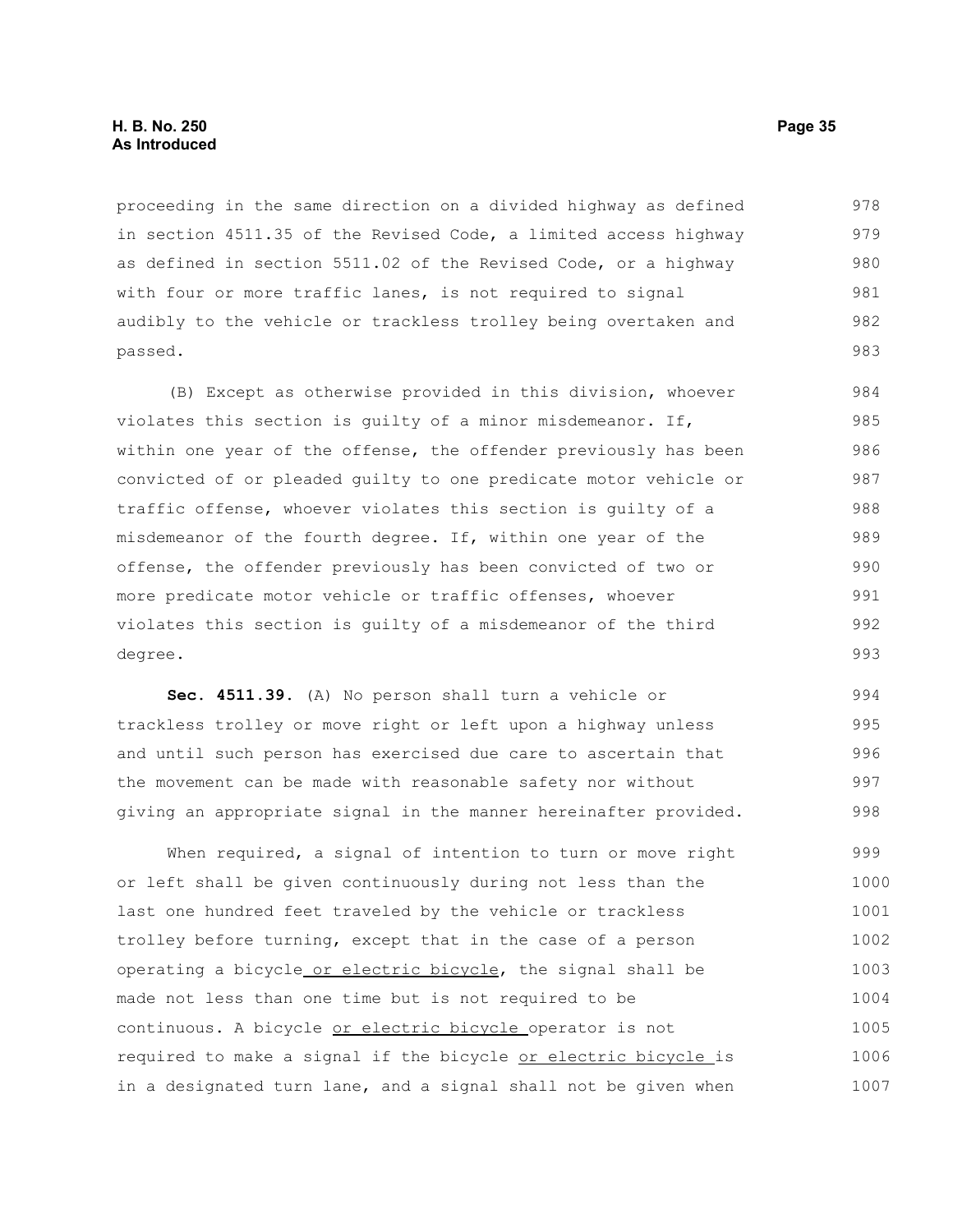the operator's hands are needed for the safe operation of the bicycle or electric bicycle. No person shall stop or suddenly decrease the speed of a vehicle or trackless trolley without first giving an appropriate signal in the manner provided herein to the driver of any vehicle or trackless trolley immediately to the rear when there is opportunity to give a signal. Any stop or turn signal required by this section shall be given either by means of the hand and arm, or by signal lights that clearly indicate to both approaching and following traffic intention to turn or move right or left, except that any motor vehicle in use on a highway shall be equipped with, and the required signal shall be given by, signal lights when the distance from the center of the top of the steering post to the left outside limit of the body, cab, or load of such motor vehicle exceeds twenty-four inches, or when the distance from the center of the top of the steering post to the rear limit of the body or load thereof exceeds fourteen feet, whether a single vehicle or a combination of vehicles. 1008 1009 1010 1011 1012 1013 1014 1015 1016 1017 1018 1019 1020 1021 1022 1023 1024 1025 1026

The signal lights required by this section shall not be flashed on one side only on a disabled vehicle or trackless trolley, flashed as a courtesy or "do pass" signal to operators of other vehicles or trackless trolleys approaching from the rear, nor be flashed on one side only of a parked vehicle or trackless trolley except as may be necessary for compliance with this section. 1027 1028 1029 1030 1031 1032 1033

(B) Except as otherwise provided in this division, whoever violates this section is guilty of a minor misdemeanor. If, within one year of the offense, the offender previously has been convicted of or pleaded guilty to one predicate motor vehicle or 1034 1035 1036 1037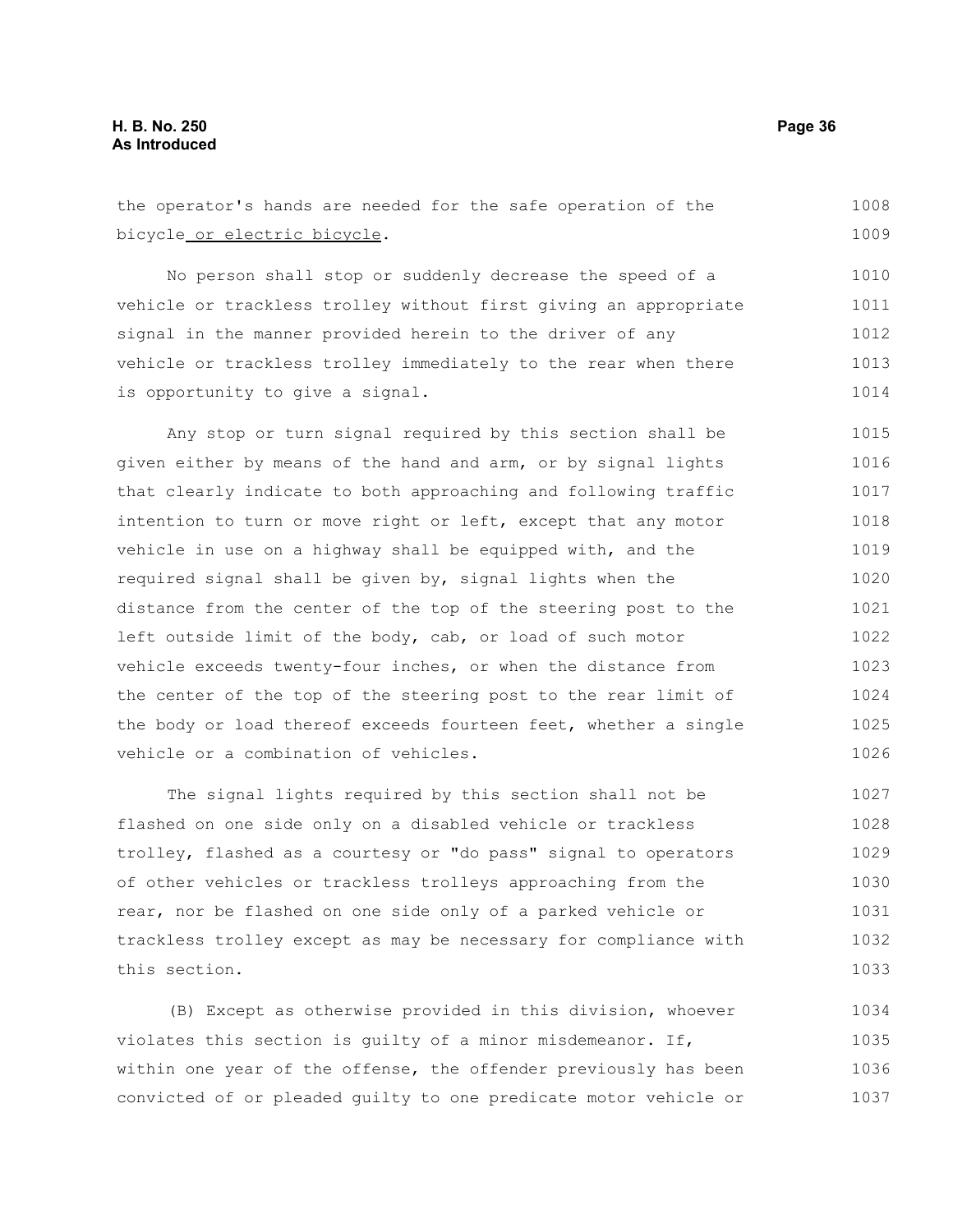traffic offense, whoever violates this section is guilty of a misdemeanor of the fourth degree. If, within one year of the offense, the offender previously has been convicted of two or more predicate motor vehicle or traffic offenses, whoever violates this section is guilty of a misdemeanor of the third degree. 1038 1039 1040 1041 1042 1043

**Sec. 4511.40.** (A) Except as provided in division (B) of this section, all signals required by sections 4511.01 to 4511.78 of the Revised Code, when given by hand and arm, shall be given from the left side of the vehicle in the following manner, and such signals shall indicate as follows: 1044 1045 1046 1047 1048

(1) Left turn, hand and arm extended horizontally; 1049

(2) Right turn, hand and arm extended upward;

(3) Stop or decrease speed, hand and arm extended downward. 1051 1052

(B) As an alternative to division (A)(2) of this section, a person operating a bicycle or electric bicycle may give a right turn signal by extending the right hand and arm horizontally and to the right side of the bicycle or electric bicycle. 1053 1054 1055 1056 1057

(C) Except as otherwise provided in this division, whoever violates this section is guilty of a minor misdemeanor. If, within one year of the offense, the offender previously has been convicted of or pleaded guilty to one predicate motor vehicle or traffic offense, whoever violates this section is guilty of a misdemeanor of the fourth degree. If, within one year of the offense, the offender previously has been convicted of two or more predicate motor vehicle or traffic offenses, whoever violates this section is guilty of a misdemeanor of the third 1058 1059 1060 1061 1062 1063 1064 1065 1066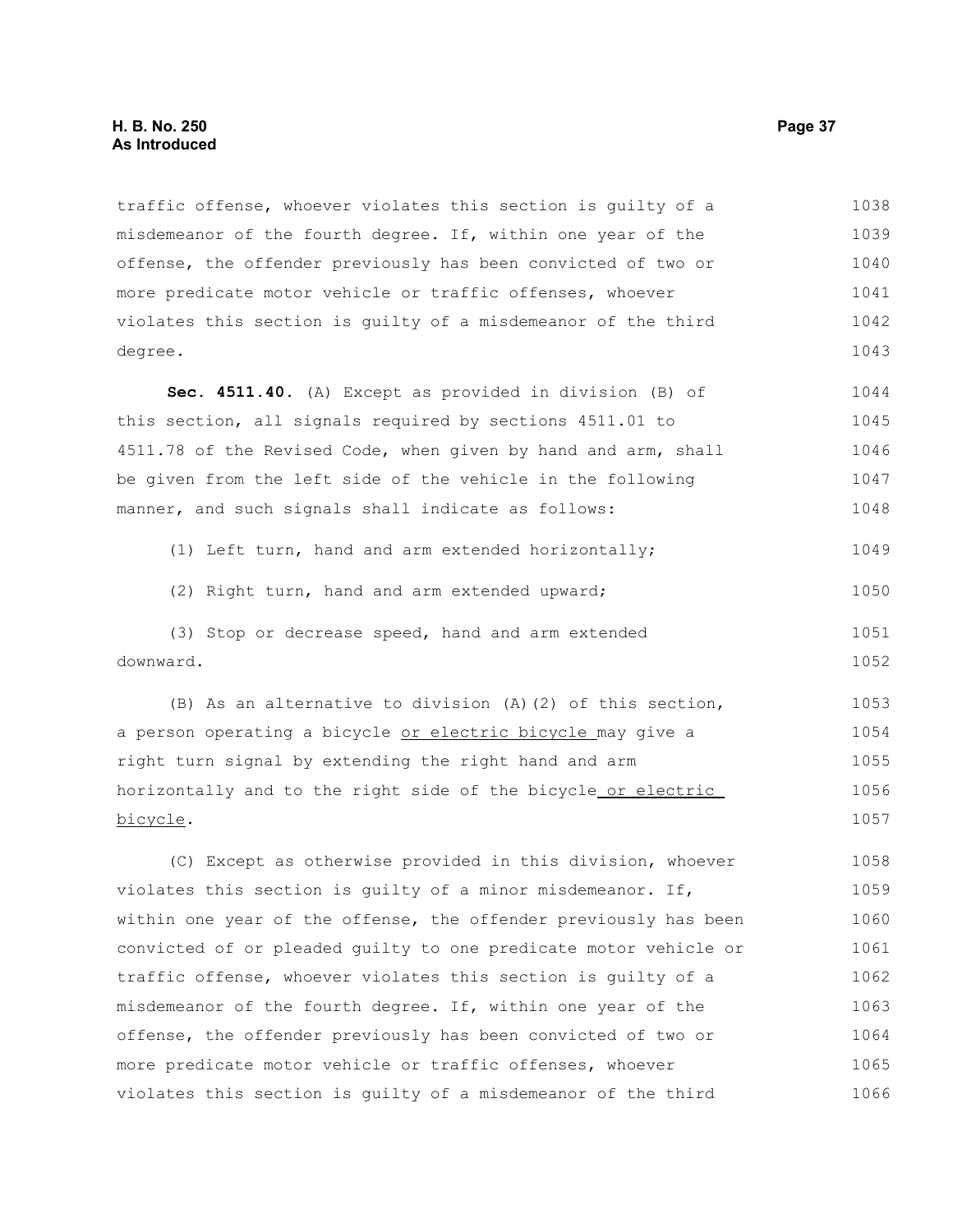degree.

**Sec. 4511.52.** (A) Sections 4511.01 to 4511.78, 4511.99, and 4513.01 to 4513.37 of the Revised Code that are applicable to bicycles and electric bicycles apply whenever a bicycle or electric bicycle is operated upon any highway or upon any path set aside for the exclusive use of bicycles. 1068 1069 1070 1071 1072

(B) Except as provided in division (D) of this section, a bicycle operator or electric bicycle operator who violates any section of the Revised Code described in division (A) of this section that is applicable to bicycles or electric bicycles may be issued a ticket, citation, or summons by a law enforcement officer for the violation in the same manner as the operator of a motor vehicle would be cited for the same violation. A person who commits any such violation while operating a bicycle or electric bicycle shall not have any points assessed against the person's driver's license, commercial driver's license, temporary instruction permit, or probationary license under section 4510.036 of the Revised Code. 1073 1074 1075 1076 1077 1078 1079 1080 1081 1082 1083 1084

(C) Except as provided in division (D) of this section, in the case of a violation of any section of the Revised Code described in division (A) of this section by a bicycle operator, electric bicycle operator, or  $b$ y  $a$ -motor vehicle operator when the trier of fact finds that the violation by the motor vehicle operator endangered the lives of bicycle riders or electric bicycle riders at the time of the violation, the court, notwithstanding any provision of the Revised Code to the contrary, may require the bicycle operator, electric bicycle operator, or motor vehicle operator to take and successfully complete a bicycling skills course approved by the court in addition to or in lieu of any penalty otherwise prescribed by 1085 1086 1087 1088 1089 1090 1091 1092 1093 1094 1095 1096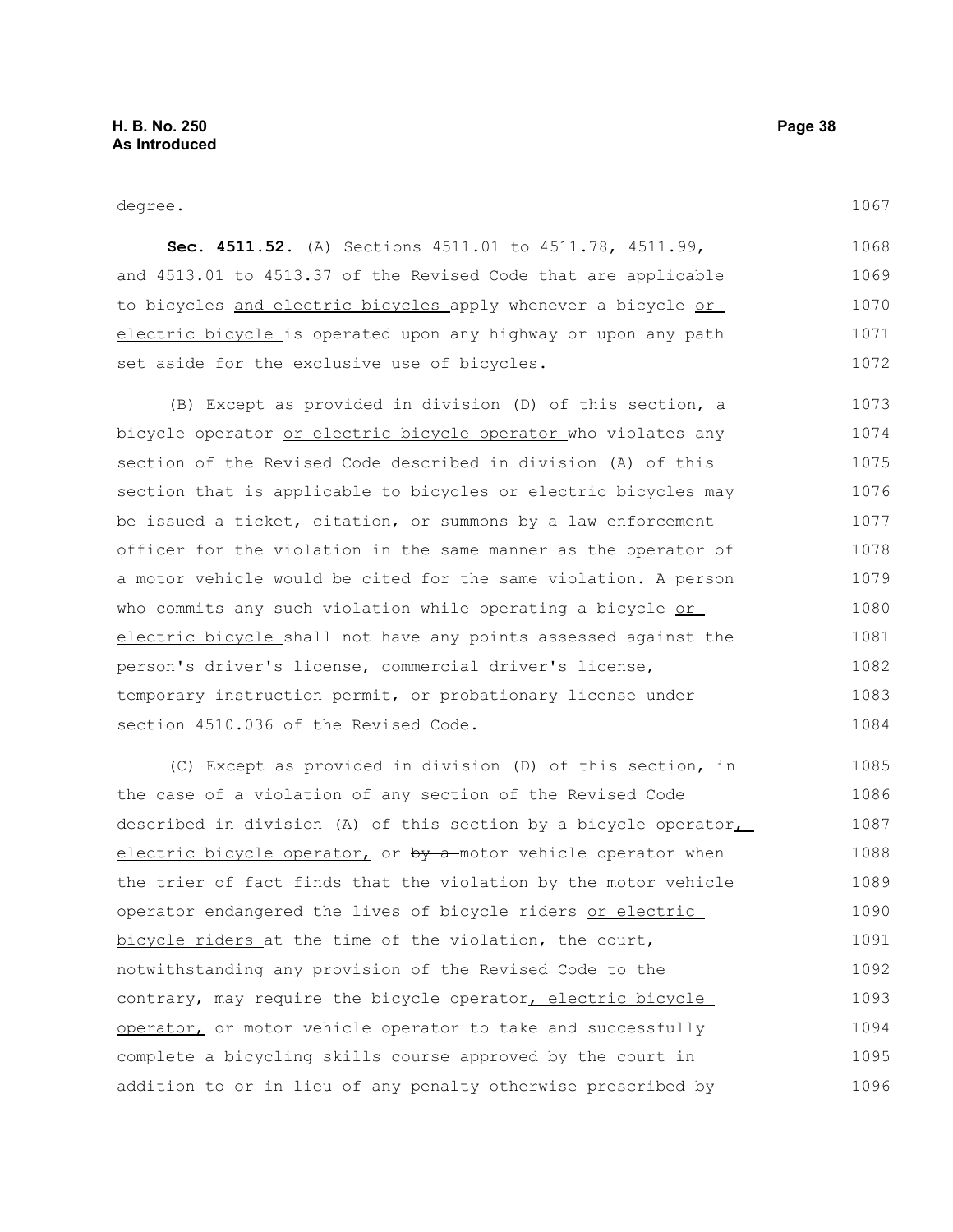| the Revised Code for that violation.                             | 1097 |
|------------------------------------------------------------------|------|
| (D) Divisions (B) and (C) of this section do not apply to        | 1098 |
| violations of section 4511.19 of the Revised Code.               | 1099 |
| Sec. 4511.522. (A) (1) On and after January 1, 2018,             | 1100 |
| manufacturers and distributors of electric bicycles shall        | 1101 |
| permanently affix a label, in a prominent location, to each      | 1102 |
| electric bicycle. The label shall specify whether the electric   | 1103 |
| bicycle is a class 1, class 2, or class 3 electric bicycle, the  | 1104 |
| top assisted speed that the electric bicycle is capable of       | 1105 |
| reaching, and the motor wattage of the electric bicycle.         | 1106 |
| (2) No person shall modify an electric bicycle in a manner       | 1107 |
| that changes the top assisted speed that the electric bicycle is | 1108 |
| capable of reaching unless the person also modifies the label    | 1109 |
| required under division (A) (1) of this section to reflect the   | 1110 |
| <u>modification.</u>                                             | 1111 |
| (B) (1) The manufacturer of an electric bicycle shall            | 1112 |
| ensure that the electric bicycle complies with the equipment and | 1113 |
| manufacturing requirements for bicycles established by the       | 1114 |
| consumer product safety commission under 16 C.F.R. 1512 et seq.  | 1115 |
| (2) The manufacturer shall manufacture all class 1               | 1116 |
| electric bicycles and class 3 electric bicycles so that when the | 1117 |
| rider ceases pedaling the electric motor ceases to provide       | 1118 |
| assistance. The manufacturer shall manufacture all class 2       | 1119 |
| electric bicycles so that when the rider applies the brakes the  | 1120 |
| electric motor ceases to provide assistance.                     | 1121 |
| (3) All class 3 electric bicycles shall be equipped with a       | 1122 |
| speedometer that displays the speed of the electric bicycle in   | 1123 |
| miles per hour.                                                  | 1124 |
| (C) (1) The operation of a class 1 electric bicycle and a        | 1125 |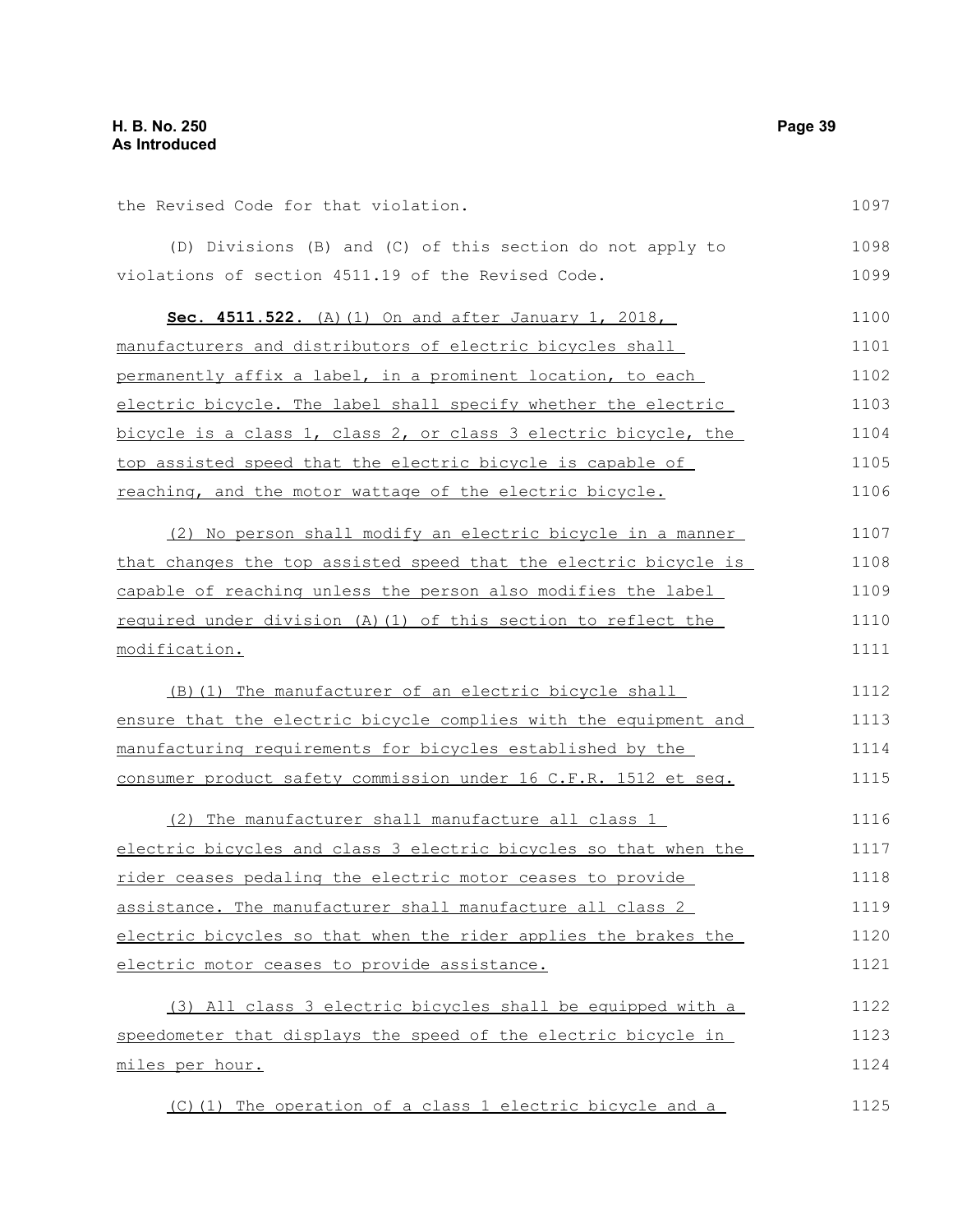| class 2 electric bicycle is permitted on a path set aside for    | 1126 |
|------------------------------------------------------------------|------|
| the exclusive use of bicycles or on a shared-use path, unless    | 1127 |
| the county, township, municipal corporation, other local         | 1128 |
| authority, or state agency as defined in section 1.60 of the     | 1129 |
| Revised Code with control over the path prohibits the use of a   | 1130 |
| class 1 electric bicycle or class 2 electric bicycle.            | 1131 |
| (2) No person shall operate a class 3 electric bicycle on        | 1132 |
| a path set aside for the exclusive use of bicycles or a shared-  | 1133 |
| use path unless that path is within or adjacent to a highway or  | 1134 |
| the county, township, municipal corporation, or local authority, | 1135 |
| or state agency as defined in section 1.60 of the Revised Code   | 1136 |
| with control over the path authorizes the use of a class 3       | 1137 |
| electric bicycle.                                                | 1138 |
| (D)(1) No person under sixteen years of age shall operate        | 1139 |
| a class 3 electric bicycle; however, a person under sixteen      | 1140 |
| years of age may ride as a passenger on a class 3 electric       | 1141 |
| bicycle that is designed to accommodate passengers.              | 1142 |
| (2) No person shall operate or be a passenger on a class 3       | 1143 |
| electric bicycle unless the person is wearing a protective       | 1144 |
| helmet that meets the standards established by the consumer      | 1145 |
| product safety commission or the American society for testing    | 1146 |
| and materials.                                                   | 1147 |
| $(E)$ $(1)$<br>Except as otherwise provided in this division,    | 1148 |
| whoever operates an electric bicycle in a manner that is         | 1149 |
| prohibited under division (C) of this section and whoever        | 1150 |
| violates division (D) of this section is quilty of a minor       | 1151 |
| misdemeanor. If, within one year of the offense, the offender    | 1152 |
| previously has been convicted of or pleaded quilty to one        | 1153 |
| predicate motor vehicle or traffic offense, whoever violates     | 1154 |
| this section is quilty of a misdemeanor of the fourth degree.    | 1155 |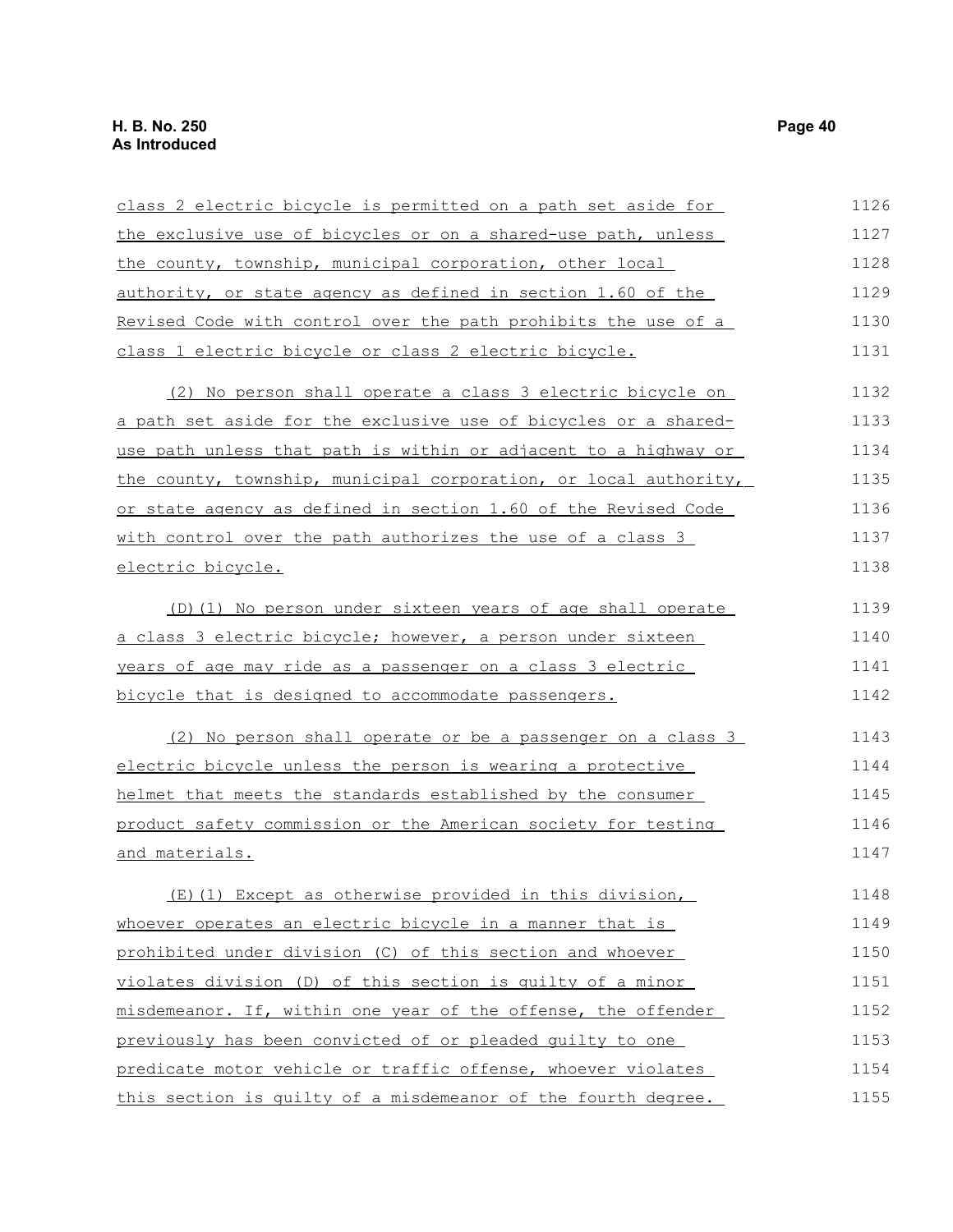| If, within one year of the offense, the offender previously has  | 1156 |
|------------------------------------------------------------------|------|
| been convicted of two or more predicate motor vehicle or traffic | 1157 |
| offenses, whoever violates this section is quilty of a           | 1158 |
| misdemeanor of the third degree.                                 | 1159 |
| (2) The offenses established under division (E) (1) of this      | 1160 |
| section are strict liability offenses and strict liability is a  | 1161 |
| culpable mental state for purposes of section 2901.20 of the     | 1162 |
| Revised Code. The designation of these offenses as strict        | 1163 |
| liability offenses shall not be construed to imply that any      | 1164 |
| other offense, for which there is no specified degree of         | 1165 |
| culpability, is not a strict liability offense.                  | 1166 |
| Sec. 4511.53. (A) For purposes of this section,                  | 1167 |
| "snowmobile" has the same meaning as given that term in section  | 1168 |
| 4519.01 of the Revised Code.                                     | 1169 |
| (B) No person operating a bicycle or electric bicycle            | 1170 |
| shall ride other than upon or astride the permanent and regular  | 1171 |
| seat attached thereto or carry any other person upon such        | 1172 |
| bicycle or electric bicycle other than upon a firmly attached    | 1173 |
| and regular seat thereon, and no person shall ride upon a        | 1174 |
| bicycle or electric bicycle other than upon such a firmly        | 1175 |
| attached and regular seat.                                       | 1176 |
| No person operating a motorcycle shall ride other than           | 1177 |
| upon or astride the permanent and regular seat or saddle         | 1178 |
| attached thereto, or carry any other person upon such motorcycle | 1179 |
| other than upon a firmly attached and regular seat or saddle     | 1180 |
| thereon, and no person shall ride upon a motorcycle other than   | 1181 |
| upon such a firmly attached and regular seat or saddle.          | 1182 |

No person shall ride upon a motorcycle that is equipped with a saddle other than while sitting astride the saddle, 1183 1184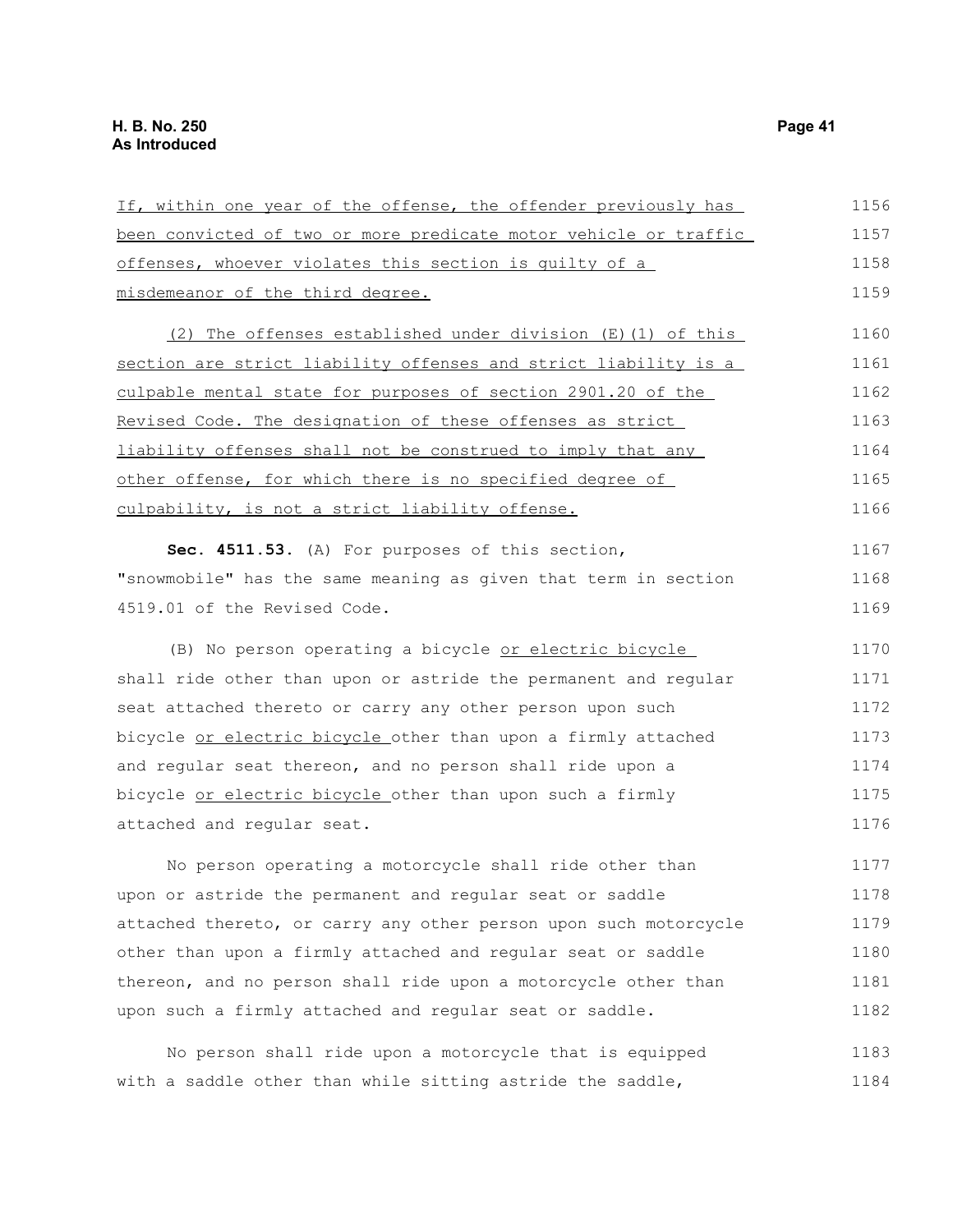No person shall ride upon a motorcycle that is equipped with a seat other than while sitting upon the seat. No person operating a bicycle or electric bicycle shall carry any package, bundle, or article that prevents the driver from keeping at least one hand upon the handlebars. No bicycle, electric bicycle, or motorcycle shall be used to carry more persons at one time than the number for which it is designed and equipped. No motorcycle shall be operated on a highway when the handlebars rise higher than the shoulders of the operator when the operator is seated in the operator's seat or saddle. (C)(1) Except as provided in division (C)(2) of this section, no person shall operate or be a passenger on a snowmobile or motorcycle without using safety glasses or other protective eye device. Except as provided in division (C)(2) of this section, no person who is under the age of eighteen years, or who holds a motorcycle operator's endorsement or license bearing a "novice" designation that is currently in effect as provided in section 4507.13 of the Revised Code, shall operate a motorcycle on a highway, or be a passenger on a motorcycle, unless wearing a United States department of transportationapproved protective helmet on the person's head, and no other person shall be a passenger on a motorcycle operated by such a person unless similarly wearing a protective helmet. The helmet, safety glasses, or other protective eye device shall conform with rules adopted by the director of public safety. The provisions of this paragraph or a violation thereof shall not be 1186 1187 1188 1189 1190 1191 1192 1193 1194 1195 1196 1197 1198 1199 1200 1201 1202 1203 1204 1205 1206 1207 1208 1209 1210 1211 1212

used in the trial of any civil action.

facing forward, with one leg on each side of the motorcycle.

1185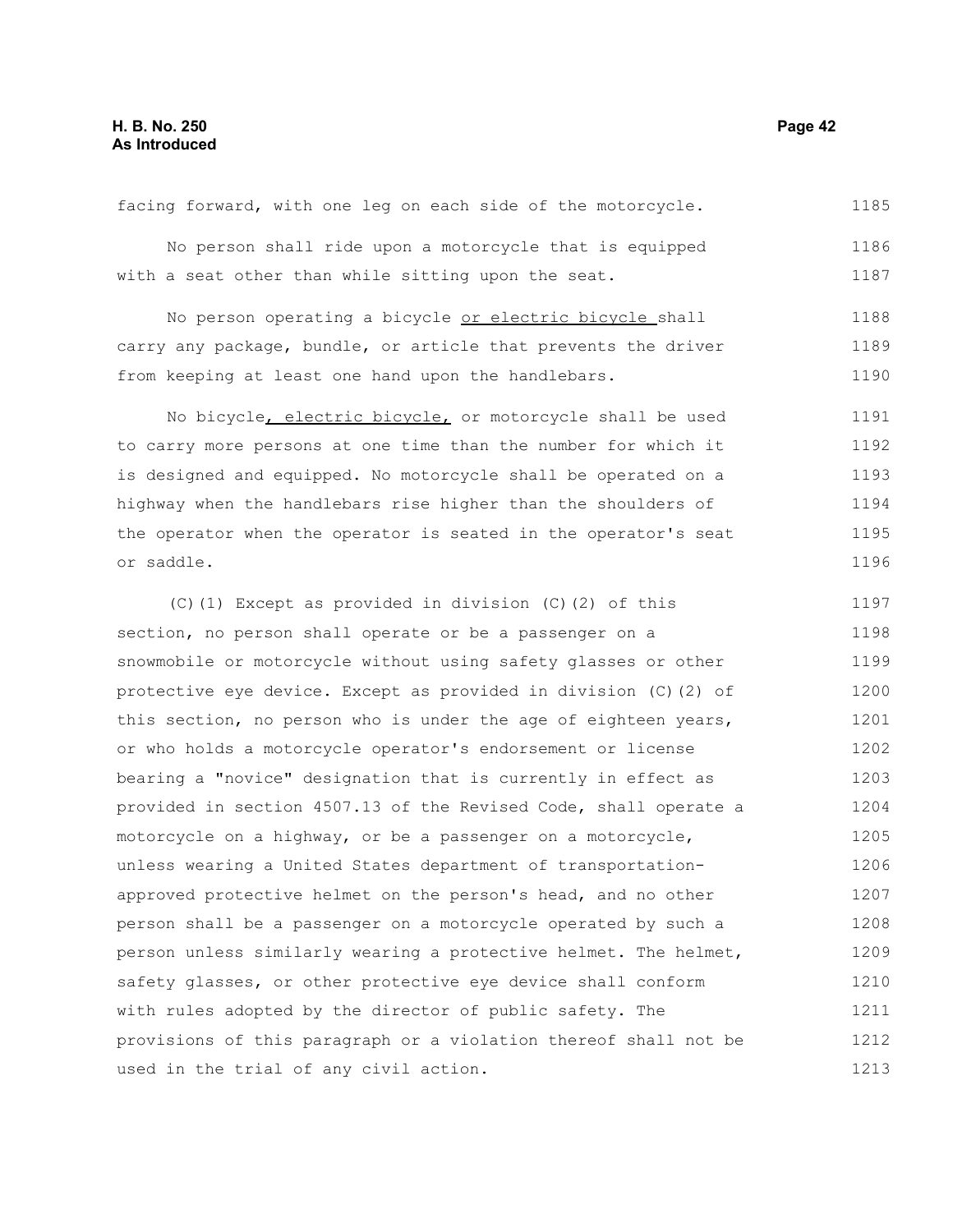occupants.

circumstances:

(2) Division (C)(1) of this section does not apply to a person operating an autocycle or cab-enclosed motorcycle when the occupant compartment top is in place enclosing the (3)(a) No person shall operate a motorcycle with a valid temporary instruction permit and temporary instruction permit identification card issued by the registrar of motor vehicles pursuant to section 4507.05 of the Revised Code unless the person, at the time of such operation, is wearing on the person's head a protective helmet that has been approved by the United States department of transportation that conforms with rules adopted by the director. (b) No person shall operate a motorcycle with a valid temporary instruction permit and temporary instruction permit identification card issued by the registrar pursuant to section 4507.05 of the Revised Code in any of the following 1214 1215 1216 1217 1218 1219 1220 1221 1222 1223 1224 1225 1226 1227 1228 1229 1230

(i) At any time when lighted lights are required by division (A)(1) of section 4513.03 of the Revised Code; 1231 1232

(ii) While carrying a passenger;

(iii) On any limited access highway or heavily congested roadway. 1234 1235

(D) Nothing in this section shall be construed as prohibiting the carrying of a child in a seat or trailer that is designed for carrying children and is firmly attached to the bicycle or electric bicycle. 1236 1237 1238 1239

(E) Except as otherwise provided in this division, whoever violates division (B) or (C)(1) or (3) of this section is quilty of a minor misdemeanor. If, within one year of the offense, the 1240 1241 1242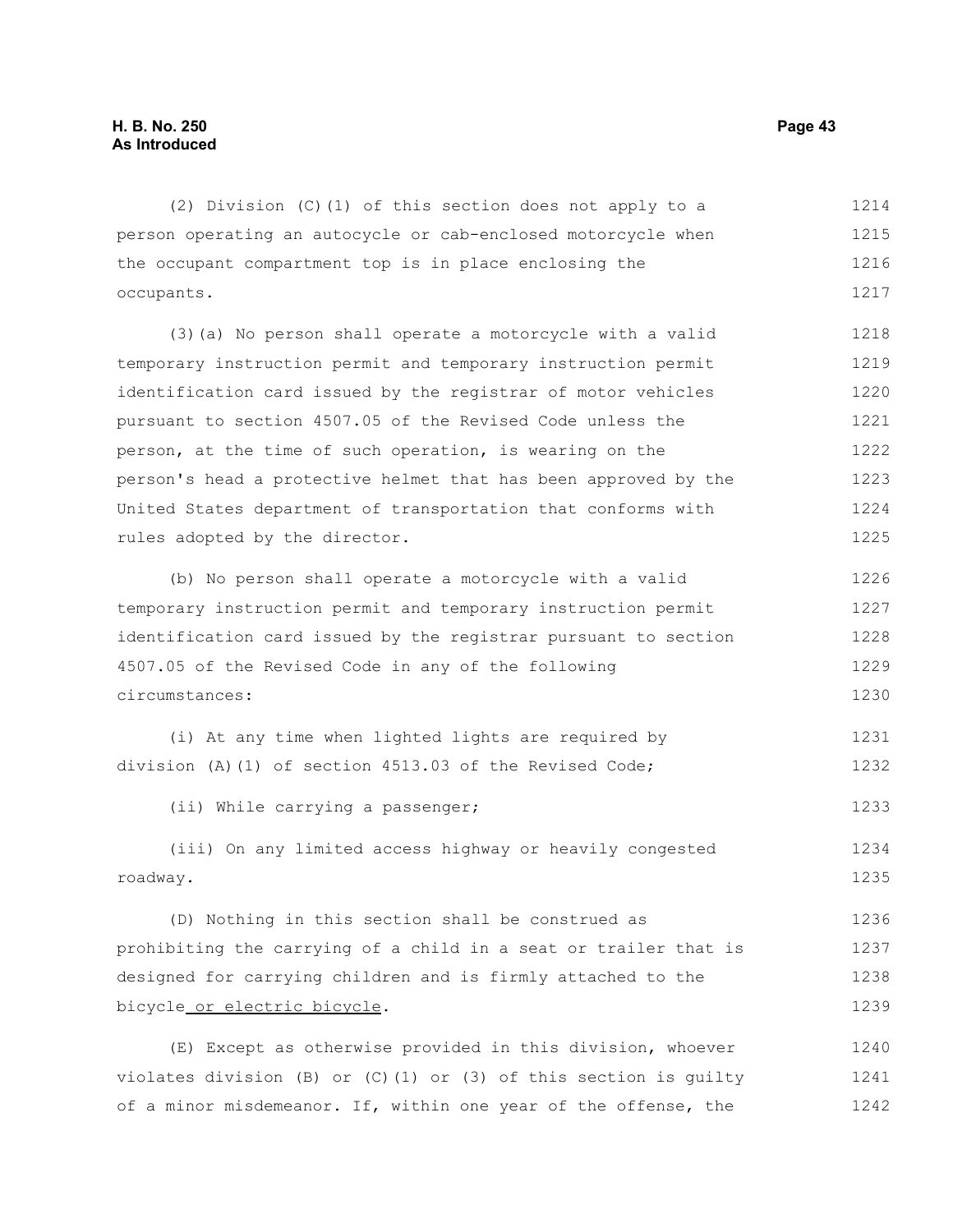offender previously has been convicted of or pleaded guilty to one predicate motor vehicle or traffic offense, whoever violates division (B) or (C)(1) or (3) of this section is guilty of a misdemeanor of the fourth degree. If, within one year of the offense, the offender previously has been convicted of two or more predicate motor vehicle or traffic offenses, whoever violates division (B) or (C)(1) or (3) of this section is guilty of a misdemeanor of the third degree. 1243 1244 1245 1246 1247 1248 1249 1250

**Sec. 4511.54.** (A) No person riding upon any bicycle, electric bicycle, coaster, roller skates, sled, or toy vehicle shall attach the same or self to any streetcar, trackless trolley, or vehicle upon a roadway. 1251 1252 1253 1254

No operator shall knowingly permit any person riding upon any bicycle, electric bicycle, coaster, roller skates, sled, or toy vehicle to attach the same or self to any streetcar, trackless trolley, or vehicle while it is moving upon a roadway. 1255 1256 1257 1258

This section does not apply to the towing of a disabled vehicle. 1259 1260

(B) Except as otherwise provided in this division, whoever violates this section is guilty of a minor misdemeanor. If, within one year of the offense, the offender previously has been convicted of or pleaded guilty to one predicate motor vehicle or traffic offense, whoever violates this section is guilty of a misdemeanor of the fourth degree. If, within one year of the offense, the offender previously has been convicted of two or more predicate motor vehicle or traffic offenses, whoever violates this section is guilty of a misdemeanor of the third degree. 1261 1262 1263 1264 1265 1266 1267 1268 1269 1270

Sec. 4511.55. (A) Every person operating a bicycle or 1271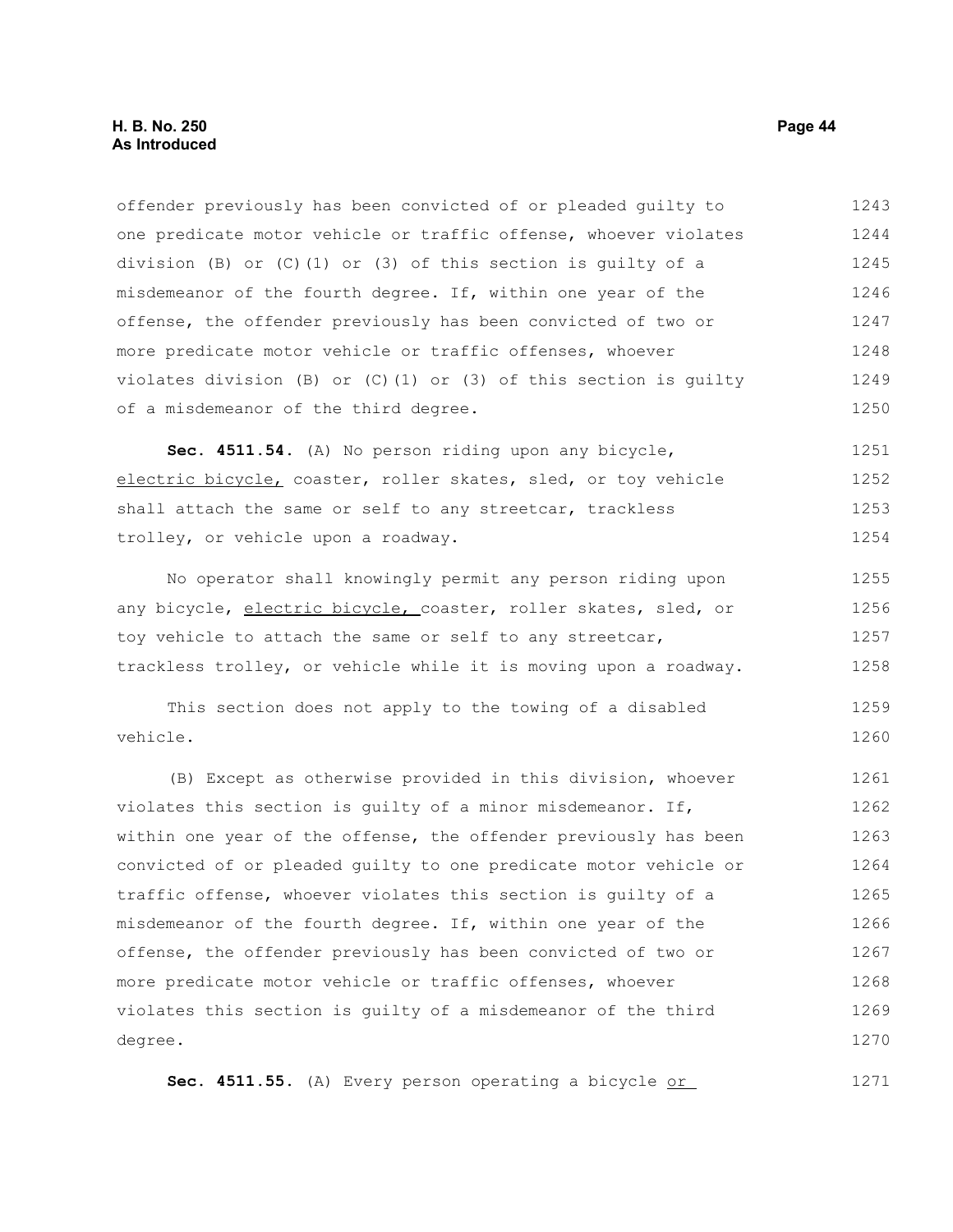#### **H. B. No. 250 Page 45 As Introduced**

electric bicycle upon a roadway shall ride as near to the right side of the roadway as practicable obeying all traffic rules applicable to vehicles and exercising due care when passing a standing vehicle or one proceeding in the same direction. 1272 1273 1274 1275

(B) Persons riding bicycles, electric bicycles, or motorcycles upon a roadway shall ride not more than two abreast in a single lane, except on paths or parts of roadways set aside for the exclusive use of bicycles, electric bicycles, or motorcycles. 1276 1277 1278 1279 1280

(C) This section does not require a person operating a bicycle or electric bicycle to ride at the edge of the roadway when it is unreasonable or unsafe to do so. Conditions that may require riding away from the edge of the roadway include when necessary to avoid fixed or moving objects, parked or moving vehicles, surface hazards, or if it otherwise is unsafe or impracticable to do so, including if the lane is too narrow for the bicycle or electric bicycle and an overtaking vehicle to travel safely side by side within the lane. 1281 1282 1283 1284 1285 1286 1287 1288 1289

(D) Except as otherwise provided in this division, whoever violates this section is guilty of a minor misdemeanor. If, within one year of the offense, the offender previously has been convicted of or pleaded guilty to one predicate motor vehicle or traffic offense, whoever violates this section is guilty of a misdemeanor of the fourth degree. If, within one year of the offense, the offender previously has been convicted of two or more predicate motor vehicle or traffic offenses, whoever violates this section is guilty of a misdemeanor of the third degree. 1290 1291 1292 1293 1294 1295 1296 1297 1298 1299

Sec. 4511.56. (A) Every bicycle or electric bicycle when in use at the times specified in section 4513.03 of the Revised 1300 1301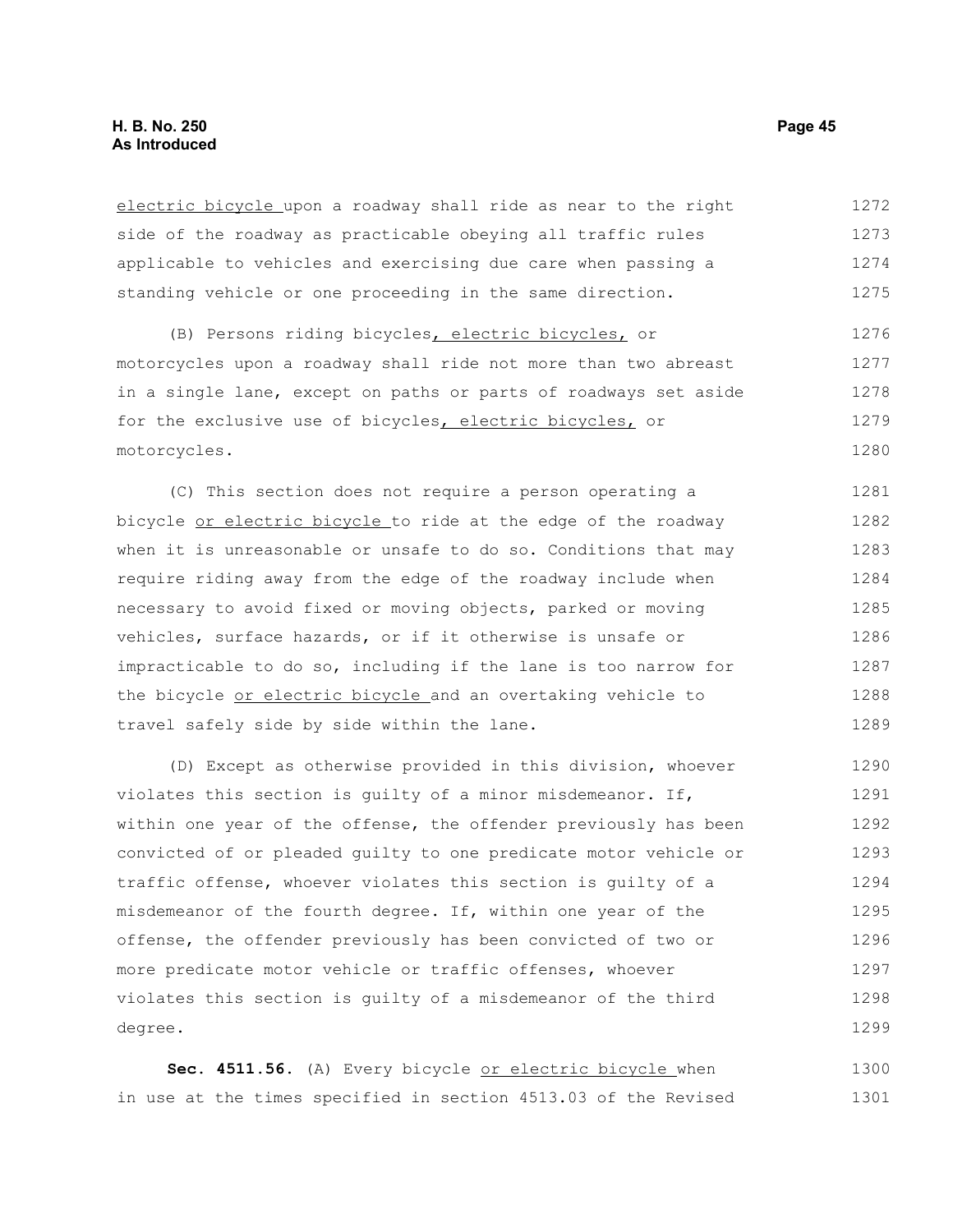Code, shall be equipped with the following:

1302

(1) A lamp mounted on the front of either the bicycle or electric bicycle or the operator that shall emit a white light visible from a distance of at least five hundred feet to the front and three hundred feet to the sides. A generator-powered lamp that emits light only when the bicycle or electric bicycle is moving may be used to meet this requirement. 1303 1304 1305 1306 1307 1308

(2) A red reflector on the rear that shall be visible from all distances from one hundred feet to six hundred feet to the rear when directly in front of lawful lower beams of head lamps on a motor vehicle; 1309 1310 1311 1312

(3) A lamp emitting either flashing or steady red light visible from a distance of five hundred feet to the rear shall be used in addition to the red reflector. If the red lamp performs as a reflector in that it is visible as specified in division (A)(2) of this section, the red lamp may serve as the reflector and a separate reflector is not required. 1313 1314 1315 1316 1317 1318

(B) Additional lamps and reflectors may be used in addition to those required under division (A) of this section, except that red lamps and red reflectors shall not be used on the front of the bicycle or electric bicycle and white lamps and white reflectors shall not be used on the rear of the bicycle or electric bicycle. 1319 1320 1321 1322 1323 1324

(C) A bicycle or electric bicycle may be equipped with a device capable of giving an audible signal, except that a bicycle or electric bicycle shall not be equipped with nor shall any person use upon a bicycle or electric bicycle any siren or whistle. 1325 1326 1327 1328 1329

(D) Every bicycle and electric bicycle shall be equipped 1330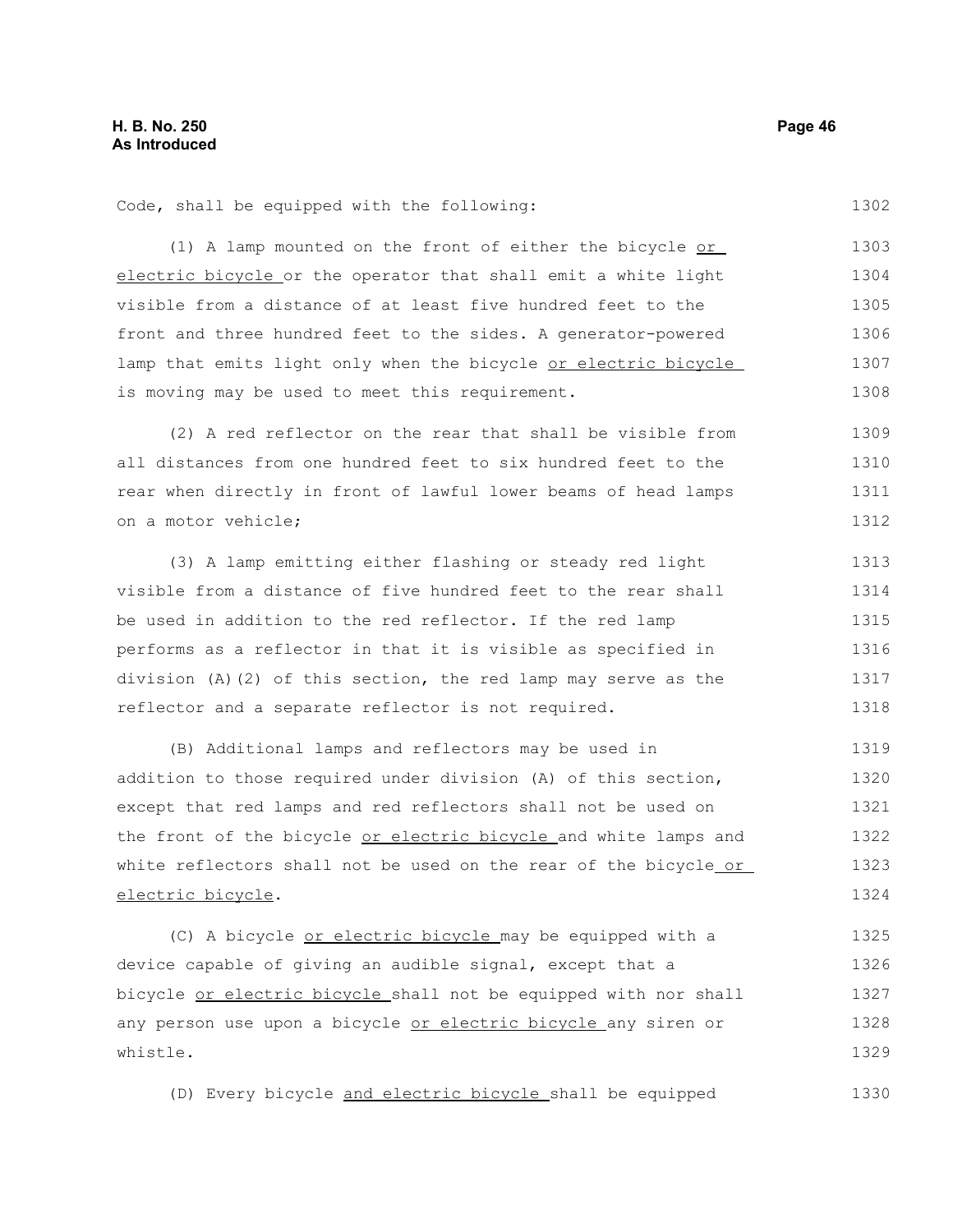1331

with an adequate brake when used on a street or highway.

(E) Except as otherwise provided in this division, whoever violates this section is guilty of a minor misdemeanor. If, within one year of the offense, the offender previously has been convicted of or pleaded guilty to one predicate motor vehicle or traffic offense, whoever violates this section is guilty of a misdemeanor of the fourth degree. If, within one year of the offense, the offender previously has been convicted of two or more predicate motor vehicle or traffic offenses, whoever violates this section is guilty of a misdemeanor of the third degree. 1332 1333 1334 1335 1336 1337 1338 1339 1340 1341

**Sec. 4511.68.** (A) No person shall stand or park a trackless trolley or vehicle, except when necessary to avoid conflict with other traffic or to comply with sections 4511.01 to 4511.78, 4511.99, and 4513.01 to 4513.37 of the Revised Code, or while obeying the directions of a police officer or a traffic control device, in any of the following places: 1342 1343 1344 1345 1346 1347

(1) On a sidewalk, except as provided in division (B) of this section; 1348 1349

(2) In front of a public or private driveway; 1350

(3) Within an intersection;

(4) Within ten feet of a fire hydrant;

(5) On a crosswalk;

1353

1351

1352

(6) Within twenty feet of a crosswalk at an intersection; (7) Within thirty feet of, and upon the approach to, any flashing beacon, stop sign, or traffic control device; 1354 1355 1356

(8) Between a safety zone and the adjacent curb or within 1357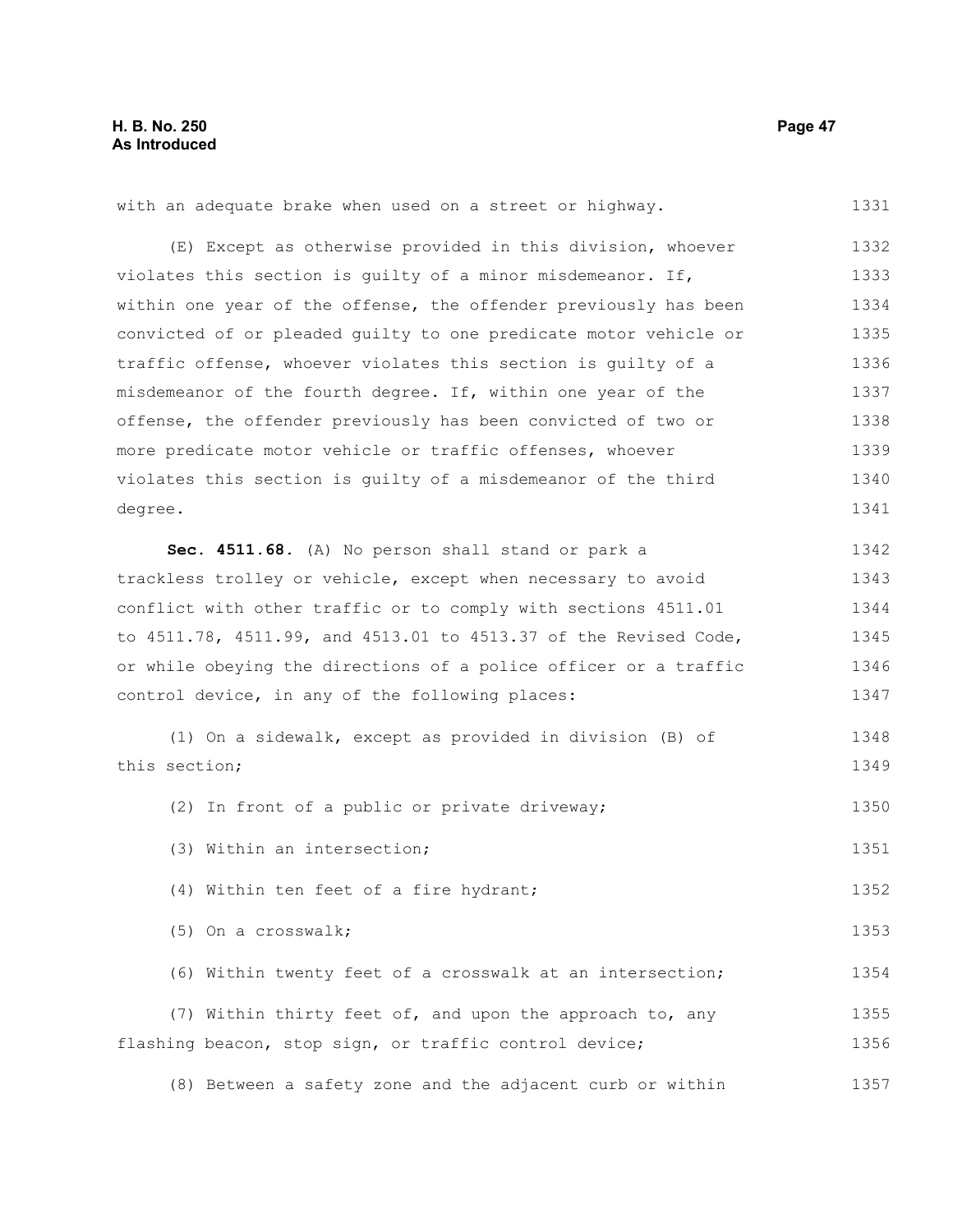thirty feet of points on the curb immediately opposite the ends of a safety zone, unless a different length is indicated by a traffic control device; (9) Within fifty feet of the nearest rail of a railroad crossing; (10) Within twenty feet of a driveway entrance to any fire station and, on the side of the street opposite the entrance to any fire station, within seventy-five feet of the entrance when it is properly posted with signs; (11) Alongside or opposite any street excavation or obstruction when such standing or parking would obstruct traffic; (12) Alongside any vehicle stopped or parked at the edge or curb of a street; (13) Upon any bridge or elevated structure upon a highway, or within a highway tunnel; (14) At any place where signs prohibit stopping; (15) Within one foot of another parked vehicle; (16) On the roadway portion of a freeway, expressway, or thruway. (B) A person shall be permitted, without charge or restriction, to stand or park on a sidewalk a motor-driven cycle or motor scooter that has an engine not larger than one hundred and fifty cubic centimeters, or a bicycle or electric bicycle, provided that the motor-driven cycle, motor scooter,  $e^+$  bicycle, or electric bicycle does not impede the normal flow of pedestrian traffic. This division does not authorize any person 1358 1359 1360 1361 1362 1363 1364 1365 1366 1367 1368 1369 1370 1371 1372 1373 1374 1375 1376 1377 1378 1379 1380 1381 1382 1383 1384

to operate a vehicle in violation of section 4511.711 of the 1385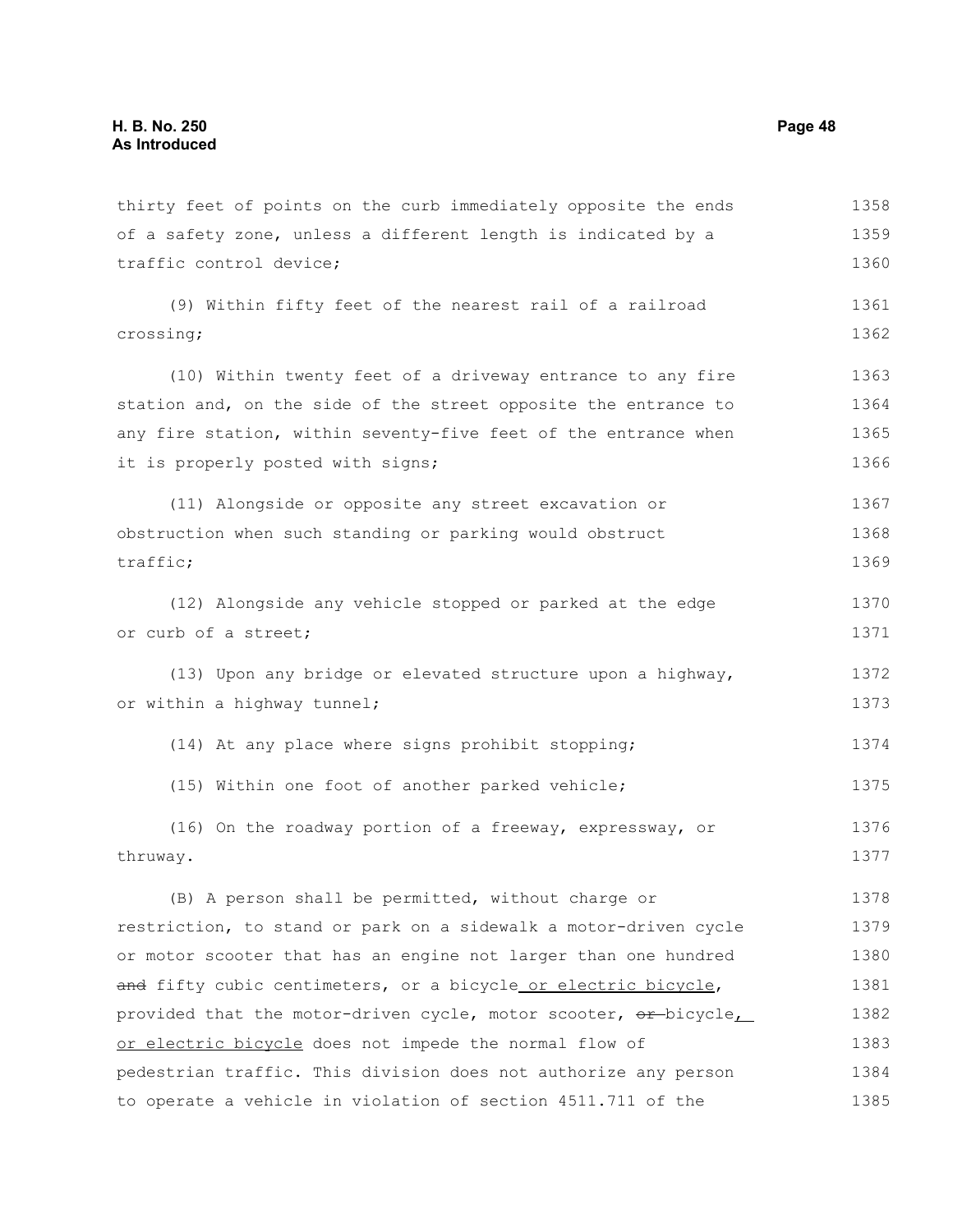#### Revised Code.

(C) Except as otherwise provided in this division, whoever violates division (A) of this section is guilty of a minor misdemeanor. If, within one year of the offense, the offender previously has been convicted of or pleaded guilty to one predicate motor vehicle or traffic offense, whoever violates this section is guilty of a misdemeanor of the fourth degree. If, within one year of the offense, the offender previously has been convicted of two or more predicate motor vehicle or traffic offenses, whoever violates this section is guilty of a misdemeanor of the third degree. 1387 1388 1389 1390 1391 1392 1393 1394 1395 1396

**Sec. 4511.711.** (A) No person shall drive any vehicle, other than a bicycle or an electric bicycle if the motor is not engaged, upon a sidewalk or sidewalk area except upon a permanent or duly authorized temporary driveway. 1397 1398 1399 1400

Nothing in this section shall be construed as prohibiting local authorities from regulating the operation of bicycles or electric bicycles within their respective jurisdictions, except that no local authority may require that bicycles or electric bicycles be operated on sidewalks. 1401 1402 1403 1404 1405

(B) Except as otherwise provided in this division, whoever violates this section is guilty of a minor misdemeanor. If, within one year of the offense, the offender previously has been convicted of or pleaded guilty to one predicate motor vehicle or traffic offense, whoever violates this section is guilty of a misdemeanor of the fourth degree. If, within one year of the offense, the offender previously has been convicted of two or more predicate motor vehicle or traffic offenses, whoever violates this section is guilty of a misdemeanor of the third degree. 1406 1407 1408 1409 1410 1411 1412 1413 1414 1415